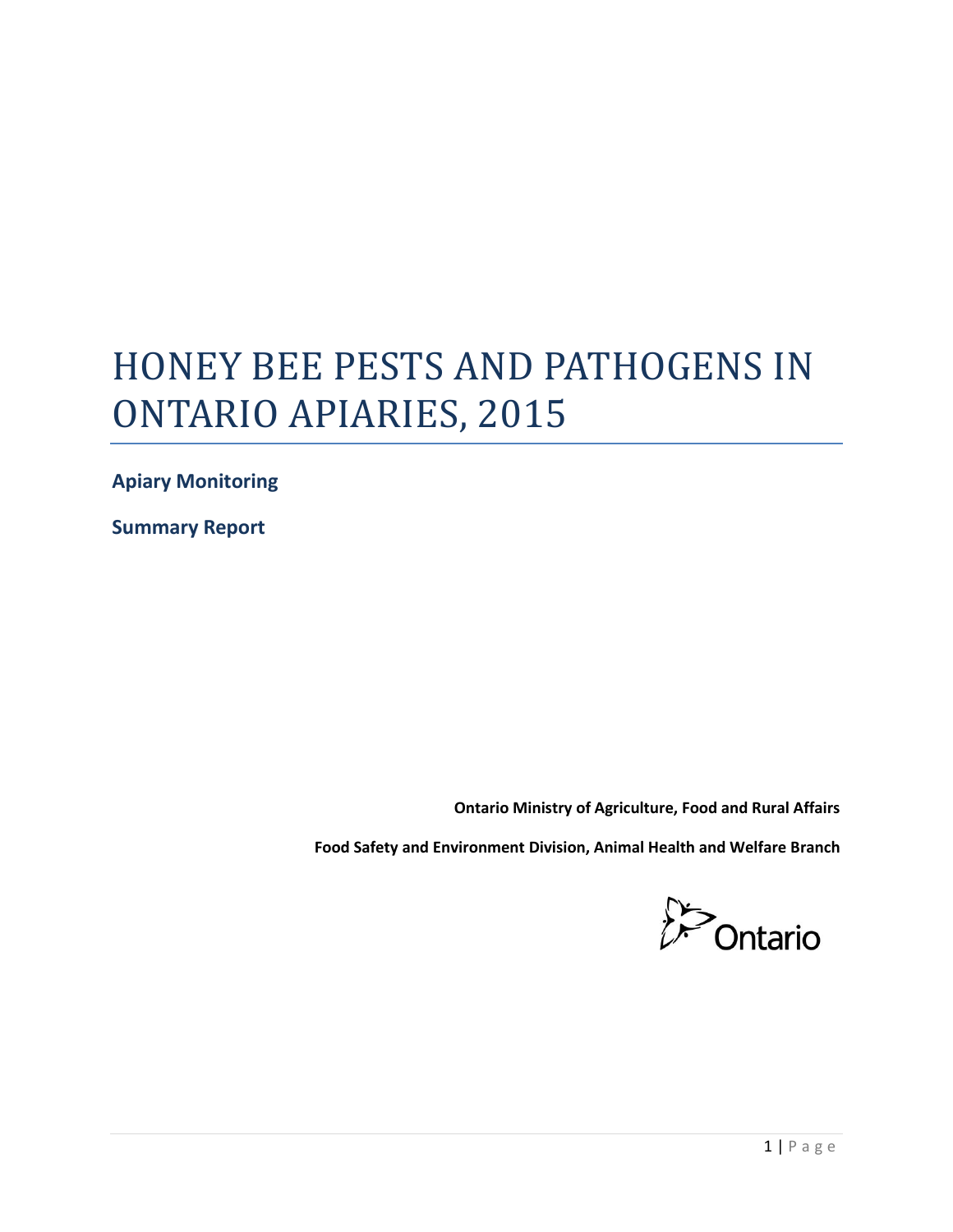# **TABLE OF CONTENTS**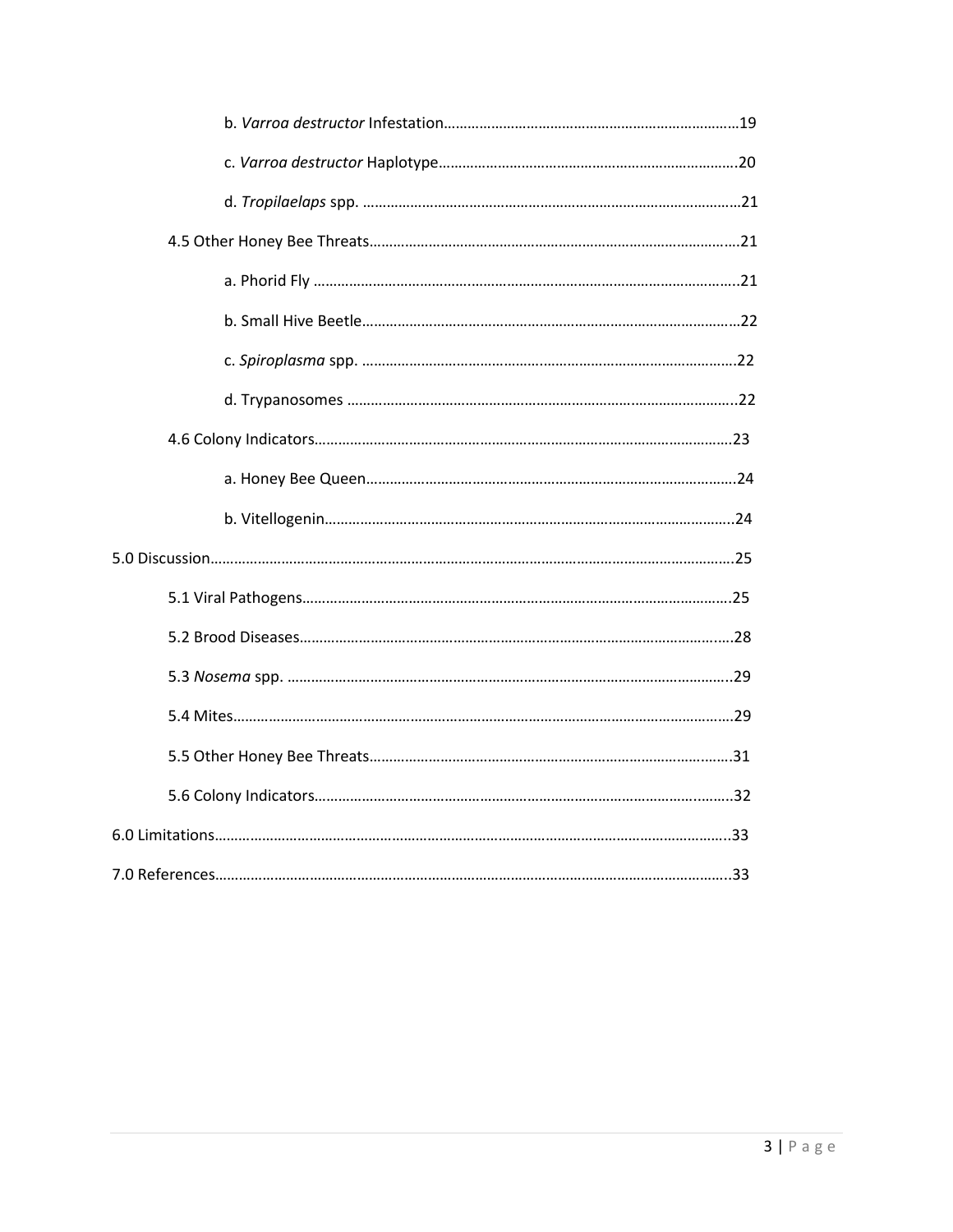# **1.0 ABSTRACT**

Monitoring honey bee pests and pathogens in Ontario apiaries is a key objective of Ontario's Pollinator Health Action Plan. To achieve this, the Ontario government began a 6 year monitoring project in 2015 to create an inventory of honey bee pests and pathogens found in Ontario apiaries and assess the prevalence and load of these pathogens. Apiary monitoring will continue until 2020. The data presented in this report will serve as a basis for comparison with the data acquired in subsequent years of the project.

The present study detected seven honey bee viruses and two species of *Nosema*. The prevalence of mites, brood diseases and bacterial pathogens was low. Other pests of interest such as *Tropilaelaps* mites and phorid flies (colloquially known as "zombie flies") were not detected in any of the samples tested.

# **2.0 INTRODUCTION**

Honey bees (*Apis mellifera*) are an important part of agriculture. Managed honey bees not only produce honey but they are responsible for pollinating 80 % of all agricultural crops requiring insect pollination and are the most economically valuable pollinators world-wide. In Canada, the pollination of agricultural crops by honey bees is valued at approximately one to two billion dollars a year and in Ontario, honey bee pollination services are valued at approximately four million dollars annually. Managed honey bees pollinate a broad range of Ontario crops including apples, apricots, asparagus, blueberries, squash, and canola. The value of the honey produced in Canada in 2015 was an additional \$210 million, to which Ontario contributed \$31 million (StatsCan, 2015).

Despite the important contribution that honey bees add to both the economy and the environment, reports from around the world are suggesting global declines in populations of both managed honey bees and wild pollinators. It has been proposed that a number of interacting stressors are contributing to declining populations of bees, including disease and pests, exposure to pesticides, reduced habitat and climate change (Pindar et al. 2017).

In recent years, the Ontario beekeeping industry has become concerned about the observed mortality of honey bee colonies, both during the active beekeeping season (from April to October) and the overwintering period (December to May). The beekeeping industry considers 15 % overwinter mortality to be sustainable. Since 2007, overwintering losses in Ontario have ranged from a low of 12% in 2012 to an all-time high of 58 % in 2014. More recently, Ontario beekeepers reported overwinter mortality of 38% in 2015 and 18% in 2016.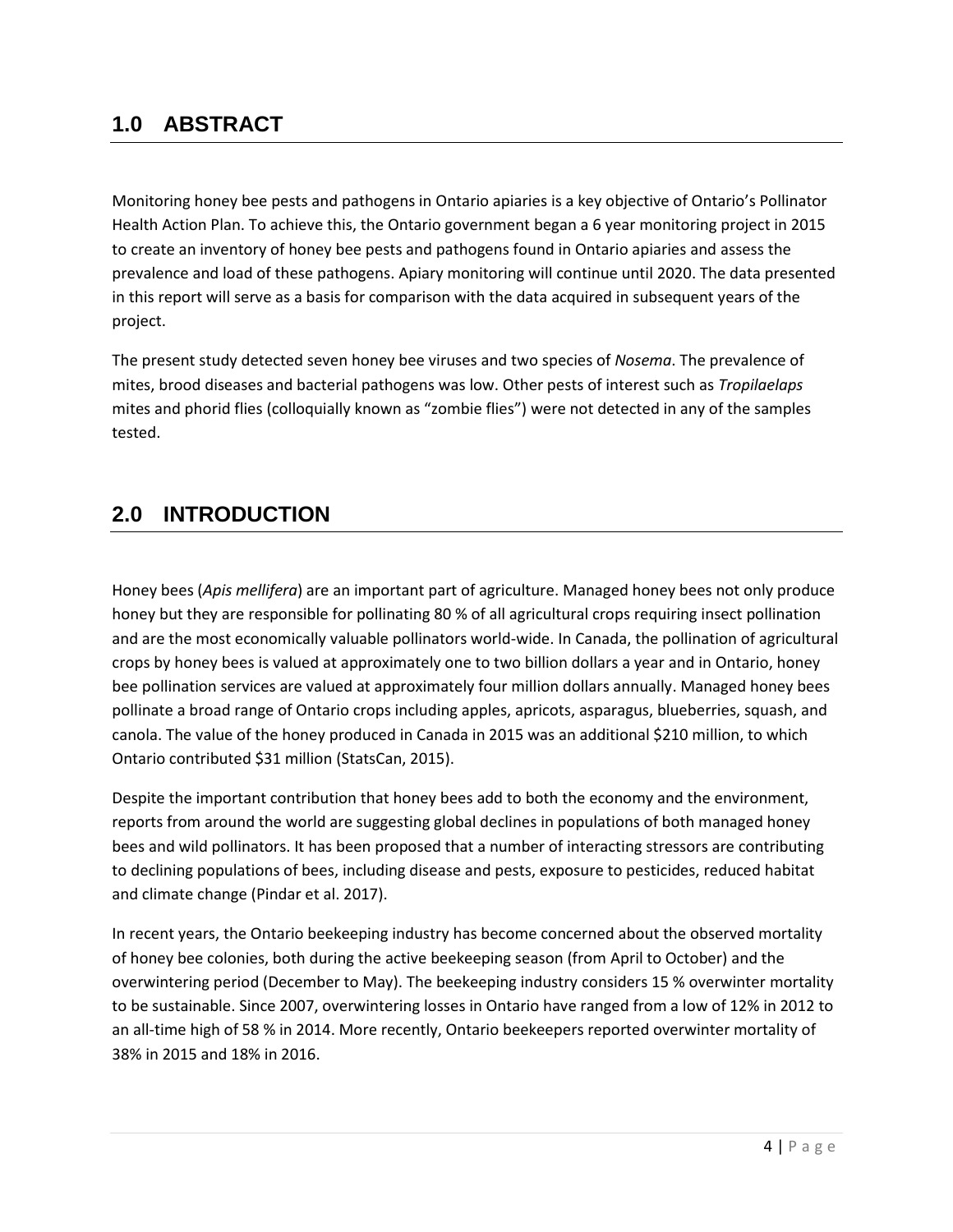In addition to recent reports of increased overwinter honey bee mortality, Ontario beekeepers began reporting honey bee mortality incidents during the active beekeeper season (spring to fall) in 2012. These honey bee incidents were reported by beekeepers to Health Canada's Pest Management Regulatory Agency (PMRA) and are defined as atypical effects observed in honey bee colonies suspected by the beekeeper to be related to pesticide exposure. The adverse effects typically observed by the beekeepers include mortality or sub-lethal effects such as twitching, an observed decrease in the number of foragers, etc. Following the increased reporting of honey bee incidents in 2012 during the early spring planting period, PMRA initiated a program to investigate the potential causes of the increased number of incident reports. The PMRA determined that pesticide-containing dust generated during planting of neonicotinoid-treated corn and soybean seed contributed to the mortalities. Bee mortality incidents continued to be reported in 2013 and the number of reports remained high. Mandatory measures to reduce exposure to pesticide-containing dust during planting of neonicotinoid treated seed were put in place prior to the 2014 planting season. Following the implementation of these measures, the number of incidents reported during the planting periods in 2014, 2015 and 2016 decreased significantly as compared to 2013 (Health Canada 2017).

The strategy for improving honey bee health in Ontario requires a comprehensive approach. This strategy must address honey bee stressors, the continued implementation of integrated pest management practices by beekeepers and crop growers, increases in pollinator-friendly forage areas and additional research on honey bee health.

To help better understand some of the stressors impacting pollinator health in Ontario, the government committed to collecting data from government monitoring and surveillance programs to use as a benchmark for managed honey bees, wild pollinators and pesticide residues in the environment as part of the Pollinator Health Action Plan. In support of this action, the Ontario Ministry of Agriculture, Food and Rural Affairs (OMAFRA) initiated an apiary monitoring program in 2015 to better understand the prevalence and load of honey bee pests and pathogens across the province. Apiary monitoring activities involved ministry apiary inspectors observing colonies and collecting samples at four times throughout the active beekeeping season (spring to fall).

# **3.0 METHODS**

# **3.1 Apiary Site and Colony Selection**

Thirty-two registered bee yards across Ontario were selected for study and beekeeper involvement was voluntary. Yards were selected from a list of registered beekeepers that operated a minimum of 50 colonies in total. Eligible yards were required to have a minimum of 15 colonies in the selected yard in the spring of 2015. Beekeeping operations that provide mobile pollination services were excluded from the monitoring project. Only stationary yards were selected for study as the colonies needed to be accessible for apiary inspections from spring to fall. Using these criteria, bee yards were randomly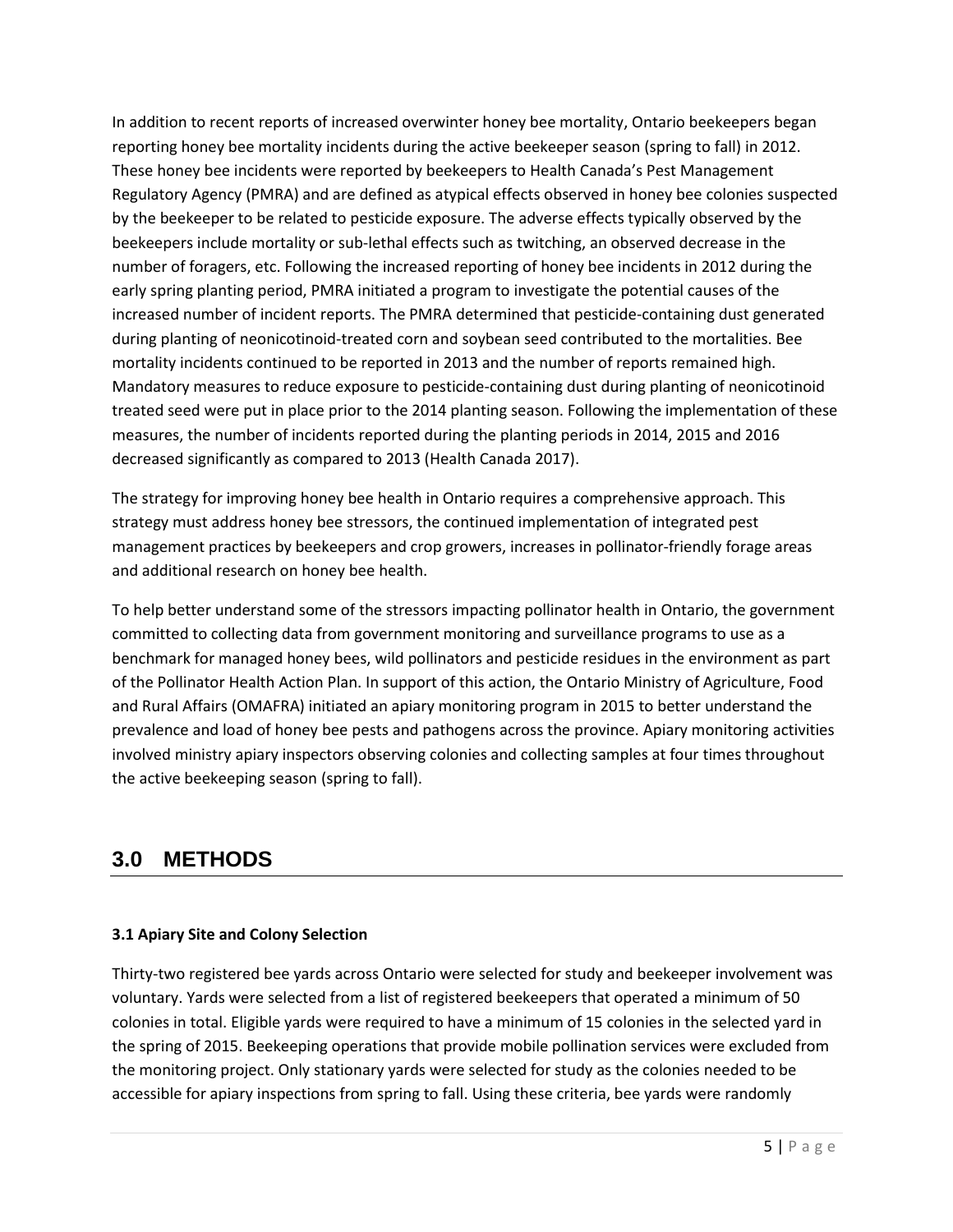selected across five defined beekeeping regions in Ontario (Fig. 1). These regions are defined by geography, climate and weather patterns. Yards were selected in each region proportional to the number of beekeepers in the region. The majority of registered beekeepers maintain colonies in the central and south beekeeping regions, which is why these regions have a greater number of apiaries enrolled in the monitoring project (Table 1).



**Figure 1.** Beekeeping regions in Ontario.

**Table 1.** Number of bee yards per Ontario beekeeping region selected for the 2015 monitoring project.

| <b>Beekeeping Region</b> | <b>Number of Bee Yards</b><br><b>Selected for Monitoring</b> |
|--------------------------|--------------------------------------------------------------|
| Central                  |                                                              |
| East                     | 4                                                            |
| <b>North</b>             |                                                              |
| South                    | 10                                                           |
| <b>Southwest</b>         |                                                              |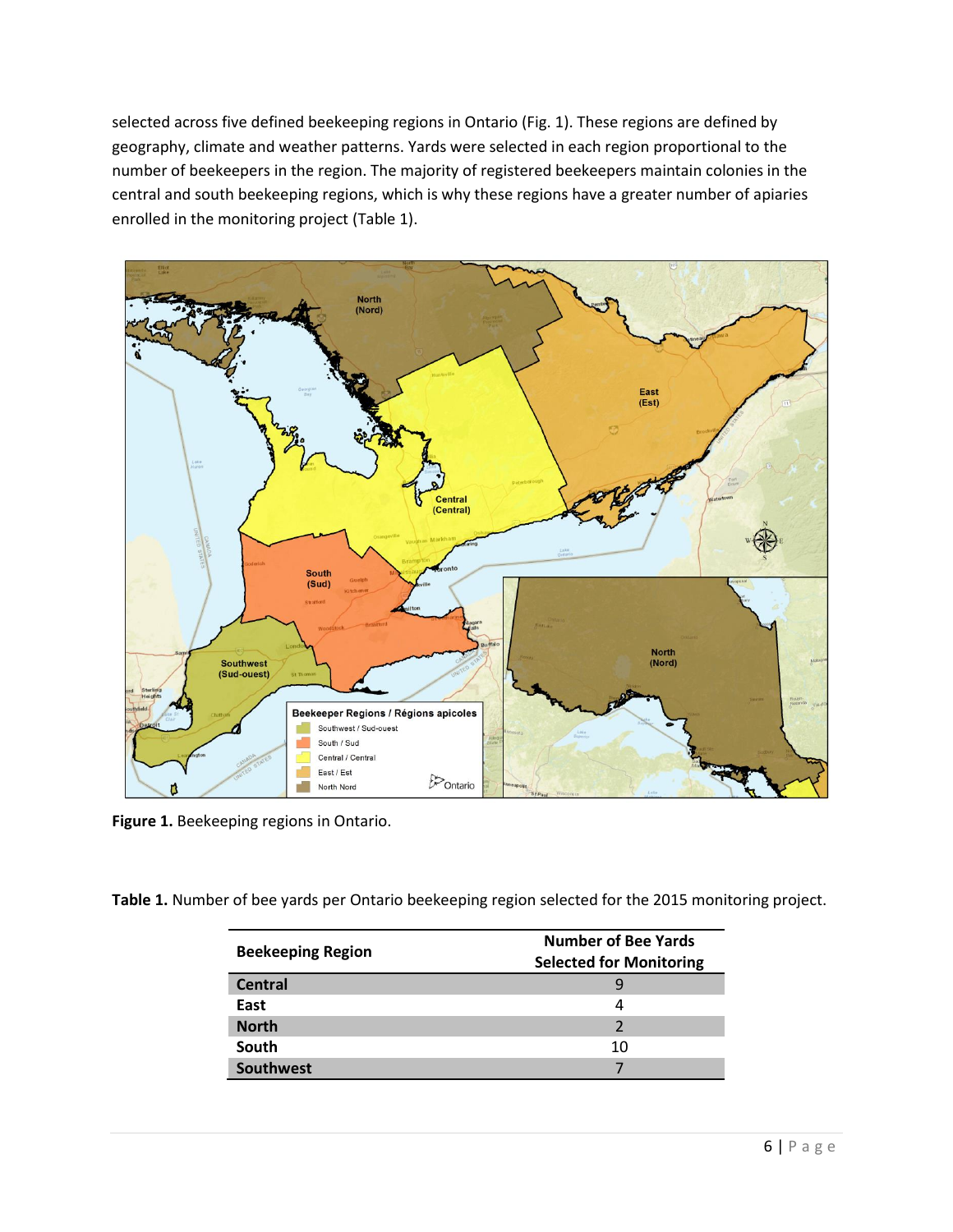All colonies in each of the 32 monitoring yards were numbered sequentially. Ten colony numbers were randomly selected from each of the 32 monitoring yards for inclusion in the monitoring project. All 10 selected colonies were evaluated by ministry apiary inspectors and were classified as either "populous" (of sufficient population to likely survive the season) or "compromised" (low population and unlikely to survive the season). Only populous colonies were included in the monitoring project; if necessary, random selection continued until 10 apparently healthy colonies were obtained.

The beekeepers continued typical management practices for these colonies and were able to extract honey and treat for pest and disease when necessary. However, the monitoring project required the beekeepers to keep the colonies at the selected yard for the season, colonies could not be requeened (replacement of honey bee queen) unless they became queenless (lacking a honey bee queen) and the colonies could not be split more than once at the start of the active beekeeping season.

# **3.2 Apiary Inspection and Live Bee Collection**

Ministry apiary inspectors visited the selected bee yards at four times throughout the active beekeeping season to inspect the 10 selected colonies (Table 2). The first apiary inspection of the season occurred as early as possible in the spring after snow melt and was dependent on weather conditions to ensure inspections could occur without causing stress to the colonies (temperature ≥ 15°C). The second apiary inspection was planned to coincide with the conclusion of planting activities in agricultural areas. The third apiary inspection was scheduled in late summer when bee populations were near their peak and the fourth inspection was scheduled in the fall before preparing the colonies for overwintering. Due to the geographical distribution of the monitoring yards and the seasonal temperatures experienced in these areas, the timing of spring thaw and planting was variable depending on the region. This resulted in each inspection period spanning approximately 30 days where inspections in the southern region occurred earlier than in the northern region (Table 2).

| <b>Apiary Inspection</b> | Date of Collections (Range)    |
|--------------------------|--------------------------------|
|                          | April 26 - May 14, 2015        |
|                          | May 14 – June 16, 2015         |
|                          | July 15 - August 25, 2015      |
|                          | September 9 - October 15, 2015 |

**Table 2.** The range of dates corresponding to apiary inspections one through four in 2015.

At each apiary inspection, ministry inspectors recorded observations about the presence or absence of a honey bee queen, and checked for clinical signs of disease such as American foulbrood, European foulbrood and chalkbrood. Additionally, inspectors performed on-site diagnostics which included an estimation of the degree of infestation by *Varroa destructor* (varroa). The intensity of varroa mite infestation was determined in the field by counting the number of varroa mites found in a sample of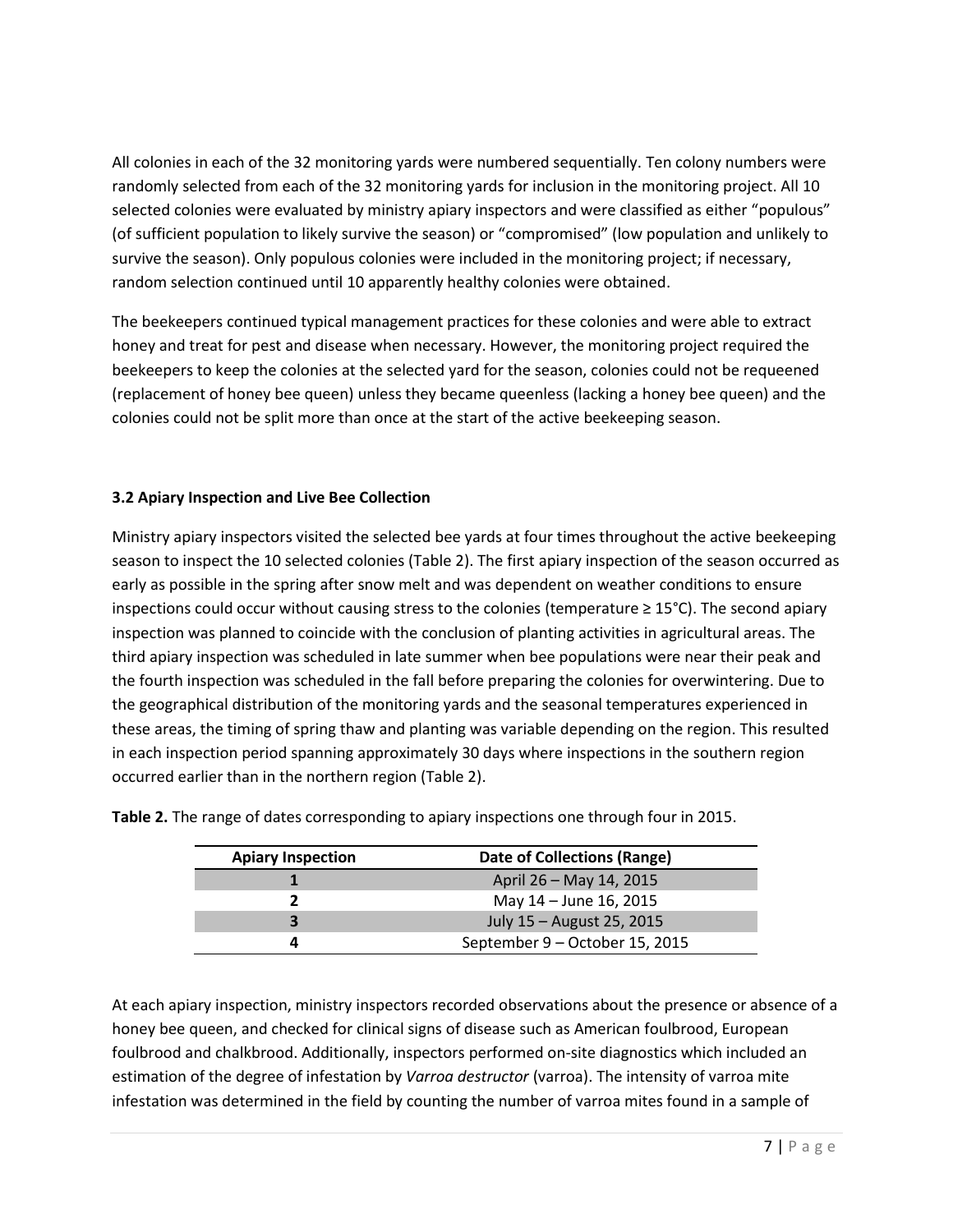approximately 300 honey bees using a standard alcohol wash (Please see [www.ontario.ca/beekeeping](http://www.ontario.ca/beekeeping) for more information on varroa mite sampling and monitoring).

One cup of live bees (approximately 100 to 300 bees) was collected from the interior of each of the 10 selected colonies per bee yard and placed in a 250 mL collection jar. Collections were made from the broodnest, where the majority of the biological activity takes place within the colony. The jars were either immediately delivered to the Animal Health Laboratory (AHL) at the University of Guelph by car or were placed in a small Styrofoam cooler on dry ice, sealed and shipped to the AHL within 24 to 72 hours of collection. Bees were euthanized using dry ice before further processing at the lab.

# **3.3 Bee Sample Analysis**

Diagnostics were performed by the AHL. Prior to processing, all sampled bees were individually examined to ensure that they were free of varroa mites. For haplotype testing, individual varroa mites were collected from each sample jar.

Tracheal mites were detected and quantified by manual dissection using a compound microscope. Twenty-five bees from each yard were examined for evidence of tracheal mites including both the physical presence of mites in addition to tracheal scarring. The degree of infestation was categorized as high (≥6 bees positive for tracheal mites out of 25), medium (4 – 5 bees positive for tracheal mites out of 25), low (≤3 bees positive for tracheal mites out of 25) or negative (no bees found positive for tracheal mites).

Nucleic acids (RNA and DNA) were extracted using commercially available kits and RNA was reverse transcribed. Honey bee viruses and vitellogenin messenger RNA levels (a marker of honey bee health) were detected and quantified through the use of quantitative polymerase chain reaction (qPCR). The viral load was expressed as the number of viral RNA copies per bee. Pathogens were tested either at the colony (individual sample) or the yard level (composite sample).

Three of the 10 colonies per yard were randomly selected for individual colony level diagnostics using 10 bees per sample submission jar. For each colony level test, 10 bees were randomly selected from the sample submission jars and were mixed using a bead-mill homogenizer. Each of the three colonies was assessed for acute bee paralysis virus (ABPV), chronic bee paralysis virus (CBPV), deformed wing virus (DWV) and Israeli acute paralysis virus (IAPV).

Composite samples were prepared by selecting two honey bees from each of the 10 sample submission jars per yard to form a pool of 20 bees. The sample was mixed using a bead-mill homogenizer. The yardlevel analysis was completed for black queen cell virus (BQCV), Kashmir bee virus (KBV), sacbrood virus (SBV), *Nosema* spp., phorid flies, *Spiroplasma* spp., tracheal mites, trypanosomes, vitellogenin, *Tropilaelaps* spp. and *Varroa destructor* haplotype.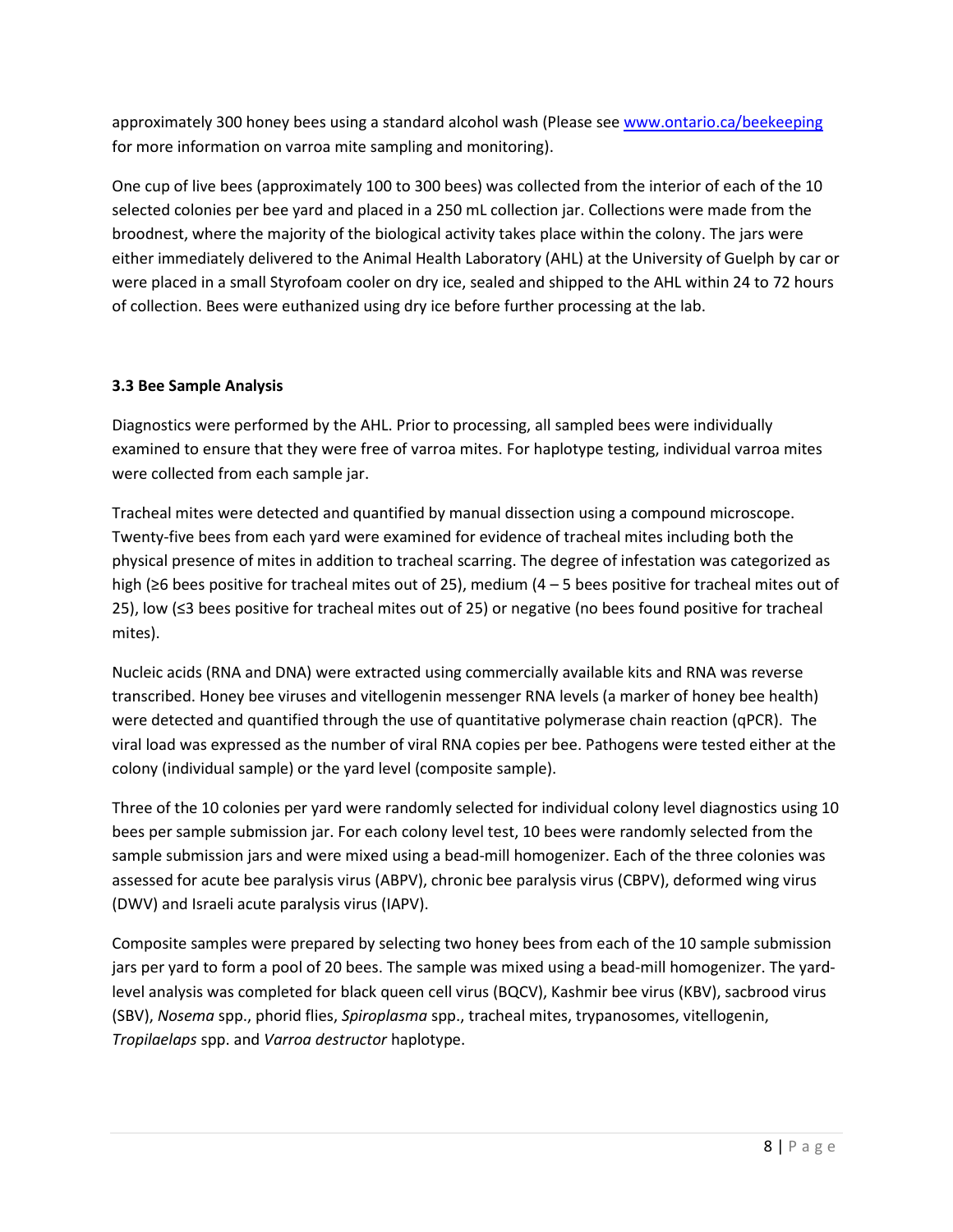#### **3.4 Data Analysis**

Viral pathogen loads, expressed as the number of viral RNA copies per bee, had a skewed distribution. Therefore,  $log<sub>10</sub>$ -transformation was used to reduce skewness. Samples for which pathogens were not detected or were below the limit of detection were assigned a value of one prior to  $log_{10}$ transformation.

# **4.0 RESULTS**

Data summaries are presented below for each apiary pest or pathogen by inspection. Disease prevalence, reported as a percent, is the proportion of the sampled yards which tested positive using laboratory diagnostics during the active beekeeping season.

#### **4.1 Viral Pathogens**

Honey bees can be affected by at least 24 described viruses (de Miranda et al. 2014). Many of these viruses lack observable symptoms and physical effects that may be caused by more than one virus. For these reasons, molecular techniques are required for the detection and quantification of these viruses such as quantitative polymerase chain reaction (qPCR). Despite differing modes of transmission, sites of infection, physical effects and life stage effects, viruses may affect honey bee health and have an impact on lifespan to some degree. The degree to which viruses ultimately impact honey bee colonies under a wide range of conditions is not fully understood.

# **a. Acute Bee Paralysis Virus (ABPV)**

ABPV is a single stranded RNA virus from the *Dicistroviridae* family (genus *Aparavirus*). It can infect honey bees at both the pupal (Bailey & Ball, 1991) and adult stages (Hunter et al. 2010). Infection may be symptomless, or can cause rapid death. ABPV is transmitted both by varroa mites and by pollen (Chen & Evans, 2006). Infection with ABPV has been shown to inhibit the honey bee immune response (Azzami et al. 2012).

The prevalence of ABPV in Canadian apiaries has been reported to be low at  $0-20%$  and has not been consistently detected in all provinces (Desai et al. 2016). Research from the USA indicates that the prevalence of ABPV tends to be lower in the summer months and higher in the winter (Steinhauer et al. 2014). To date, very little is known regarding naturally occurring ABPV viral loads in bees and no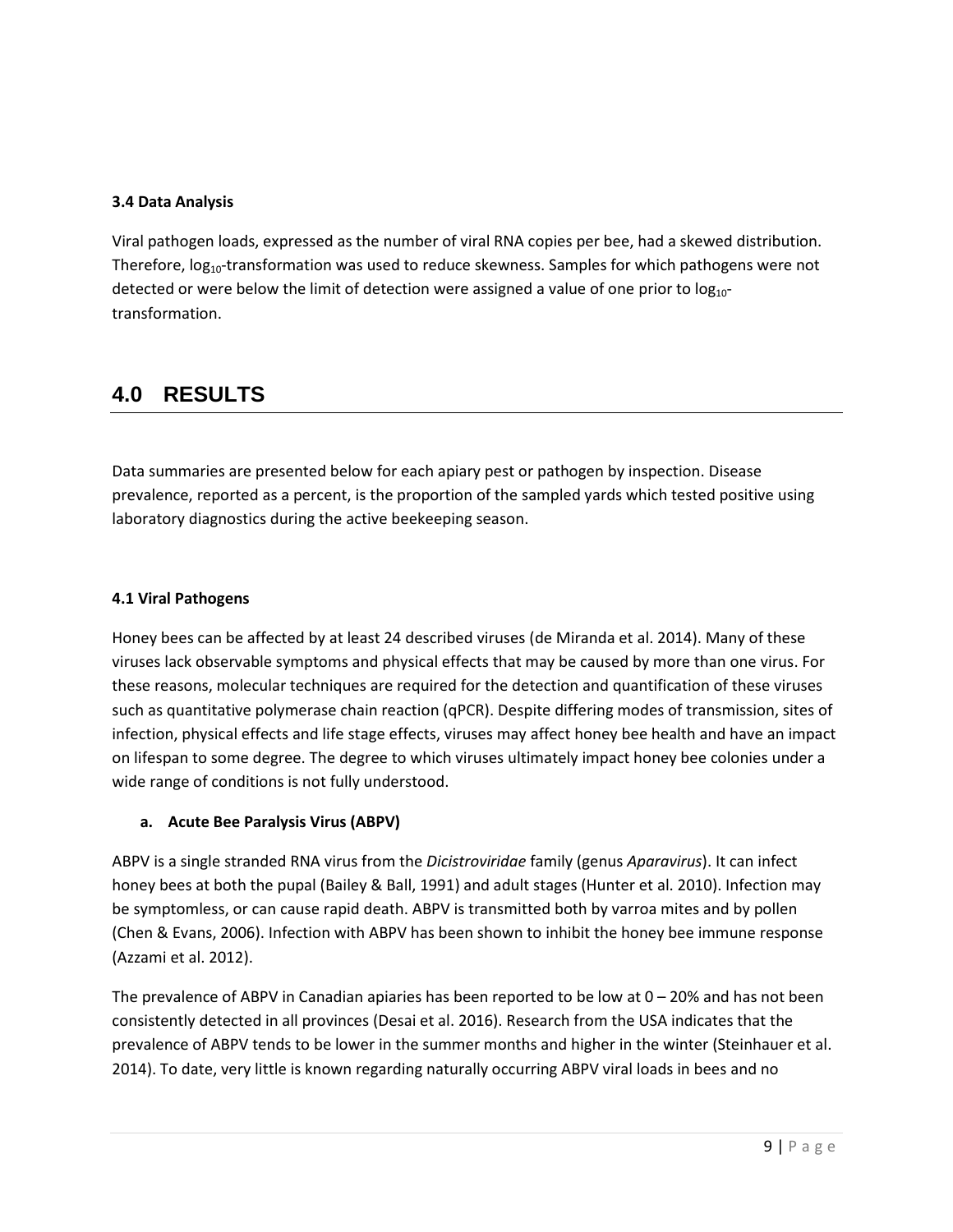thresholds have been defined to determine a pathogenic load or otherwise detrimental to bee or colony health.

The prevalence of ABPV ranged from 23% – 65%. ABPV was detected in more apiaries with higher mean viral loads at inspection 4 compared to other inspections (Table 3).

**Table 3.** Descriptive statistics, prevalence and mean viral load (Log RNA copies per bee) of ABPV infection in Ontario honey bee apiaries by collection period in 2015. Inspection 1 occurred between April 26 and May 14, inspection 2 occurred between May 14 and June 16, inspection 3 occurred between July 15 and August 25 and inspection 4 occurred between September 9 and October 15 based on weather and geographical distribution of the apiaries.

| <b>Collection</b>   | Yards         | Prevalence               |         | Log RNA copies per bee |                          |                |               |            |  |
|---------------------|---------------|--------------------------|---------|------------------------|--------------------------|----------------|---------------|------------|--|
| Period              | <b>Tested</b> | Yards<br><b>Positive</b> | Percent | <b>Mean</b>            | <b>Standard</b><br>Error | <b>Minimum</b> | <b>Median</b> | <b>Max</b> |  |
| Inspection 1        | 30            | 7                        | 23%     | 0.63                   | 0.283                    | 0              | 0             | 5.8        |  |
| <b>Inspection 2</b> | 32            | 8                        | 25%     | 0.57                   | 0.226                    | 0              | 0             | 5.7        |  |
| <b>Inspection 3</b> | 32            | 10                       | 31%     | 0.44                   | 0.163                    | 0              | 0             | 4.4        |  |
| <b>Inspection 4</b> | 31            | 20                       | 65%     | 2.41                   | 0.491                    | 0              | 0.9           | 9.0        |  |

# **b. Black Queen Cell Virus (BQCV)**

BQCV is a widespread single stranded RNA virus from the *Dicistroviridae* family (genus *Cripavirus*). BQCV causes death in queen bee pupae, but does not appear to have detectable effects in the honey bee colony. BQCV is transmitted to larvae by nurse bees, and may also be spread by vectors such as *Varroa destructor* and *Nosema*, although this remains unproven.

The prevalence of BQCV in Canadian apiaries has been reported to be very high, generally 70 – 100% (Desai et al. 2016). The disease has been reported to be most common in spring and early summer although the prevalence remains high throughout the year. There is no data demonstrating the effects of high BQCV viral loads on bees.

The prevalence of BQCV ranged from 93 – 100% (Table 4). The prevalence and mean viral load were consistently high across all collection periods.

**Table 4.** Descriptive statistics, prevalence and mean viral load (Log RNA copies per bee) of BQCV infection in Ontario honey bee apiaries by collection period in 2015. Inspection 1 occurred between April 26 and May 14, inspection 2 occurred between May 14 and June 16, inspection 3 occurred between July 15 and August 25 and inspection 4 occurred between September 9 and October 15 based on weather and geographical distribution of the apiaries.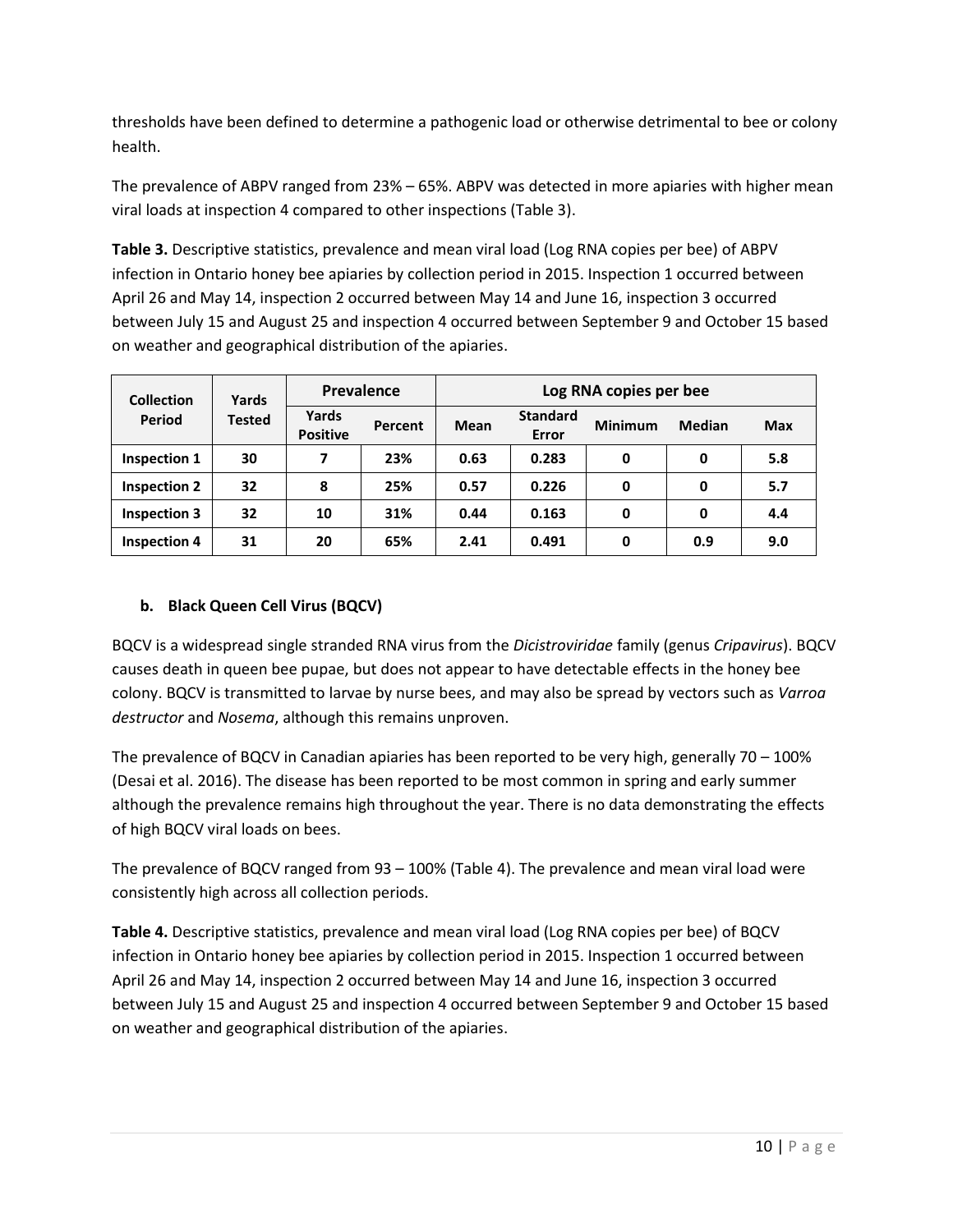| <b>Collection</b><br>Period | Yards         | <b>Prevalence</b>        |         | Log RNA copies per bee |                          |                |               |                |  |
|-----------------------------|---------------|--------------------------|---------|------------------------|--------------------------|----------------|---------------|----------------|--|
|                             | <b>Tested</b> | Yards<br><b>Positive</b> | Percent | Mean                   | <b>Standard</b><br>Error | <b>Minimum</b> | <b>Median</b> | <b>Maximum</b> |  |
| Inspection 1                | 30            | 28                       | 93%     | 6.46                   | 0.435                    | 0              | 6.8           | 9.8            |  |
| <b>Inspection 2</b>         | 32            | 31                       | 97%     | 8.29                   | 0.397                    | 0              | 8.8           | 11.1           |  |
| <b>Inspection 3</b>         | 32            | 32                       | 100%    | 8.10                   | 0.271                    | 5.0            | 8.1           | 10.7           |  |
| <b>Inspection 4</b>         | 31            | 30                       | 97%     | 7.77                   | 0.340                    | 0              | 7.5           | 10.9           |  |

# **c. Chronic Bee Paralysis Virus (CBPV)**

CBPV is a single stranded RNA virus that has yet to be classified into a family, although it shares many characteristics with *Nodaviridae* and *Tombusviridae*. The virus primarily targets adult bees. Infection may result in trembling, loss of hair and flight and a darkening of the body and death will typically occur within days of infection. The virus is transmitted through direct contact and possibly feces (Ribière et al. 2007).

The prevalence of CBPV in Canadian apiaries has been reported to be low, generally 0 – 30% and has not been consistently detected in all provinces (Desai et al. 2016). The virus has been reported to peak in the summer months with honey bee colony populations. Some studies show that apparently healthy bees (not showing clinical signs of infection) may harbour the virus with no effects and deceased bees have been found to have exceptionally high viral loads (Ribière et al. 2010).

The prevalence of CBPV ranged from 3% – 29% (Table 5). The prevalence and viral load increased in inspections 3 and 4.

**Table 5.** Descriptive statistics, prevalence and mean viral load (Log RNA copies per bee) of CBPV infection in Ontario honey bee apiaries by collection period in 2015. Inspection 1 occurred between April 26 and May 14, inspection 2 occurred between May 14 and June 16, inspection 3 occurred between July 15 and August 25 and inspection 4 occurred between September 9 and October 15 based on weather and geographical distribution of the apiaries.

| <b>Collection</b>   | Yards  | Prevalence               |         | Log RNA copies per bee |                          |                |               |                |  |
|---------------------|--------|--------------------------|---------|------------------------|--------------------------|----------------|---------------|----------------|--|
| Period              | Tested | Yards<br><b>Positive</b> | Percent | Mean                   | <b>Standard</b><br>Error | <b>Minimum</b> | <b>Median</b> | <b>Maximum</b> |  |
| <b>Inspection 1</b> | 30     | 1                        | 3%      | 0.10                   | 0.105                    | 0              | 0             | 3.1            |  |
| <b>Inspection 2</b> | 32     | 2                        | 6%      | 0.18                   | 0.128                    | 0              | 0             | 3.0            |  |
| <b>Inspection 3</b> | 32     | 7                        | 22%     | 0.74                   | 0.293                    | 0              | 0             | 6.3            |  |
| <b>Inspection 4</b> | 31     | 9                        | 29%     | 0.96                   | 0.385                    | 0              | 0             | 9.6            |  |

# **d. Deformed Wing Virus (DWV)**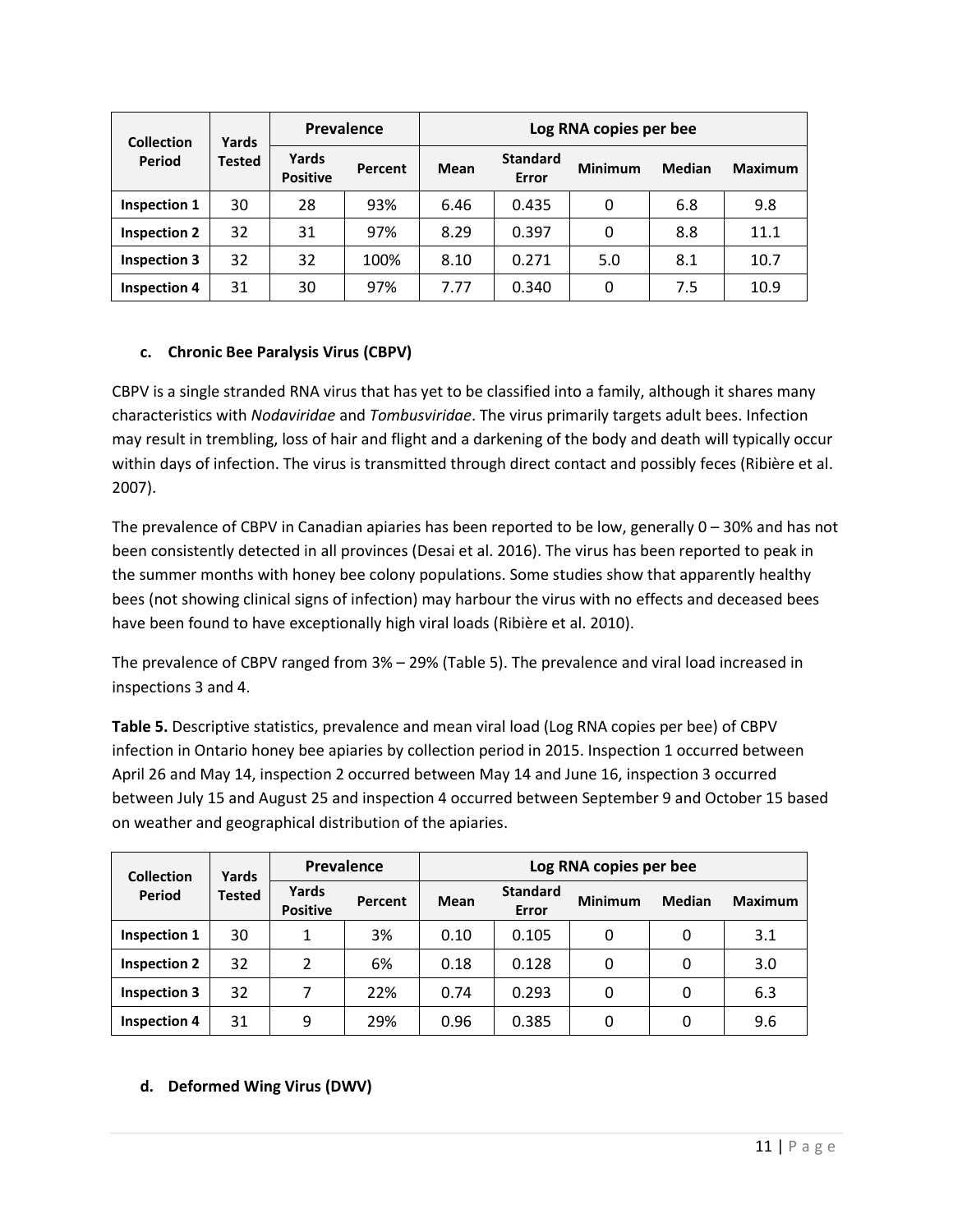DWV, a single stranded RNA virus from the *Iflaviridae* family (genus *Iflavirus*), is considered to be the most economically important honey bee virus and has been extensively studied due to the fact that this virus is transmitted and amplified by the parasitic mite, *Varroa destructor*. The virus affects the developing honey bee larvae, resulting in deformed, non-functional wings, abnormal abdomens and damaged appendages. Affected larvae die soon after emergence. Asymptomatic infected adults will generally have lower viral titres (Tentcheva et al. 2006). The virus is primarily spread by *V. destructor* mites and through feeding and timely mite control is the most effective method of controlling this virus in a colony.

In Canada, DWV is often the most prevalent viral infection and has been reported to be found in 90 – 100% of apiaries (Desai et al. 2016). Viral load has been reported to typically peak in the fall and winter months (Prisco et al. 2011; Desai & Currie 2016). Although there are no thresholds established for the pathogenicity of DWV, the viral titre has been shown to be inversely correlated with bee health and life span at both the individual and colony level (Desai & Currie 2016).

The prevalence of DWV was 57 and 66% at inspection 1 and 2, respectively and increased in the summer and fall to 81 and 97% at inspection 3 and 4, respectively (Table 6). Both prevalence and viral load increased through the summer and fall months.

**Table 6.** Descriptive statistics, prevalence and mean viral load (Log RNA copies per bee) of DWV infection in Ontario honey bee apiaries by collection period in 2015. Inspection 1 occurred between April 26 and May 14, inspection 2 occurred between May 14 and June 16, inspection 3 occurred between July 15 and August 25 and inspection 4 occurred between September 9 and October 15 based on weather and geographical distribution of the apiaries.

| <b>Collection</b>   | Yards         | Prevalence               |         | Log RNA copies per bee |                          |                |               |                |  |
|---------------------|---------------|--------------------------|---------|------------------------|--------------------------|----------------|---------------|----------------|--|
| Period              | <b>Tested</b> | Yards<br><b>Positive</b> | Percent | <b>Mean</b>            | <b>Standard</b><br>Error | <b>Minimum</b> | <b>Median</b> | <b>Maximum</b> |  |
| Inspection 1        | 30            | 17                       | 57%     | 1.17                   | 0.315                    | 0              | 0.8           | 7.5            |  |
| <b>Inspection 2</b> | 32            | 21                       | 66%     | 1.78                   | 0.353                    | $\Omega$       | 0.8           | 7.2            |  |
| <b>Inspection 3</b> | 32            | 26                       | 81%     | 3.30                   | 0.475                    | 0              | 3.3           | 10.4           |  |
| <b>Inspection 4</b> | 31            | 30                       | 97%     | 5.53                   | 0.463                    | 0              | 5.3           | 10.0           |  |

# **e. Israeli Acute Paralysis Virus (IAPV)**

Similar to ABPV, IAPV is a single stranded RNA virus from the *Dicistroviridae* family (genus *Aparavirus*). The virus has been found in all life stages of honey bees, from eggs to adults (Chen et al. 2014). Infection may be asymptomatic, or can result in shivering wings and progressive paralysis (Maori et al. 2007). In all cases, IAPV infection results in the down-regulation of the honey bee immune response (Chen et al. 2014), leaving the bees in an immunocompromised state and vulnerable to other pathogens. The virus is spread both by varroa mites (Di Prisco et al. 2011) and food sources (Chen et al. 2014).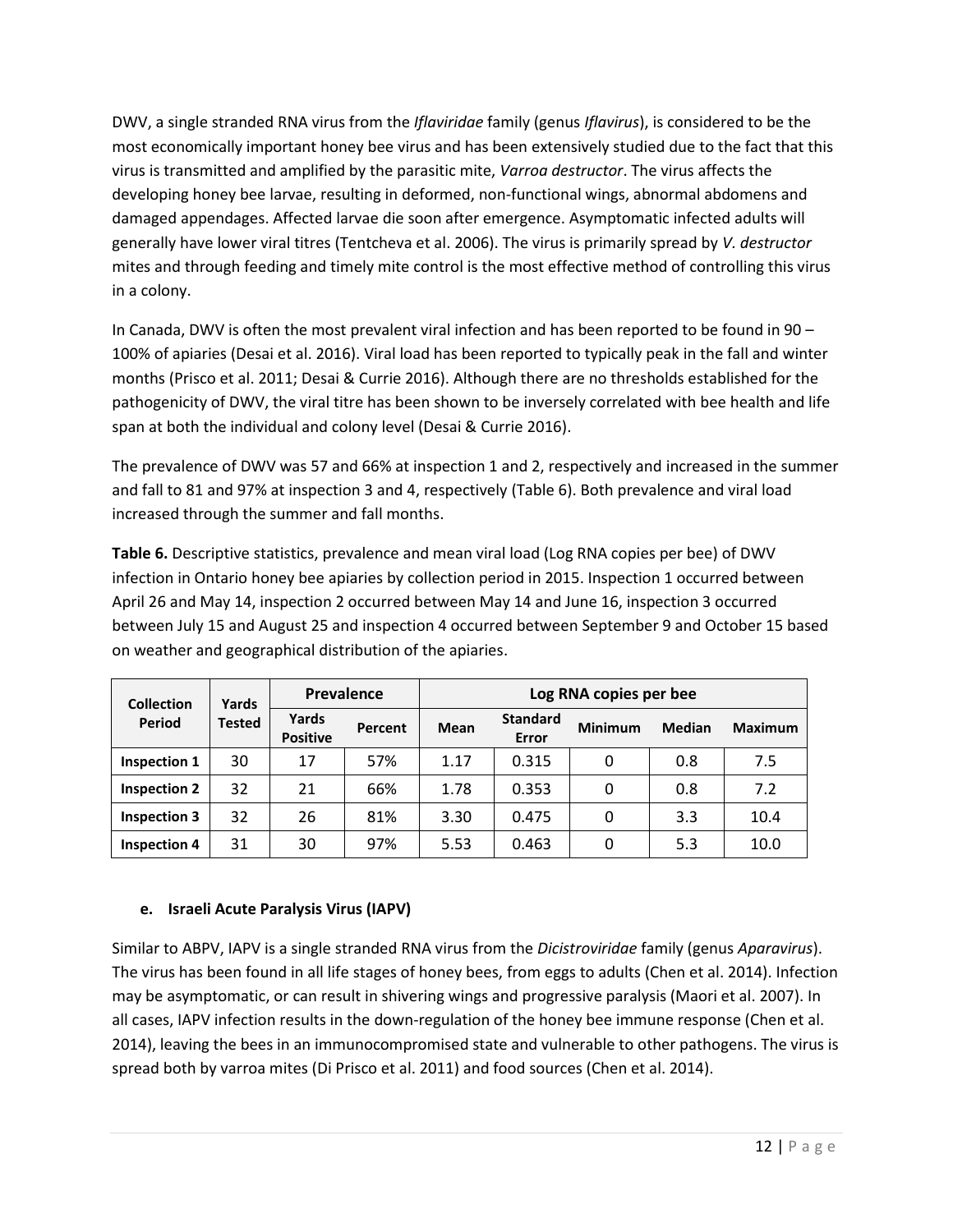In Canada, IAPV has been reported to be found in 40 – 70% of apiaries (Desai et al. 2016). The prevalence of this virus has been reported to be lower in the spring and summer, and peak in the fall and winter months. No thresholds currently exist to determine the implications of IAPV viral loads on honey bees.

The prevalence of IAPV ranged from 23 – 69% (Table 7). Mean viral load was highest at inspection 2 and 3 (Table 7).

Table 7. Descriptive statistics, prevalence and mean viral load (Log RNA copies per bee) of IAPV infection in Ontario honey bee apiaries by collection period in 2015. Inspection 1 occurred between April 26 and May 14, inspection 2 occurred between May 14 and June 16, inspection 3 occurred between July 15 and August 25 and inspection 4 occurred between September 9 and October 15 based on weather and geographical distribution of the apiaries.

| <b>Collection</b><br>Yards<br>Period<br>Tested |                          | Prevalence |             | Log RNA copies per bee   |                |               |                |      |  |
|------------------------------------------------|--------------------------|------------|-------------|--------------------------|----------------|---------------|----------------|------|--|
|                                                | Yards<br><b>Positive</b> | Percent    | <b>Mean</b> | <b>Standard</b><br>Error | <b>Minimum</b> | <b>Median</b> | <b>Maximum</b> |      |  |
| Inspection 1                                   | 30                       | 7          | 23%         | 0.99                     | 0.404          | 0             | 0              | 8.0  |  |
| <b>Inspection 2</b>                            | 32                       | 22         | 69%         | 3.08                     | 0.562          | 0             | 2.5            | 11.4 |  |
| <b>Inspection 3</b>                            | 32                       | 18         | 56%         | 2.67                     | 0.587          | 0             | $1.1\,$        | 9.6  |  |
| <b>Inspection 4</b>                            | 31                       | 12         | 39%         | 1.23                     | 0.389          | 0             | 0              | 8.4  |  |

# **f. Kashmir Bee Virus (KBV)**

KBV is a single stranded RNA virus from the *Dicistroviridae* family (genus *Cripavirus*), the same family and genus as BQCV. In adults, viral infection generally leads to death within a few days. In larvae, the infection may remain asymptomatic (Berenyi et al. 2006). The virus is spread by varroa mites, food sources and also from queen to egg (Shen et al. 2005).

The prevalence of KBV in Canadian apiaries has been reported to be low to moderate, generally 10 – 40% and has been detected by Desai et al. (2016) in all provinces except Alberta. Adequate data is currently not available to determine the seasonal prevalence of the virus, although because it is spread by the varroa mite, it may follow patterns similar to IAPV and DWV. No thresholds currently exist to determine the implications of KBV viral loads on honey bees.

The prevalence of KBV was low in the spring and fall (7% and 6% at inspection 1 and 4) and increased in late spring and summer to 31 and 34% at inspection 2 and 3, respectively (Table 8). Prevalence and viral load peaked in the late spring to early summer before declining into the fall months.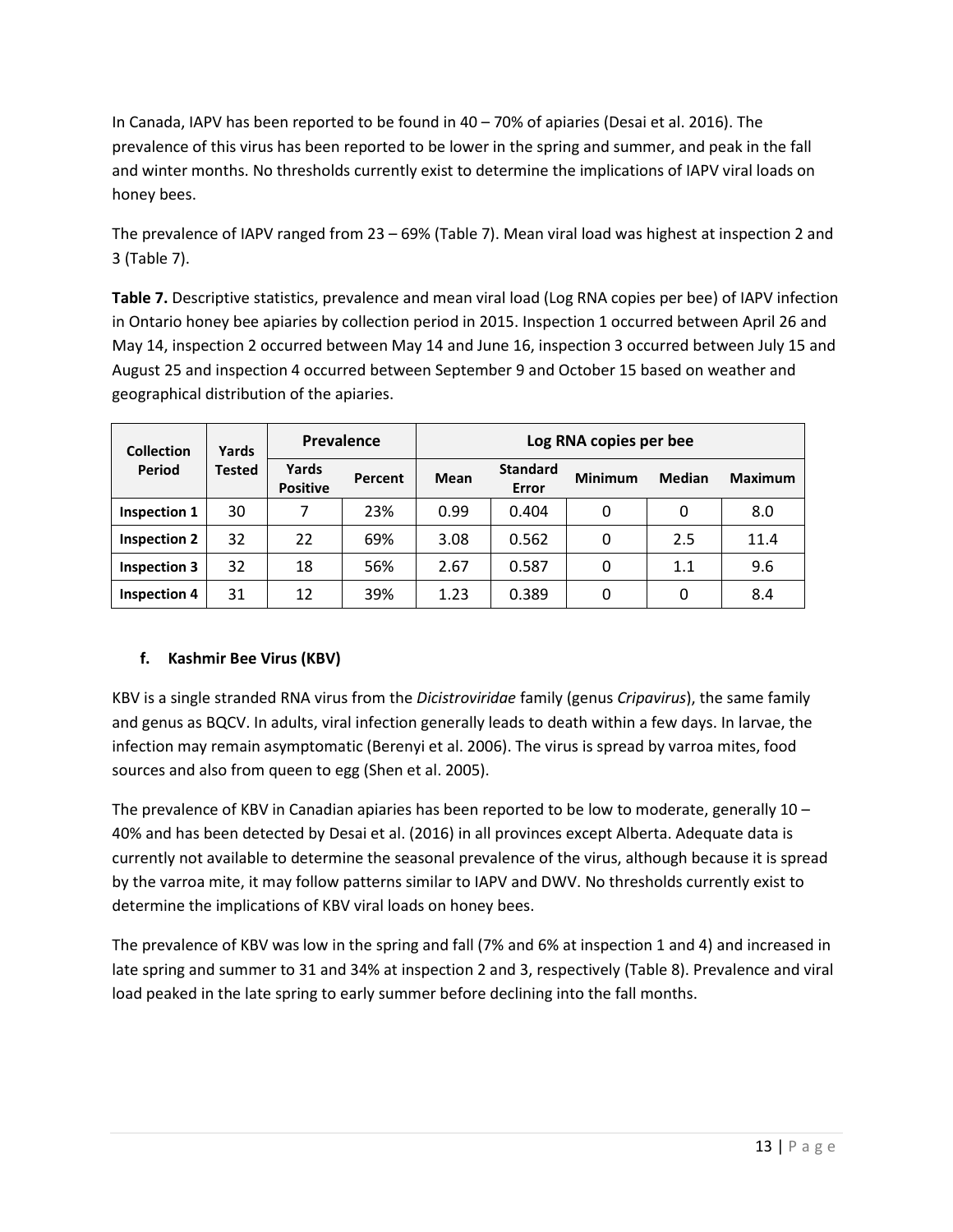**Table 8.** Descriptive statistics, prevalence and mean viral load (Log RNA copies per bee) of KBV infection in Ontario honey bee apiaries by collection period in 2015. Inspection 1 occurred between April 26 and May 14, inspection 2 occurred between May 14 and June 16, inspection 3 occurred between July 15 and August 25 and inspection 4 occurred between September 9 and October 15 based on weather and geographical distribution of the apiaries.

| <b>Collection</b>   | Yards  | Prevalence               |         | Log RNA copies per bee |                          |                |               |                |  |
|---------------------|--------|--------------------------|---------|------------------------|--------------------------|----------------|---------------|----------------|--|
| Period              | Tested | Yards<br><b>Positive</b> | Percent | <b>Mean</b>            | <b>Standard</b><br>Error | <b>Minimum</b> | <b>Median</b> | <b>Maximum</b> |  |
| Inspection 1        | 30     | 2                        | 7%      | 0.57                   | 0.401                    | 0              | 0             | 9.9            |  |
| <b>Inspection 2</b> | 32     | 10                       | 31%     | 2.07                   | 0.588                    | 0              | 0             | 11.2           |  |
| <b>Inspection 3</b> | 32     | 11                       | 34%     | 2.34                   | 0.601                    | 0              | 0             | 10.0           |  |
| <b>Inspection 4</b> | 31     | 2                        | 6%      | 0.55                   | 0.389                    | 0              | 0             | 10.3           |  |

# **g. Sacbrood Virus (SBV)**

SBV is a single stranded RNA virus belonging to the family *Iflaviridae* (genus *Iflavirus*). In larvae, the virus can cause mortality when in the brood cell. In the field, affected larvae can be readily identified by the presence of a fluid filled sac that can be removed from the brood cell, often intact. Clinical signs of SBV in field observations are typically no more than a few infected honey bee larvae in a colony (Paul Kozak, personal communication). In adults, the virus is typically asymptomatic. Nurse bees infected with SBV may exhibit behavioural changes, including early and preferential pollen foraging and can transmit the virus to young through feeding.

The prevalence of SBV in Canadian apiaries has been reported to be low (16%) across all provinces except Manitoba where the prevalence was 44% (Desai et al. 2016). The prevalence of this virus has been reported to be lower in the spring. No thresholds currently exist to determine the implications of SBV viral loads on honey bees.

The prevalence of SBV was 50% in the spring, increased to 84% at inspection 2 and 3, and decreased to 29% in the fall months (Table 9).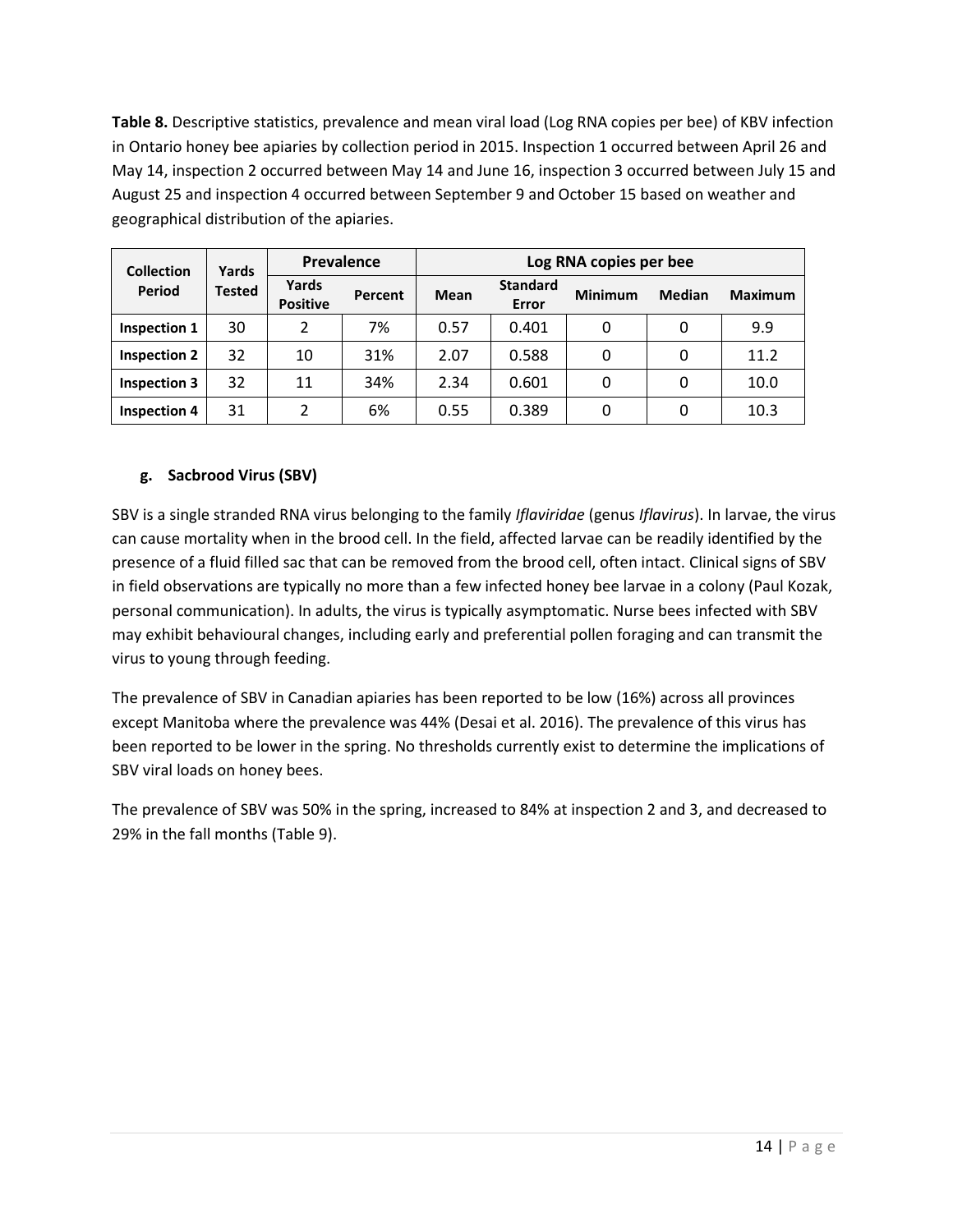**Table 9.** Descriptive statistics, prevalence and mean viral load (Log RNA copies per bee) of SBV infection in Ontario honey bee apiaries by collection period in 2015. Inspection 1 occurred between April 26 and May 14, inspection 2 occurred between May 14 and June 16, inspection 3 occurred between July 15 and August 25 and inspection 4 occurred between September 9 and October 15 based on weather and geographical distribution of the apiaries.

| <b>Collection</b>   | Yards  | Prevalence               |         | Log RNA copies per bee |                          |                |               |                |  |
|---------------------|--------|--------------------------|---------|------------------------|--------------------------|----------------|---------------|----------------|--|
| Period              | Tested | Yards<br><b>Positive</b> | Percent | Mean                   | <b>Standard</b><br>Error | <b>Minimum</b> | <b>Median</b> | <b>Maximum</b> |  |
| Inspection 1        | 30     | 15                       | 50%     | 2.74                   | 0.544                    | 0              | 2.0           | 8.9            |  |
| <b>Inspection 2</b> | 32     | 27                       | 84%     | 5.70                   | 0.533                    | 0              | 5.9           | 10.2           |  |
| <b>Inspection 3</b> | 32     | 27                       | 84%     | 6.56                   | 0.592                    | 0              | 7.2           | 10.6           |  |
| <b>Inspection 4</b> | 31     | 9                        | 29%     | 2.49                   | 0.745                    | 0              | 0             | 10.8           |  |

#### **4.2 Brood Diseases**

# **a. American Foulbrood**

American foulbrood (AFB) is caused by a spore-forming bacterium, *Paenibacillus larvae*. AFB is an economically destructive and virulent disease where the spores can remain viable for at least 70 years, resistant to both boiling and dehydration (Shimanuki and Knox 1988; Grady et al. 2016). Honey bee larvae are most susceptible to AFB infection within the first 36 hours after hatching, and only a few spores (≤ 35) are needed to initiate infection (Bucher 1958). Clinical signs of disease include larvae that are slightly yellow to brown in colour which settle to the bottom of the brood cell as the larvae dies and decompose, producing billions of infective spores. Spores are spread within the colony when nurse bees clean out infected cells and spread the spores as they are feeding young larvae with contaminated mouthparts.

Apiary inspectors noted clinical signs of disease at one yard only at each of inspections 1, 2 and 3. The prevalence of AFB was low and peaked at 1.6% of colonies inspected at inspection 3 (Fig. 2). No AFB positive colonies were detected at inspection 4.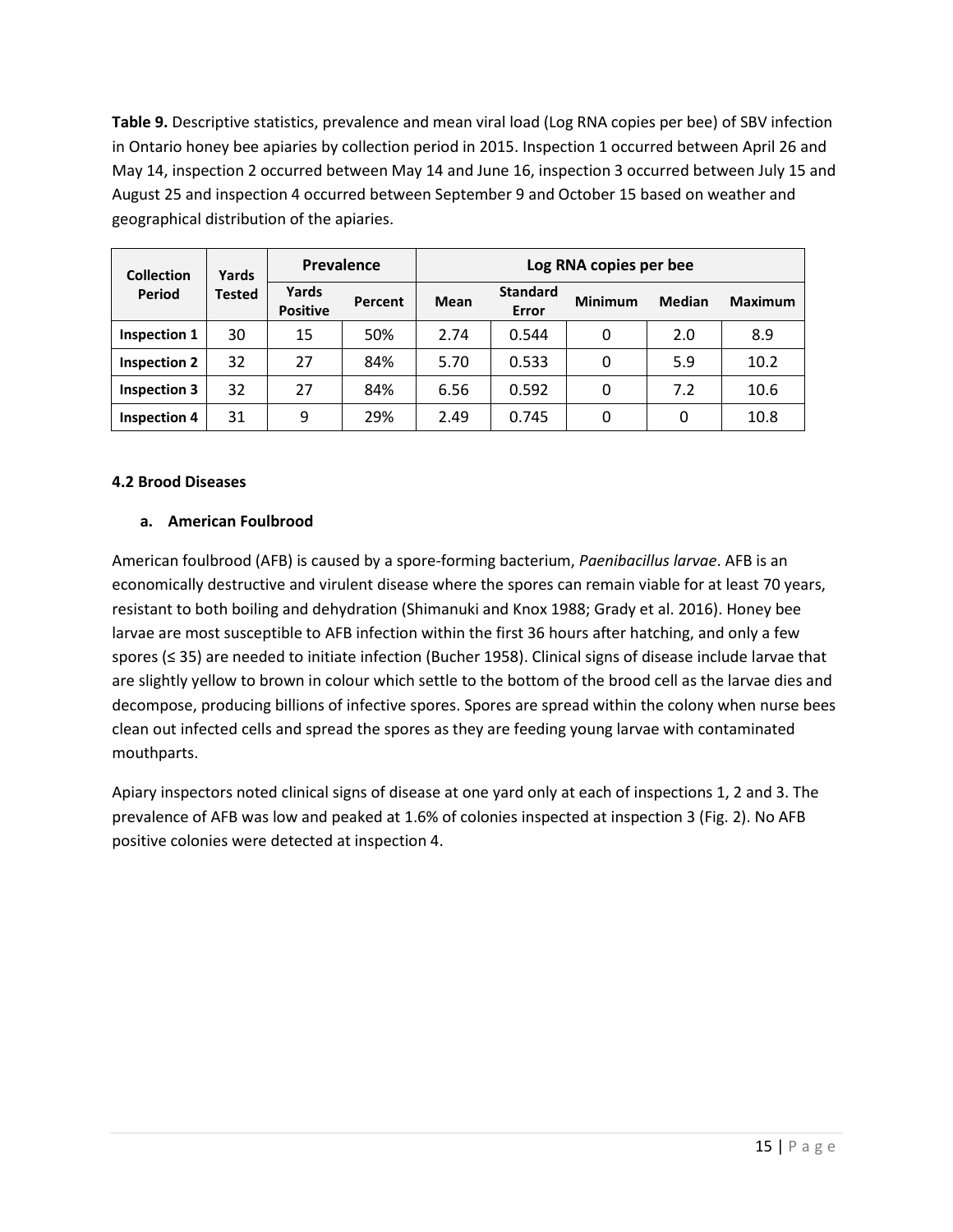

Figure 2. Mean percent of colonies ± 1 standard error with clinical signs of American Foulbrood in Ontario honey bee apiaries by collection period in 2015. Inspection 1 occurred between April 26 and May 14, inspection 2 occurred between May 14 and June 16, inspection 3 occurred between July 15 and August 25 and inspection 4 occurred between September 9 and October 15 based on weather and geographical distribution of the apiaries.

# **b. Chalkbrood**

Chalkbrood is caused by the fungus *Ascosphaera apis*. Clinical signs of disease include dead and dried larvae covered in a hard white or black fungus with the tip of the larvae protruding from the cell (also known as "chalkbrood mummies").

Apiary inspectors noted clinical signs of disease at every collection period. The prevalence of chalkbrood peaked at 10.1% in the colonies evaluated at inspection 2 (Fig. 3).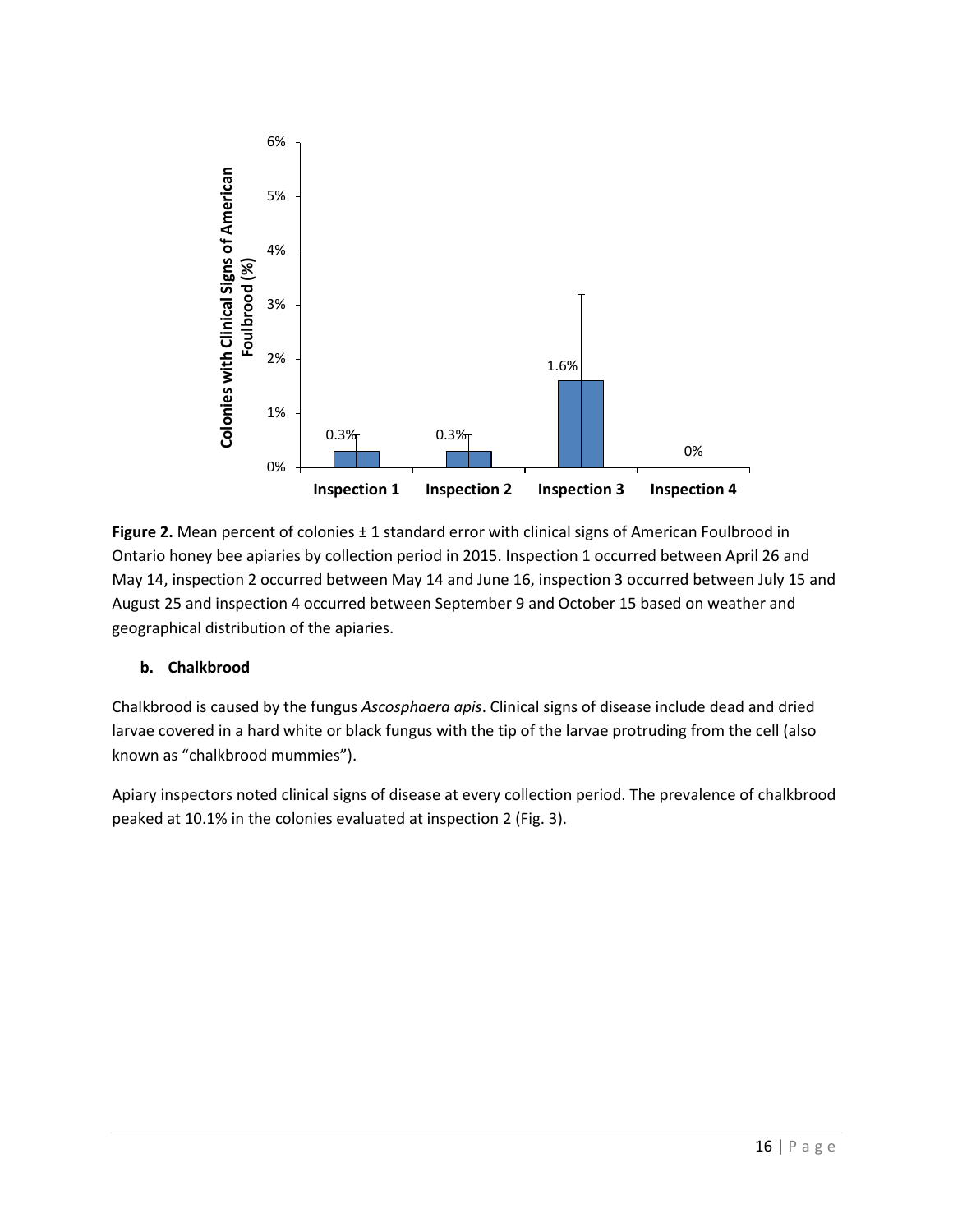

**Figure 3.** Mean percent of colonies  $\pm$  1 standard error with clinical signs of Chalkbrood in Ontario honey bee apiaries by collection period in 2015. Inspection 1 occurred between April 26 and May 14, inspection 2 occurred between May 14 and June 16, inspection 3 occurred between July 15 and August 25 and inspection 4 occurred between September 9 and October 15 based on weather and geographical distribution of the apiaries.

# **c. European Foulbrood**

European foulbrood (EFB) is a honey bee disease caused by the bacteria, *Melissococcus plutonius*. Larvae become infected within the first 48 hours after hatching and EFB is often documented at higher frequencies during early summer (Grangier et al. 2015). Clinical signs of infection include dead larvae that appear yellowish or brown in color and are found curled in a C-shape at the bottom of the cell and is often accompanied by a sour odor which is distinct from AFB.

In the present study, EFB was not detected in any of the colonies inspected.

# **4.3** *Nosema* **spp. (***N. apis* **and** *N. cerenae***)**

*Nosema* are single-celled parasites of the honey bee that are classified as fungi and infect and damage the mid-gut tissue. There are two species of *Nosema* of interest, *Nosema apis* and *Nosema ceranae*. *N. ceranae* has been present in Canada since at least 1994; however, it is possible that *N. ceranae* may have been present in Canada for longer (Williams et al. 2008).

While *Nosema* is widespread, previous surveys in Ontario and Alberta have shown that *N. ceranae* was the dominant species, ranging in prevalence from 41 – 91%. Comparatively, the prevalence of *N. apis* is reported to be 4 – 34%. Occasionally, concurrent infections by both *Nosema* spp. in a single colony have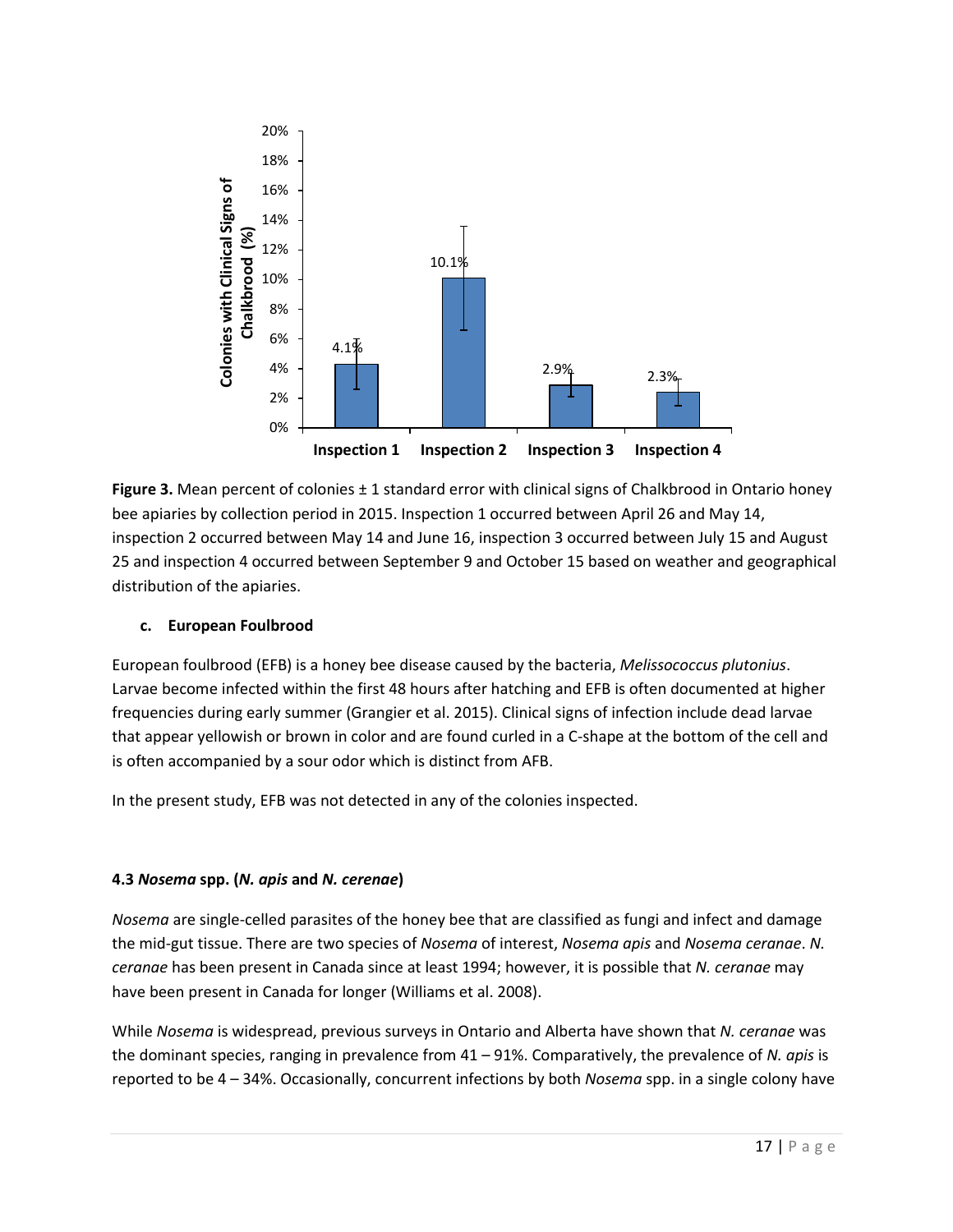been reported, however this is less frequent than single species infections (Emsen et al. 2015). The impact of this pathogen on honey bee populations is not fully understood.

Both species of *Nosema* were detected at all inspections; however, *N. ceranae* was more frequently detected than *N. apis*. The prevalence and mean load of *N. ceranae* was higher than *N. apis* at all inspections (Fig.4).



**Figure 4.** *Nosema* spp. in Ontario honey bee apiaries by collection period in 2015. Bars indicate the mean load (log DNA copies per bee) of *N. apis* (in blue) and *N. ceranae* (in grey) ± 1 standard error. Dotted lines indicate the percent of *Nosema* positive of bee yards at each inspection. Inspection 1 occurred between April 26 and May 14, inspection 2 occurred between May 14 and June 16, inspection 3 occurred between July 15 and August 25 and inspection 4 occurred between September 9 and October 15 based on weather and geographical distribution of the apiaries.

#### **4.4 Mites**

**a. Tracheal Mite (***Acarapis woodi***)**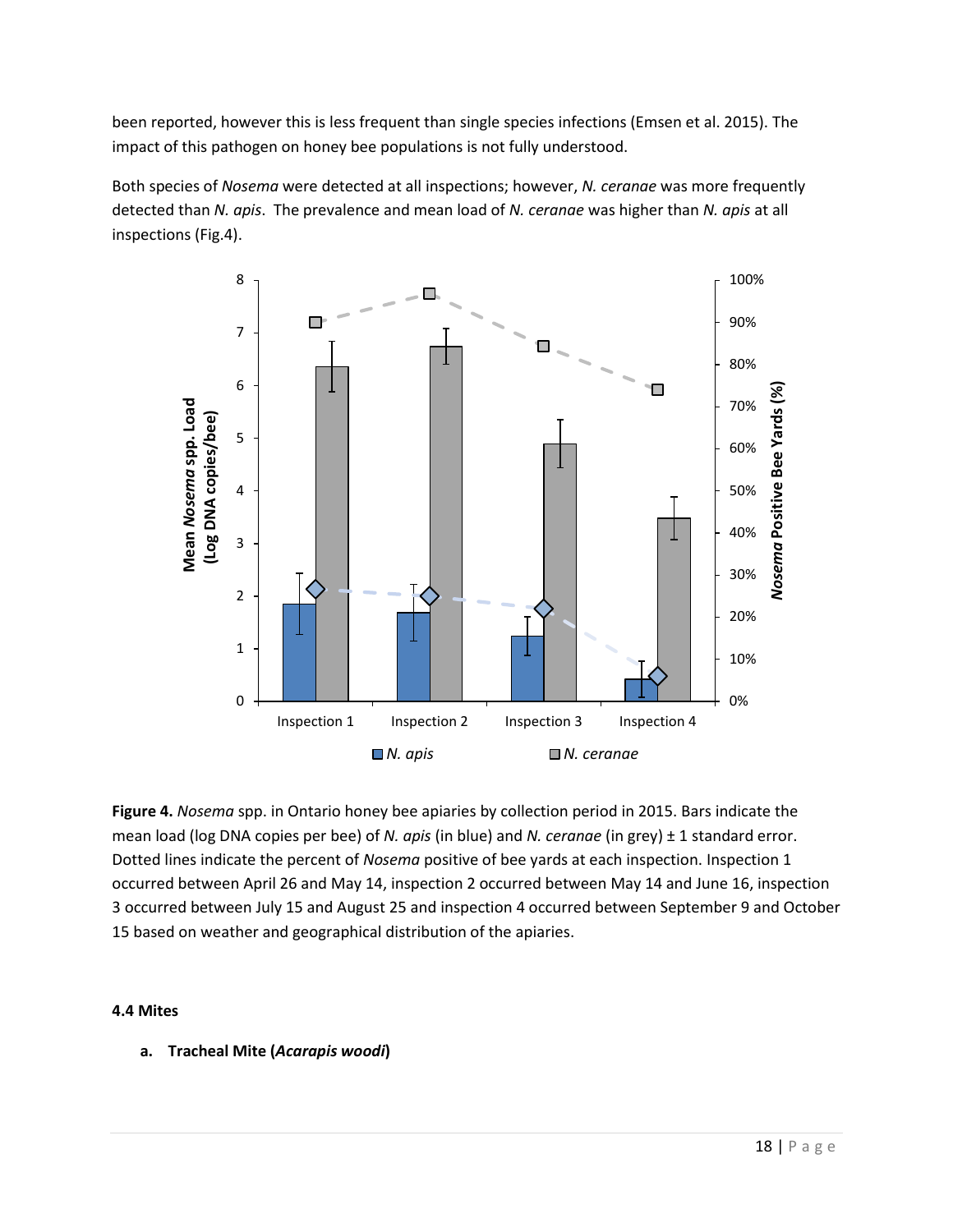*Acarapis woodi* is an internal parasite of honey bees that live and reproduce in the tracheae of the bees. Tracheal mites have been detected on most continents, including Europe, Asia, parts of Africa, and North and South America. These mites are very small and can only be observed with a microscope. Tracheal mite infestation lack unique physical symptoms and can only be diagnosed by the mites and eggs, and evidence of scarring detected in the dissected trachea.

The prevalence of tracheal mites ranged from 3 to 13% (Fig. 5). Tracheal mites were not found in 91% of the bee yard evaluations and when mites were detected, the infestation was low (≤3 bees positive for tracheal mites out of 25).



**Figure 5.** Percent of bee yards with evidence of tracheal mite (*Acarapis woodi*) infestation in Ontario honey bee apiaries by collection period in 2015. Inspection 1 occurred between April 26 and May 14, inspection 2 occurred between May 14 and June 16, inspection 3 occurred between July 15 and August 25 and inspection 4 occurred between September 9 and October 15 based on weather and geographical distribution of the apiaries.

# **b.** *Varroa destructor* **Infestation**

*Varroa destructor* is an external parasite of honey bees and elevated levels of infestation may result in symptoms of stress in the colony during the active season (Dainat et al., 2012; Dainat et al., 2013). *V. destructor* mites attach to the body of the bee and weaken the bee by sucking hemolymph. In this process, RNA viruses such as the deformed wing virus (DWV) spread to bees. A significant mite infestation may lead to the death of a honey bee colony, usually in the late autumn through early spring. *V. destructor* infestation has been documented as the primary contributor to winter mortality in Ontario (Guzman et al., 2010). For the Ontario beekeeping industry, recommended treatment thresholds (2% of bees in the spring; 3% of bees in the fall) have been described by Guzmán-Novoa (2010).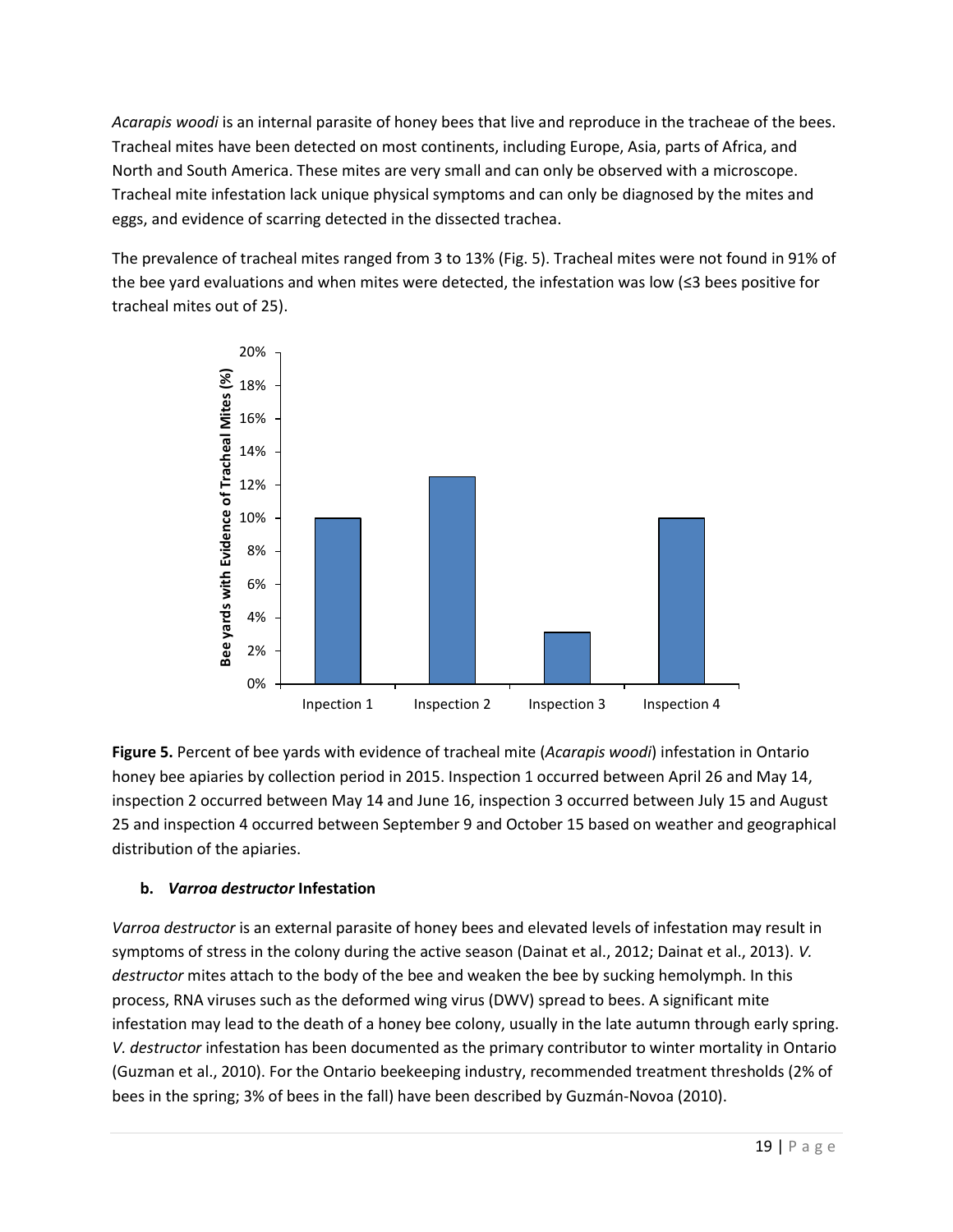*V. destructor* were detected at all collection periods (Figure 6) and the mean percent of bees infested was low (Fig. 6).



**Figure 6.** Mean percent of bees (± 1 standard error) infested by *V. destructor* in Ontario honey bee apiaries by collection period in 2015. Inspection 1 occurred between April 26 and May 14, inspection 2 occurred between May 14 and June 16, inspection 3 occurred between July 15 and August 25 and inspection 4 occurred between September 9 and October 15 based on weather and geographical distribution of the apiaries.

# **c.** *Varroa destructor* **Haplotype**

In honey bees, two *V. destructor* haplotypes have been detected, the Korean and the Japanese haplotypes, named for the countries where they were first detected. To date, the Korean haplotype has been detected in honey bees globally whereas the Japanese haplotype has been found primarily in Japan, Thailand and the Americas (Solignac et al. 2005).

In the present study, *V. destructor* was not detected in the majority (53 – 69 %) of bee yards tested during inspections 1 through 3 (Fig. 7). At inspection 4, *V. destructor* was detected in greater than 50% of the bee yards inspected. When *V. destructor* was detected in Ontario apiaries, the Korean haplotype was dominant with only occasional Japanese or mixed haplotypes detected.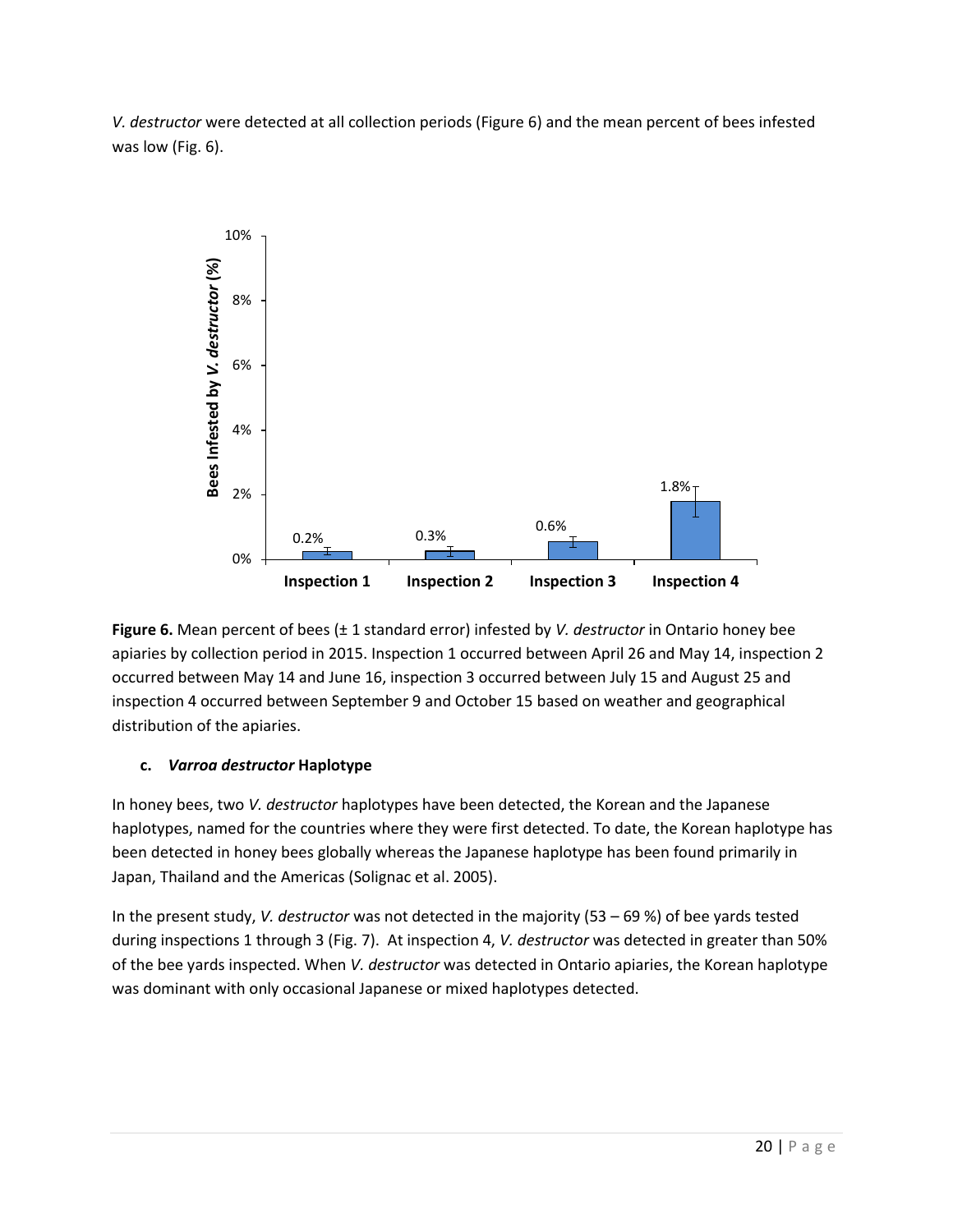

**Figure 7.** *V. destructor* detections and haplotype in Ontario honey bee apiaries by collection period in 2015. Inspection 1 occurred between April 26 and May 14, inspection 2 occurred between May 14 and June 16, inspection 3 occurred between July 15 and August 25 and inspection 4 occurred between September 9 and October 15 based on weather and geographical distribution of the apiaries.

# **d.** *Tropilaelaps* **spp.**

The mites in the genus *Tropilaelaps* are parasites of honey bee brood that feed on bee larvae and pupae. Infestation by *Tropilaelaps* causes the death of many bee larvae (up to 50%) and subsequent colony decline. *Tropilaelaps* infestation often results in an irregular brood pattern where the dead larvae may protrude from the cells and malformed bees with distorted abdomens, stubby wings and deformed or missing legs and some of the affected bees crawl at the entrance to the colony (OIE 2008; Luo et al. 2011).

In the present study, *Tropilaelaps* spp. was not detected in any of the samples tested.

# **4.6 Other Honey Bee Threats**

# **a. Phorid Fly (***Apocephalus borealis***)**

*Apocephalus borealis* is a species of North American parasitoid phorid fly that parasitizes bumble bees and paper wasps (Core et al. 2012). Recently, *A. borealis* has been associated with honey bees in North America, including documented cases in British Columbia. Individual honey bees parasitized by *A. borealis* may be disorientated and exhibit abnormal behaviour such as hive abandonment during the night (Dutto & Ferrazzi 2014).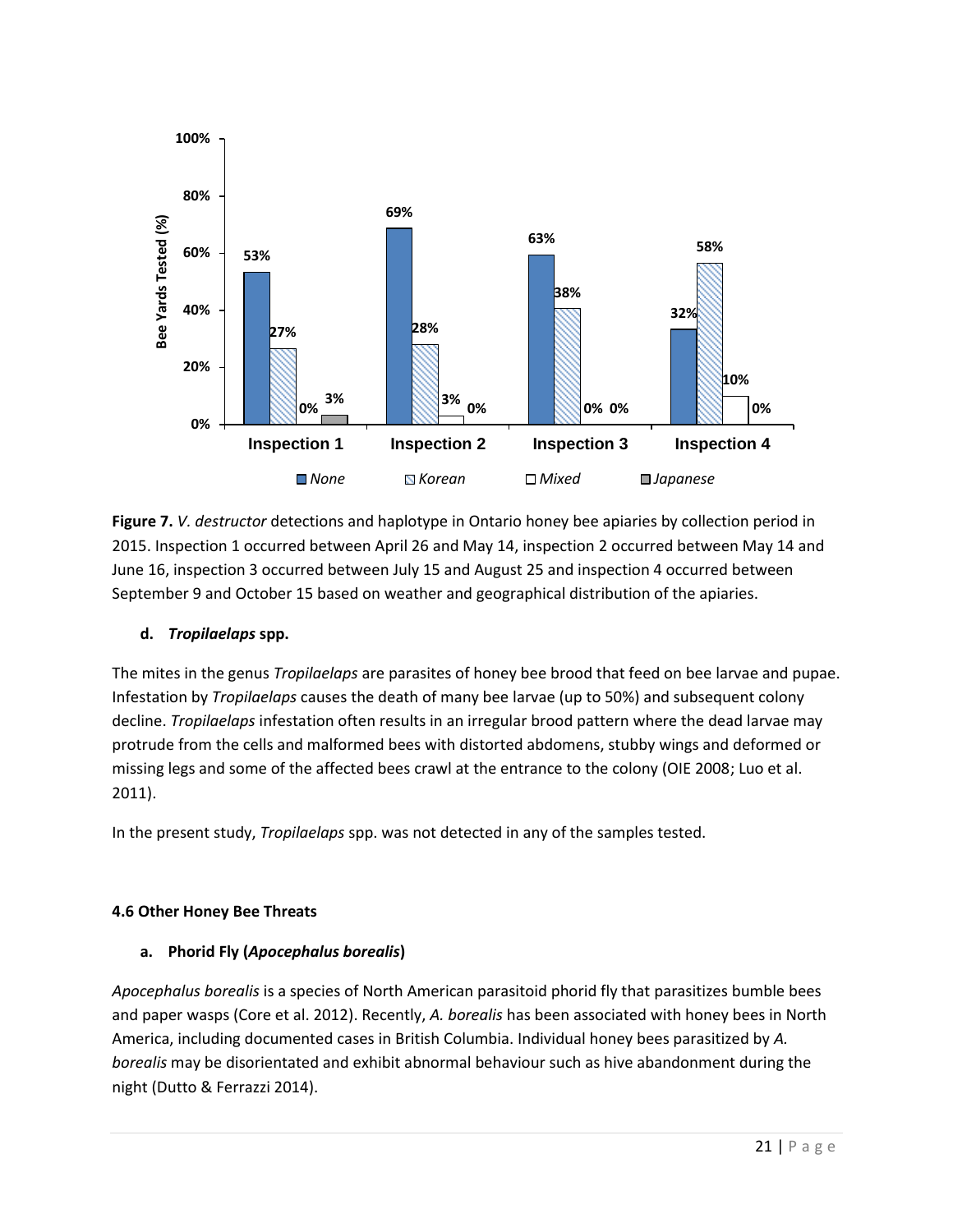In the present study, *A. borealis* was not detected in any of the samples tested.

**b.** Small Hive Beetle

The small hive beetle (SHB; *Aethina tumida*), was first detected in Ontario in 2010. This pest is capable of damaging stressed colonies by destroying wax comb and honey bee brood in addition to spoiling honey (Hood 2004; Neumann and Elzen 2004; Neumann and Ellis 2008).

SHB was not detected in any of the yards inspected.

# **c.** *Spiroplasma* **spp. (***S. apis* **and** *S. melliferum***)**

*Spiroplasma* spp. are small bacteria which infest insects and some plants. A multi-year assessment of managed honey bee colonies found that a third of colonies screened in the USA and half of the colonies screened in Brazil were infected by *Spiroplasma* spp. and *S. melliferum* was more commonly found when compared to *S. apis* (Schwarz et al. 2014). While *S. melliferum* and *S. apis* are known pathogens of honey bees (Meeus et al. 2011), the pathogenicity of these organisms in honey bee colonies has not yet been determined (Zheng and Chen 2014).

In the present study, the prevalence of *S. apis* ranged from 0% – 16%. *S. melliferum* was not detected in any of the samples tested (Table 10).

**Table 10.** Descriptive statistics, prevalence and mean load (Log DNA copies per bee) of *S. apis* in Ontario honey bee apiaries by collection period in 2015. Inspection 1 occurred between April 26 and May 14, inspection 2 occurred between May 14 and June 16, inspection 3 occurred between July 15 and August 25 and inspection 4 occurred between September 9 and October 15 based on weather and geographical distribution of the apiaries.

| <b>Collection</b>   | Yards         | <b>Prevalence</b>        |         | Log DNA copies per bee |                          |                |               |                |  |
|---------------------|---------------|--------------------------|---------|------------------------|--------------------------|----------------|---------------|----------------|--|
| Period              | <b>Tested</b> | Yards<br><b>Positive</b> | Percent | Mean                   | <b>Standard</b><br>Error | <b>Minimum</b> | <b>Median</b> | <b>Maximum</b> |  |
| Inspection 1        | 30            | 0                        | 0%      | 0                      | 0                        | 0              | 0             | 0              |  |
| <b>Inspection 2</b> | 32            | 5                        | 16%     | 0.54                   | 0.226                    | 0              | 0             | 3.6            |  |
| <b>Inspection 3</b> | 32            | 2                        | 6%      | 0.26                   | 0.183                    | 0              | 0             | 4.9            |  |
| <b>Inspection 4</b> | 31            | 5                        | 16%     | 0.56                   | 0.235                    | 0              | 0             | 3.6            |  |

# **d. Trypanosomes (***Crithidia mellificae* **and** *Lotmaria passim***)**

Trypanosomes are single celled organisms which parasitize insects. *Lotmaria passim* and *Crithidia mellificae* are trypanosomes that parasitize both honey bees and bumble bees. Parasitism by these organisms has been reported to have negative effects including learning impairment (Gegear et al. 2005) and compromised immune systems (Schwarz and Evans 2013).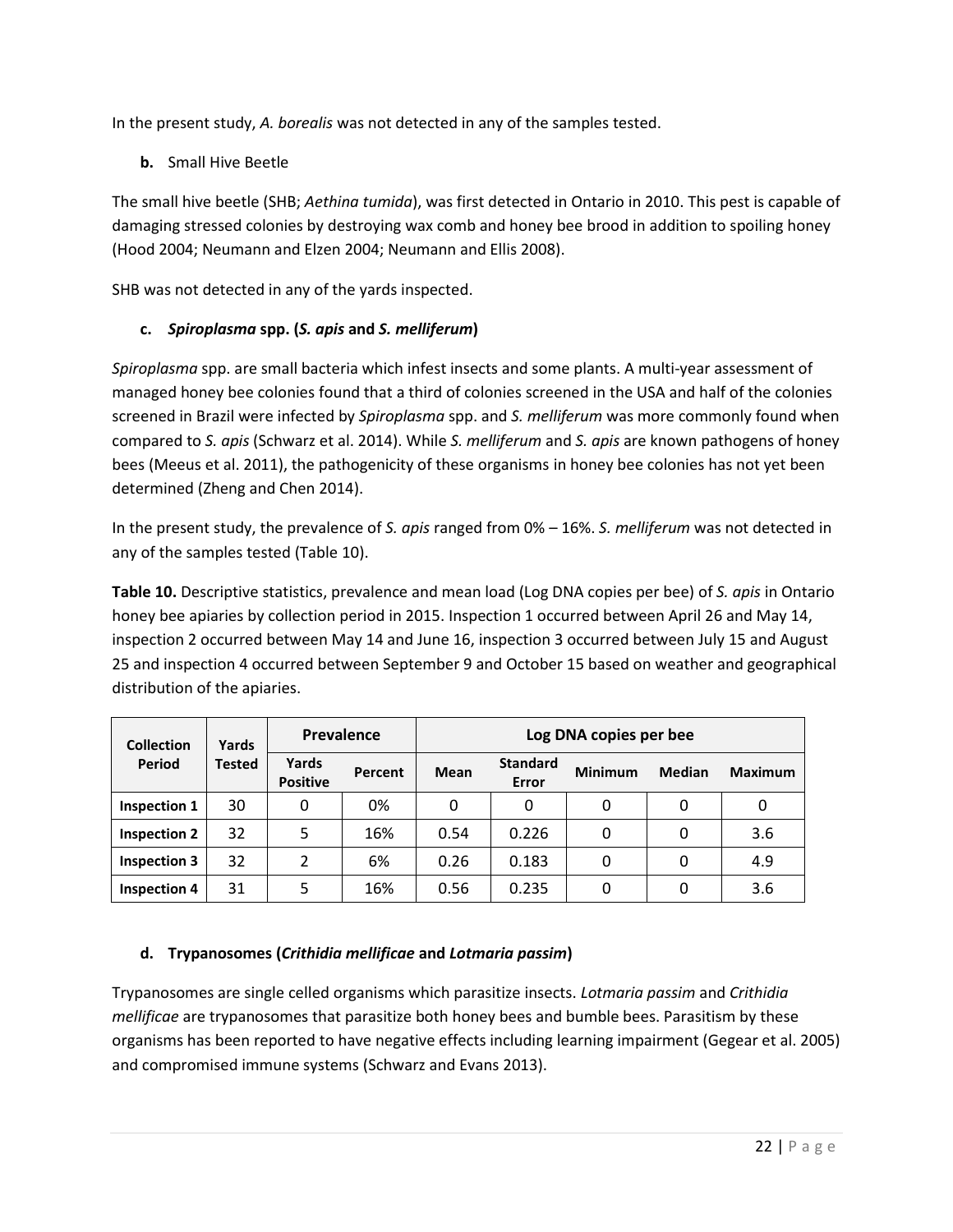The prevalence of *C. mellificae* ranged from 0% – 47% while the prevalence of *L. passim* ranged from 30% – 55%. The mean load of *C. mellificae* and *L. passim* can be found in Figure 8.



**Figure 8.** Trypanosomes found in Ontario honey bee apiaries by collection period in 2015. Bars indicate the mean load (log DNA copies per bee) of *C. mellificae* (in blue) and *L. passim* (in grey) ± 1 standard error. Dotted lines indicate the percent of trypanosome positive bee yards at each inspection. Inspection 1 occurred between April 26 and May 14, inspection 2 occurred between May 14 and June 16, inspection 3 occurred between July 15 and August 25 and inspection 4 occurred between September 9 and October 15 based on weather and geographical distribution of the apiaries.

# **4.7 Colony Indicators**

# **a. Honey Bee Queen**

A healthy honey bee and functional colony requires a mated queen and the absence of the queen may indicate an underlying issue related to colony health.

Honey bee queens were noted in the majority of colonies inspected. Apparently queenless colonies made up fewer than 1% of colonies at inspection 1, 5.3% of colonies at inspection 2, 7.5% of colonies at inspection 3 and 5.7% of colonies at inspection 4 (Fig. 9).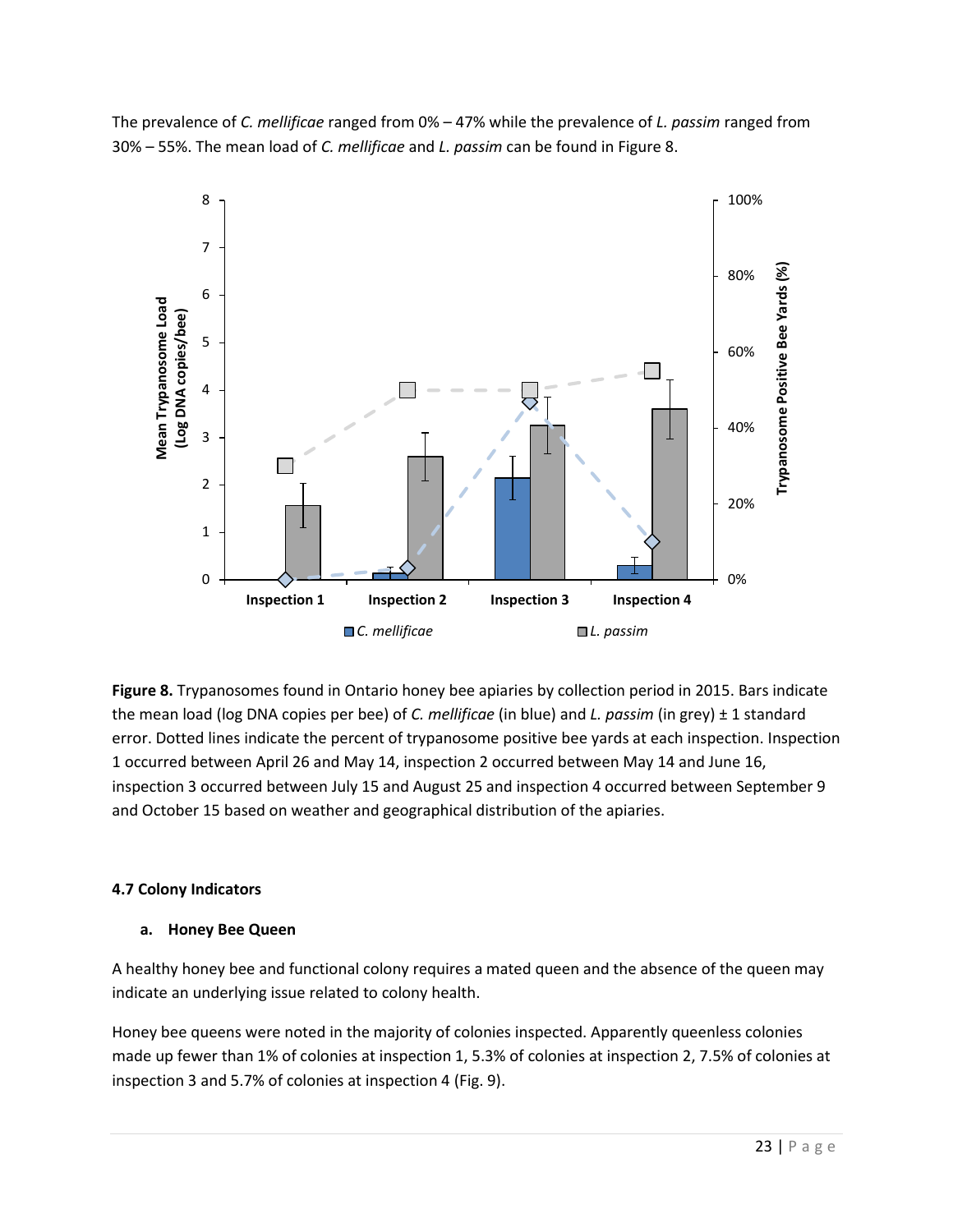

**Figure 9.** Mean apparently queenless colonies ± 1 standard error in Ontario honey bee apiaries by collection period in 2015. Inspection 1 occurred between April 26 and May 14, inspection 2 occurred between May 14 and June 16, inspection 3 occurred between July 15 and August 25 and inspection 4 occurred between September 9 and October 15 based on weather and geographical distribution of the apiaries.

# **b. Vitellogenin**

Vitellogenin is lipoprotein synthesized in the fat body of honey bees. It has been documented to perform many functions and is commonly used as a molecular marker for the health of honey bees (Lin et al. 2004; Dainat et al. 2012). It is hypothesized that viral replication can impair the expression of vitellogenin in individual bees, resulting in a reduction in the expression of this gene in unhealthy or compromised honey bee colonies.

Mean vitellogenin was consistent across all collection periods, ranging from 8.75 log RNA copies/bee at inspection 1 to 9.54 log RNA copies/bee at inspection 4 (Fig. 10).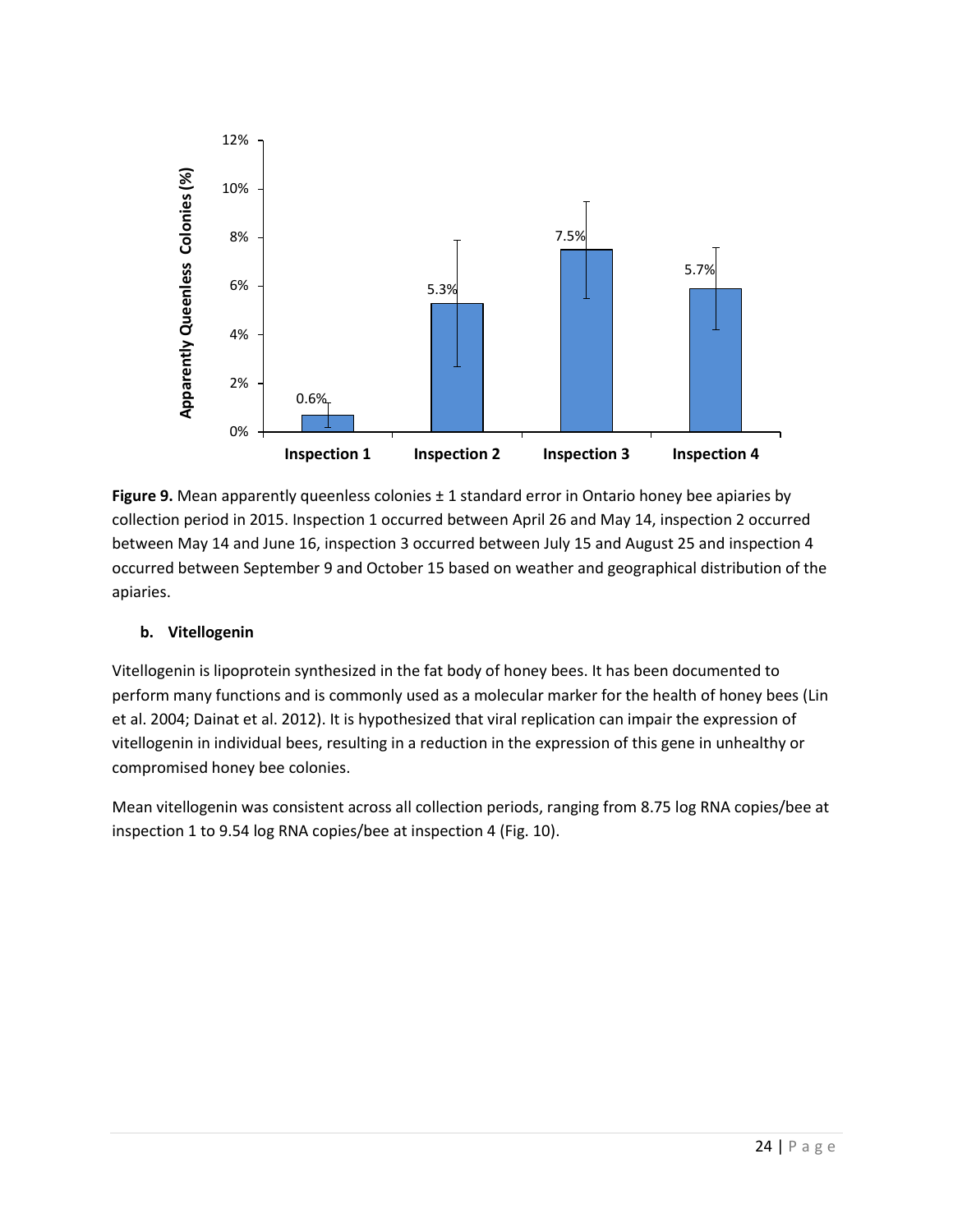

**Figure 10.** Mean vitellogenin expression (Log RNA copies per bee)  $\pm$  1 standard error in Ontario honey bee apiaries by collection period in 2015. Inspection 1 occurred between April 26 and May 14, inspection 2 occurred between May 14 and June 16, inspection 3 occurred between July 15 and August 25 and inspection 4 occurred between September 9 and October 15 based on weather and geographical distribution of the apiaries.

# **5.0 DISCUSSION**

# **5.1 Viral Pathogens**

Early studies identified common viruses in honey bee populations, and further studies have identified some modes of transmission and seasonal patterns of certain viruses. Research suggests that only a minority of honey bee populations are virus-free throughout the year (Tentcheva et al. 2004; Gauthier et al. 2007) and that honey bee viruses occur in different geographical regions (Chen & Siede, 2007). In many cases, these viruses infect honey bees without causing clinical signs of disease. In addition, several bee viruses may result in detrimental effects that are difficult to assess visually including a lesser adaptation to cold and non-beneficial changes in brood care or foraging behaviors (Aubert, 2008).

There remains uncertainty on the exact role of many honey bee viruses, either independently or in synergy with other stressors such as *V. destructor* mites. For example, many viruses are ubiquitous in populations of honey bees, have been present for decades and can be found in colonies that are healthy. Currently, there is limited research on viral loads in honey bees and peer-reviewed thresholds for honey bee viruses and their effects on colony health have not been well described. While DWV is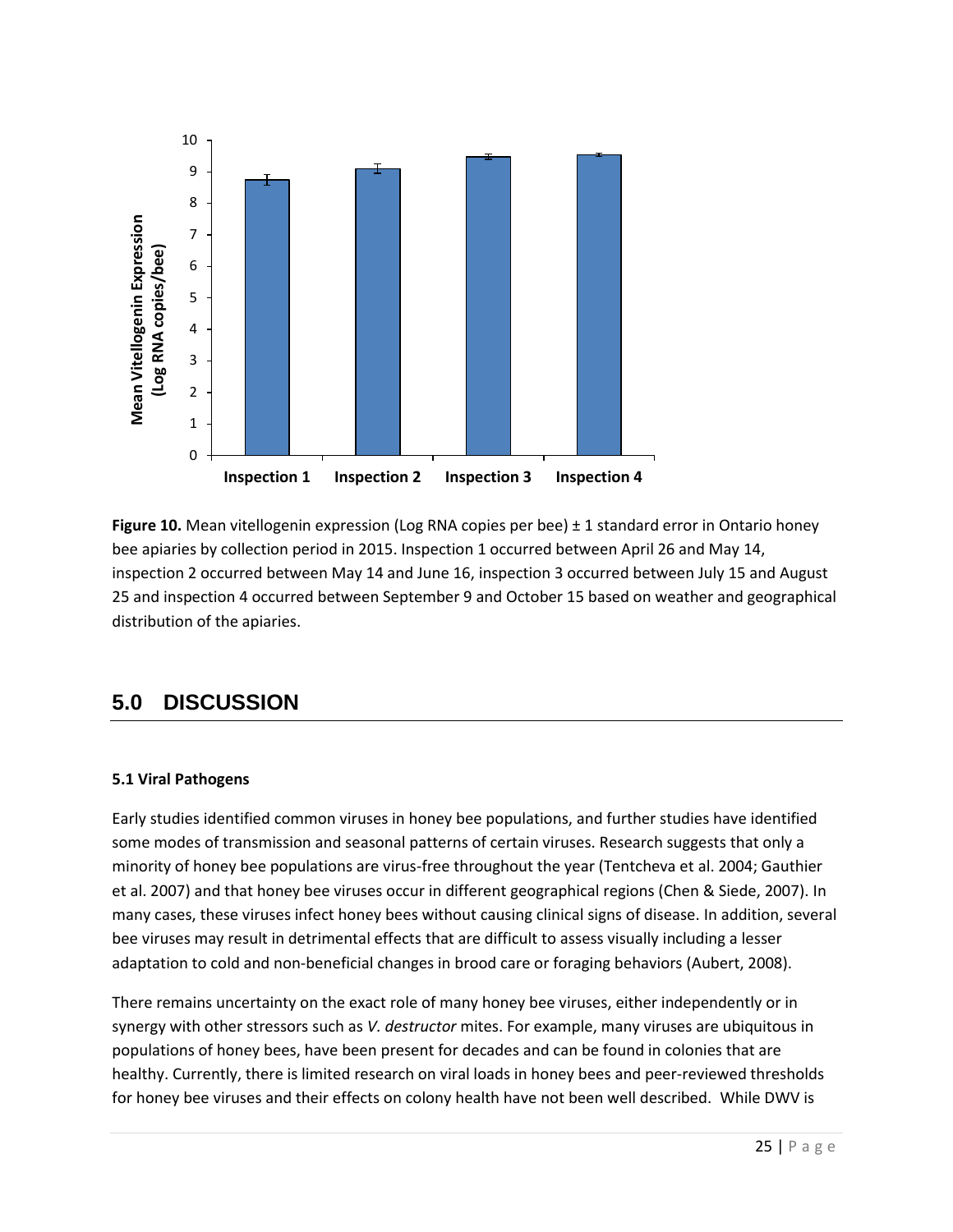perhaps the most well studied viral pathogen and research has demonstrated a relationship between the presence of *V. destructor* and high viral loads, (Dainat et al. 2012; Dainat & Neumann 2013, Desai & Currie 2016) defined thresholds for viral loads are lacking.

Recent quantitative work has focused on documenting the prevalence of viruses in Canadian honey bee colony populations and evaluating viral loads (Desai et al. 2016). Viral load, not just presence or prevalence, is an important determinant in bee health. Studies on the prevalence and quantification of honey bee viruses have shown that all of the viruses investigated in the present study are present in Ontario (Emsen et al. 2015; Desai et al. 2016).

Prior work by Desai et al. (2016) characterised the occurrence and frequency of seven honey bee viruses (DWV, BQCV, SBV, IAPV, KBV, CBPV, and ABPV) in eight Canadian provinces using collections of honey bees from 2009 and 2010. The results of the present study confirm that the viruses detected by Desai et al. (2016) continue to be detected in Ontario apiaries. Additionally, the three most common viruses (BQCV, DWV, SBV) detected in this study were also the most commonly detected viruses in France, Italy and the USA further confirming the general prevalence of these particular viruses (Tentcheva et al. 2004; Porrini et al. 2016).

In the present study, the prevalence of ABPV peaked at 65%, which is greater than expected based on previous work (Desai et al. 2016). Similar to the seasonal pattern described by Steinhauer et al. (2014) where the prevalence of ABPV tends to be lower in the summer months and higher in the winter, ABPV was detected in more apiaries in 2015 heading into the winter months. This follows the seasonal pattern of increased *V. destructor* throughout the active beekeeping season and may partially explain the observed seasonal pattern of ABPV as *V. destructor* mites are vectors of the disease (Genersch & Aubert, 2010).

Similar to previous work by Desai et al. (2016), the prevalence of BQCV in the present study was consistently above 90% in all collection periods. BQCV has been associated with *Nosema* spp. and other viruses, but it is unclear if *Nosema* directly transmits the virus (Bailey et al. 1981).

CBPV is one of the few viruses that cause distinct symptoms in adult bees. Similar to the findings of Desai et al. (2016), the prevalence of CBPV was low in Ontario apiaries and increased in the summer months. CBPV outbreaks have been described to follow one of two epidemiological pathways, crowded and confined conditions due to bad weather forcing bees into the colony where virus is transmitted or very high density of colonies in a forage area (Genersch & Aubert, 2010).

As expected, the prevalence and viral load of DWV in the present study increased through the summer and fall months, likely as a result of the close association of this virus with *V. destructor*. Studies have shown that in the absence of *V. destructor*, DWV is benign and low DWV loads have been detected in honey bee colonies without serious impacts to colony health (Genersch & Aubert, 2010; Dainat et al. 2012). As DWV is vectored and amplified by *V. destructor* mites, increased mite infestations will further increase DWV (Genersch & Aubert, 2010). While there are no thresholds established for the pathogenicity of DWV, research in Switzerland has provided evidence that the presence and number of worker bees in a colony with DWV symptoms is correlated with *V. destructor* infestation and these two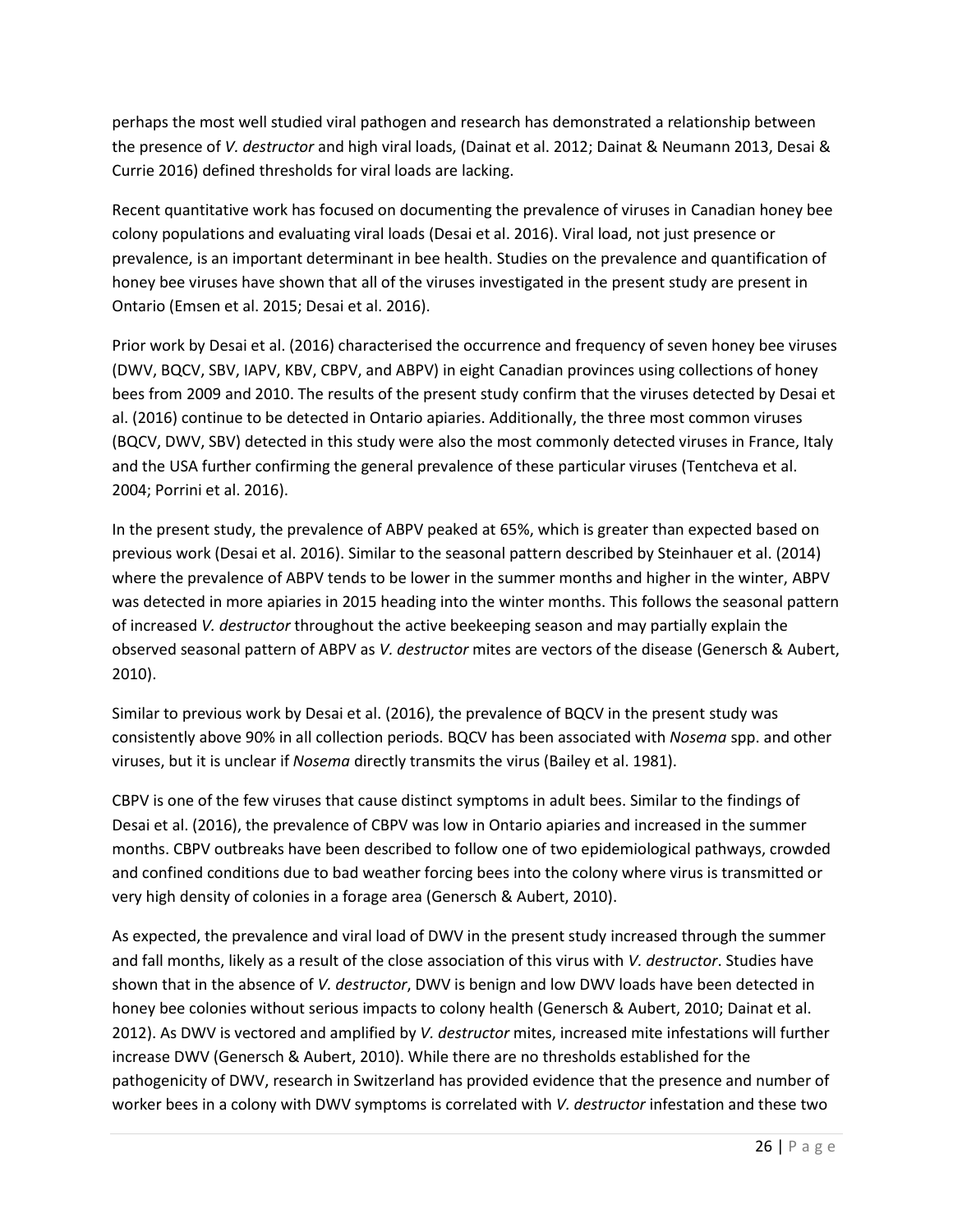variables can be used to predict colony loss (Dainat and Neumann, 2013). This provides support for anecdotal reports from Ontario beekeepers who have observed that colonies with high levels of symptomatic DWV individuals are less likely to survive winter (Paul Kozak, personal communication).

Compared to other honey bee viruses, IAPV is a relatively new discovery and as such, there are few studies documenting the range and prevalence of the virus. IAPV has been documented to be prevalent in the Middle East, Australia and North America (Genersch & Aubert, 2010). In 2006, when "Colony Collapse Disorder" (CCD) was first being investigated in the USA, IAPV had been associated with early reports of high honey bee mortality in colonies examined for CCD (Cox-Foster et al. 2007). Since that time however, IAPV has also been commonly associated with normal and healthy colonies as well. No causative agent has been identified for the suite of symptoms reported as CCD and there have not been official reports of CCD in Canada. IAPV has been reported to be found in 40 – 70% of Canadian apiaries with prevalence and viral load lower in the spring and summer, followed by a peak in the fall and winter months (Desai et al. 2016). This trend was not observed in the present study, where the general trend indicated that both prevalence and viral load of IAPV peaked in the late spring early summer before declining into the fall months. It should be noted however that the colonies in the present study were not investigated over the winter months.

KBV has been documented to be prevalent in honey bee populations in North America and New Zealand but is rarely found in Europe (Genersch & Aubert, 2010). In Canadian apiaries, KBV has been detected in all provinces except Alberta (Desai et al. 2016). Although the implications of KBV viral loads on honey bees are currently unknown, the virulence of KBV appears to differ depending on the mode of transmission. For example, early studies on KBV showed rapid onset of mortality in adult bees when injected with purified KBV particles compared to no obvious effects when bees were exposed through oral transmission (Bailey et al. 1979). Adequate data is currently not available to determine the seasonal prevalence of the virus. In the present study, however, the general trend indicated that prevalence and viral load peaked in the late spring early summer before declining into the fall months.

SBV prevalence has been investigated in various countries and host organisms including *Apis mellifera* and *A. cerana* (the Asiatic honey bee). Previous work by Desai et al. (2016) has indicated that the prevalence of SBV in Canadian apiaries is low in all provinces except Manitoba where the prevalence was 44% and that this virus is reported less frequently in the spring. In the present study, however, the prevalence of SBV was found to be moderate in the spring (50%) and increase to 84% during the summer. The prevalence and seasonality observed in the present study is contrary to what was expected based on the literature (Desai et al. 2016). High prevalence of SBV in colonies has been correlated with low winter survival (Desai & Currie 2016). While SBV causes high mortality in *A. cerana* colonies, infection appears to be less detrimental to *A. mellifera* colonies (Gong et al. 2016).

Currently, there are no established thresholds for honey bee viruses. While the seasonal prevalence of the above-mentioned honey bee viruses can be reported, viral loads can only be categorized as not detected, low, medium and high based on the distribution of the current data collected in 2015 from these sample sites. Additionally, the virulence of these viral pathogens is not completely understood and the scientific literature indicates that virulence may vary seasonally, geographically and by host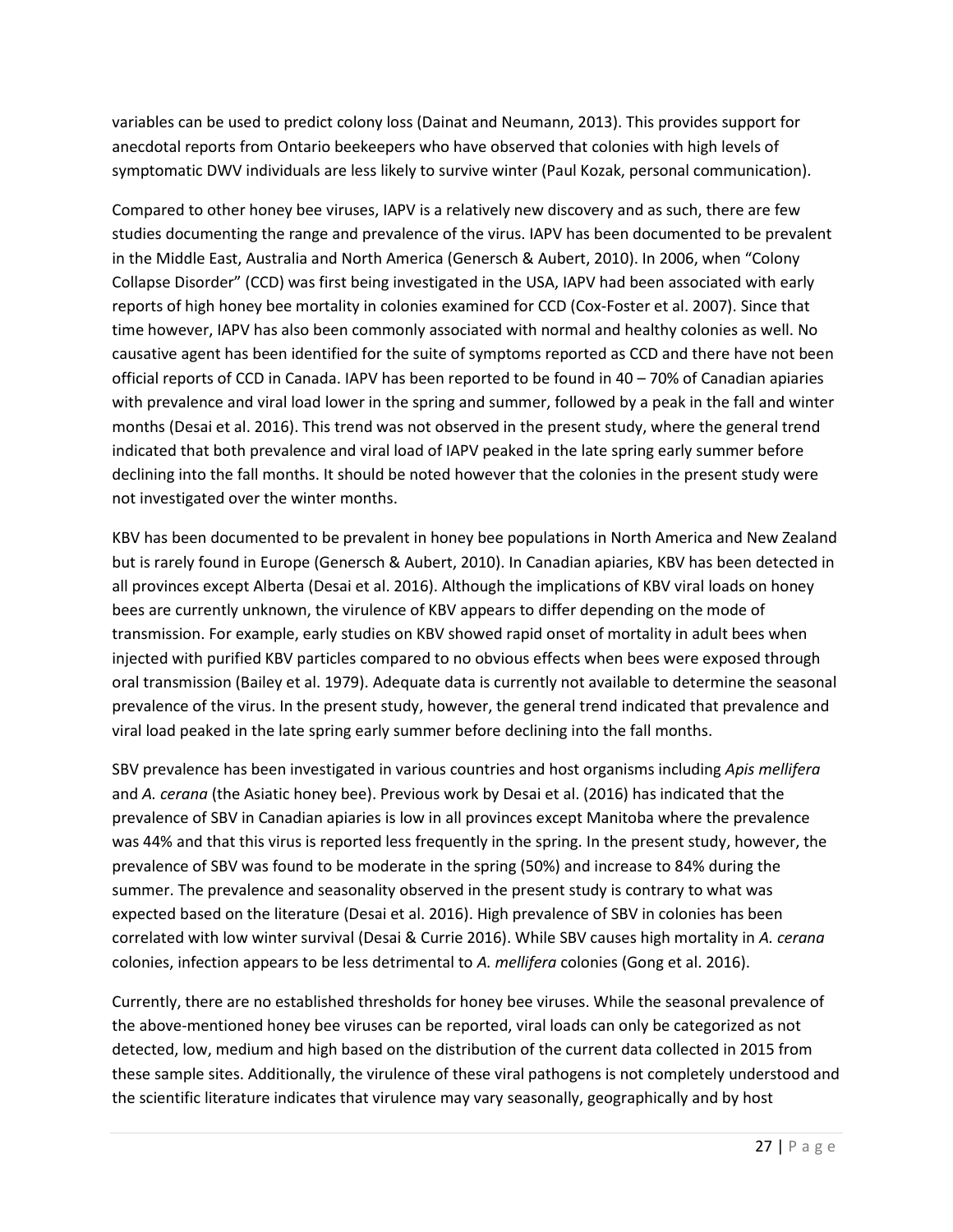organism. Further monitoring is required to understand the prevalence and viral load of these pathogens in Ontario apiaries.

#### **5.2 Brood Diseases**

Clinical signs observed in the field that distinguish AFB from other brood diseases include a characteristic foul odor and sunken, perforated cell cappings. When the infection is new, the decomposed larvae have a mucus-like consistency where they can be stretched out of the brood cell (up to 30 cm). When the infection is old, the decomposed larvae form a hard, black, brittle scale that is difficult to remove from the bottom of the cell wall. At a population level, AFB represents a major risk to honey bee colonies as it can be easily transmitted from one bee yard to another. All colonies where AFB was detected were voluntarily destroyed by the beekeeper to prevent the spread to non-infected colonies both within the bee yard and in surrounding apiaries.

Each year, the prevalence of pests and diseases are assessed by ministry apiary inspectors as part of regulatory compliance activities. Of the 8,822 colonies inspected across Ontario in 2015, AFB was found in 84 honey bee colonies or 0.95% of the colonies inspected. In the present study of 320 colonies, AFB was found in only one yard at each inspection (Inspections 1, 2 and 3) and peaked at 1.6% of colonies inspected. Samples of AFB that have been tested for resistance to known treatments have confirmed that the strains of AFB circulating in Ontario are still susceptible to registered antibiotics (oxytetracycline and tylosin) and there have been no instances of antibiotic resistant AFB in Ontario to date (Paul Kozak, personal communication).

In heavy chalkbrood infestations, colonies may have multiple "chalkbrood mummies" in the honey bee brood and may litter the bottom board or entrance of the colony. Chalkbrood in honey bees is typically understood to be a brood disease of minor importance, rarely causing damage in honey bee colonies (Morse & Flottum 2013).

Of the 8,822 colonies inspected across Ontario in 2015, chalkbrood was detected in 5.8% of colonies and EFB was found in 0.13% of colonies. In the present study, chalkbrood peaked at 10% at inspection 2 which is greater than expected from the results of province-wide regulatory inspections. EFB however, was not detected in the bee yards assessed as part of the monitoring project.

European foulbrood is not typically understood to be a brood disease of major importance (Morse and Flottum, 2013). EFB infected larvae often die before the brood cell is capped and when dried can be easily removed from the cell, unlike AFB where the larvae dies after the cell is capped and are typically difficult to remove from the cell. Although EFB is spore-forming, it is not nearly as virulent, persistent or contagious as AFB.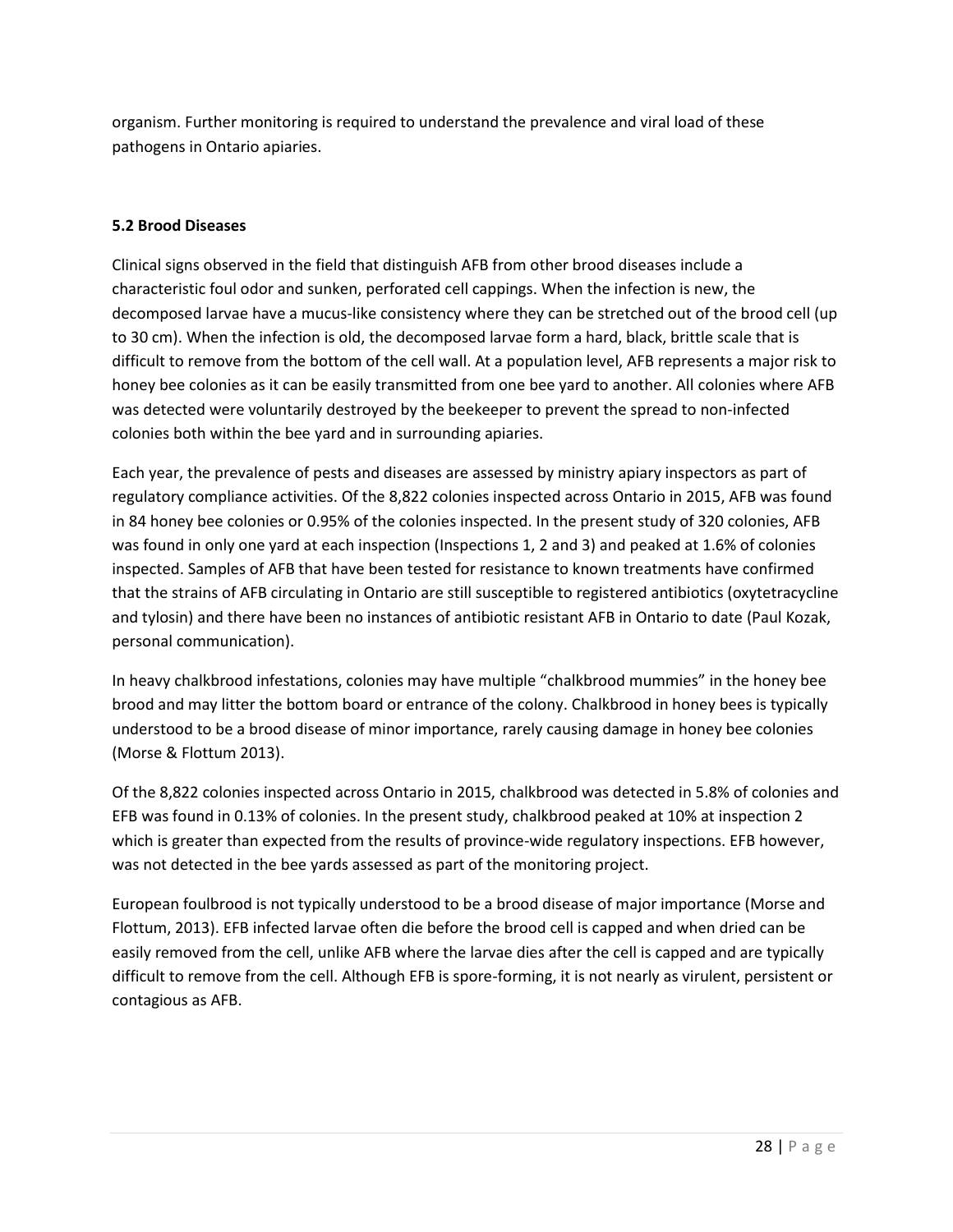#### **5.3** *Nosema* **spp.**

*Nosema* spores are picked up by honey bees from the surrounding environment. Once in the gut tissue the pathogen replicates producing large numbers of spores which are excreted in the feces of the honey bee, continuing the transmission cycle (Fries et al. 1992). The effects of *Nosema* make it difficult for bees to digest food, resulting in nutritional deficiency, starvation and diarrhea.

Recent work by Dosselli et al. (2016) concluded that *N. apis* infection influences foraging activities, which could reduce foraging ranges of colonies and impact their ability to provide pollination services. *N. ceranae* has been documented to reduce the lifespan of individual worker honey bees, be more virulent, and proliferate when combined with environmental stressors (Alaux et al. 2010; Pettis et al. 2012; Goblirsch et al. 2013; Pettis et al. 2013). In Ontario, no correlation was found between *N. ceranae* and colony mortality but a correlation between *N. ceranae* and reduced colony strength in the early spring was identified (Guzman et al. 2010; Emsen et al. 2015). As expected, this study found *N. ceranae* to be the dominant species in the Ontario apiaries studied.

To date, a threshold has been established for *N. apis*, whereby treatment is recommended when there are greater than one million spores per individual bee in the spring (Jaycox, 1980). This threshold is decades old and was established in the southern USA and therefore may not be appropriate for conditions in Ontario. No threshold currently exists for *N. ceranae*; as this species is the dominant species in Ontario apiaries, more research is needed to develop a threshold.

#### **5.4 Mites**

Parasitism of honey bees by tracheal mites can have serious negative effects on colony health such as decrease in production, reduction in life span of individual bees and increased winter mortality (Bailey 1958; Eischen et al. 1989; Otis and Scott-Dupree 1992). Physical impacts of tracheal mite infestations on the individual bee include pierced and scarred trachea, and in some cases damage to flight muscles and hypopharyngeal glands (Liu et al. 1989a; Liu et al. 1989b). Mortality in individual bees parasitized by tracheal mites is believed to occur as a result of disruption to respiration, caused by mites blocking the flow of air through the tracheae and the damage caused by the mites to the integrity of the tracheae. Additionally, parasitism by tracheal mites results in a loss of hemolymph and may assist in the introduction of microorganisms into the hemolymph (Liu et al. 1989b). When over 30% of the bees in a colony become parasitized, honey production may be reduced and the likelihood of winter survival decreases with a corresponding increase in infestation (USDA, 2016). Of the apiaries surveyed in the present study, it appears as though the prevalence of tracheal mites is low in Ontario. This is not surprising given that Ontario beekeepers are using formic acid and other methods of treatment to control *V. destructor* mites, which will also impact populations of tracheal mites (Liu and Nasr 1992). Additionally, Ontario beekeepers have been working with the Ontario Beekeepers' Association Technology Transfer Program to incorporate honey bee stocks that have been demonstrated to harbour fewer mites (Otis and Scott-Dupree 1992; Lin et al. 1996; Nasr et al. 2001).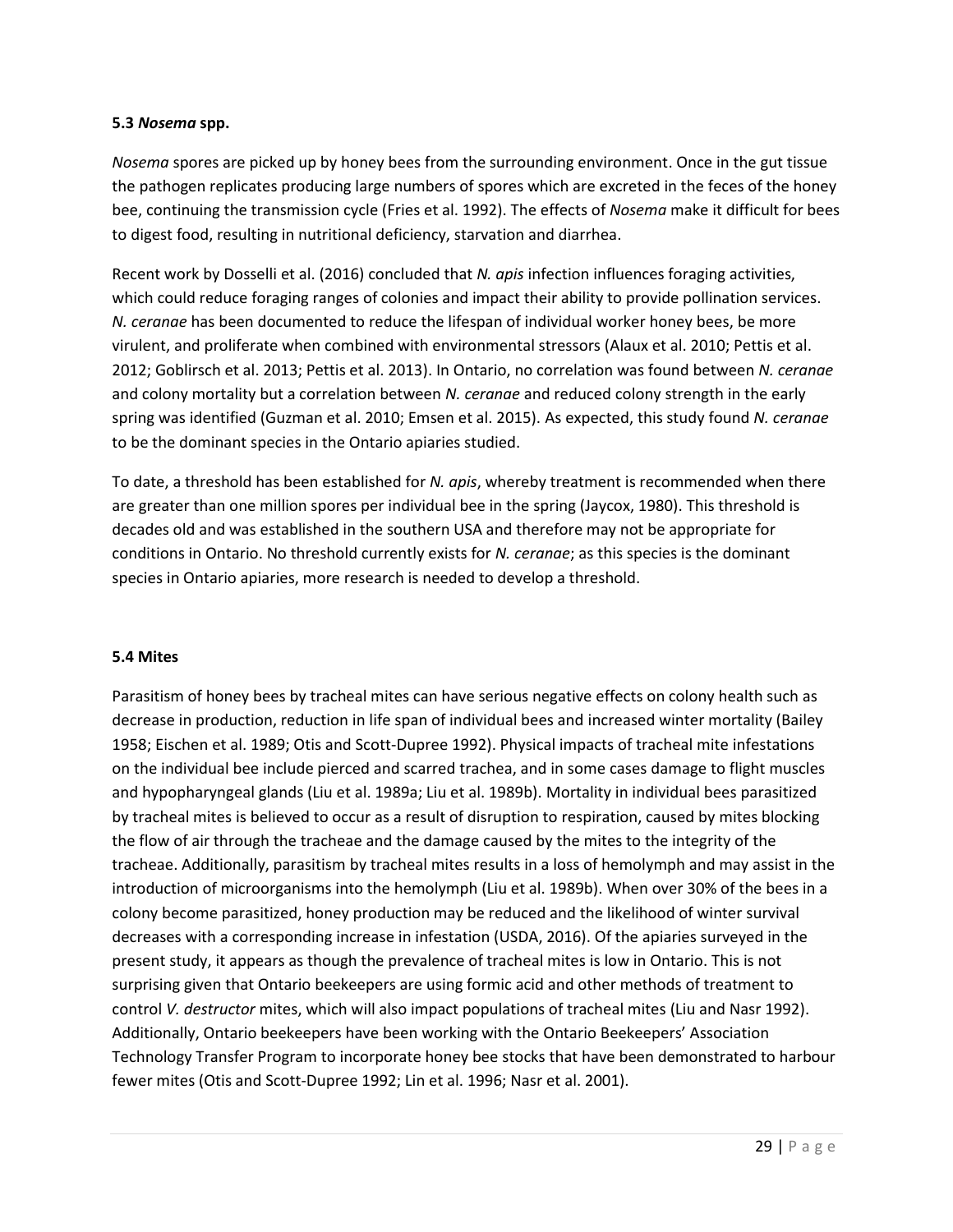Tracheal mites have been difficult to detect in recent surveillance programs in the USA (Rose et al. 2010), possibly related to the ongoing usage of miticides by beekeepers to control mite infestations. At present, aside from mixed infestations of tracheal mites and *V. destructor* mites, tracheal mites are considered to be a pest that is largely manageable in Ontario honey bee colonies with current treatment, breeding and management options available to beekeepers (Paul Kozak, personal communication).

*V. destructor* mites are considered by many to be one of the greatest threats to honey bee health based on its current distribution and virulence (Rosenkratz 2010; Guzmán-Novoa 2016). Although *V. destructor*  coevolved with the Asian honey bee (*Apis cerana*) it has spread to most western honey bee (*Apis mellifera*) populations globally, excluding Australia. *V. destructor* has been in most parts of Ontario since the early 1990s and is in found in virtually all honey bee colonies in the province. Ontario beekeepers rely on different methods to control this pest, including the use of registered chemical treatments and management techniques. Academics in the field are currently working on breeding honey bees that demonstrate grooming behavior which protects against *V. destructor* (Guzmán-Novoa et al. 2012).

In Ontario, *V. destructor* has been shown to be the main culprit for death and reduced populations of overwintered honey bees (Guzmán-Novoa et al. 2010). Monitoring for *V. destructor* and effective and timely treatments are crucial for honey bee colony survival (Lee et al. 2010; Currie & Gatien 2006). Ontario beekeepers are encouraged to monitor for *V. destructor* throughout the season and treat colonies when needed. The recommended treatment thresholds described by Guzmán-Novoa et al. (2010) are 2% of bees in the spring and 3% of bees in the fall. The present study showed that the mean percent of bees infested with *V. destructor* was low and was, for the most part, below the recommended treatment thresholds.

Determining the presence, distribution and prevalence of the different *V. destructor* haplotypes may be important if future research demonstrates differences in the reproductive capacity or virulence between haplotypes. As expected, the Korean haplotype was the dominant haplotype detected in the present study. This was expected as the Korean haplotype has been detected in honey bees globally whereas the Japanese haplotype has been found primarily in Japan, Thailand and the Americas (Solignac et al. 2005).

The *Tropilaelaps* mite is thought to be restricted to Asia and to date there have been no documented cases of *Tropilaelaps* mites in North America. Unmanaged *Tropilaelaps* infestations typically lead to the death of the colony. Where the distribution of this pest overlaps with *V. destructor*, *Tropilaelaps* is considered a worse threat to honey bee health (Rath et al. 1995). In addition to the direct impacts of *Tropilaelaps* on honey bees, this pest can also vector numerous pathogens (primarily viruses) similar to *V. destructor* (Dainat et al. 2009). The results of the present study continue to indicate the absence of *Tropilaelaps* in Ontario apiaries. The severity of this pest and the risk to honey bees globally reinforces the importance of surveillance.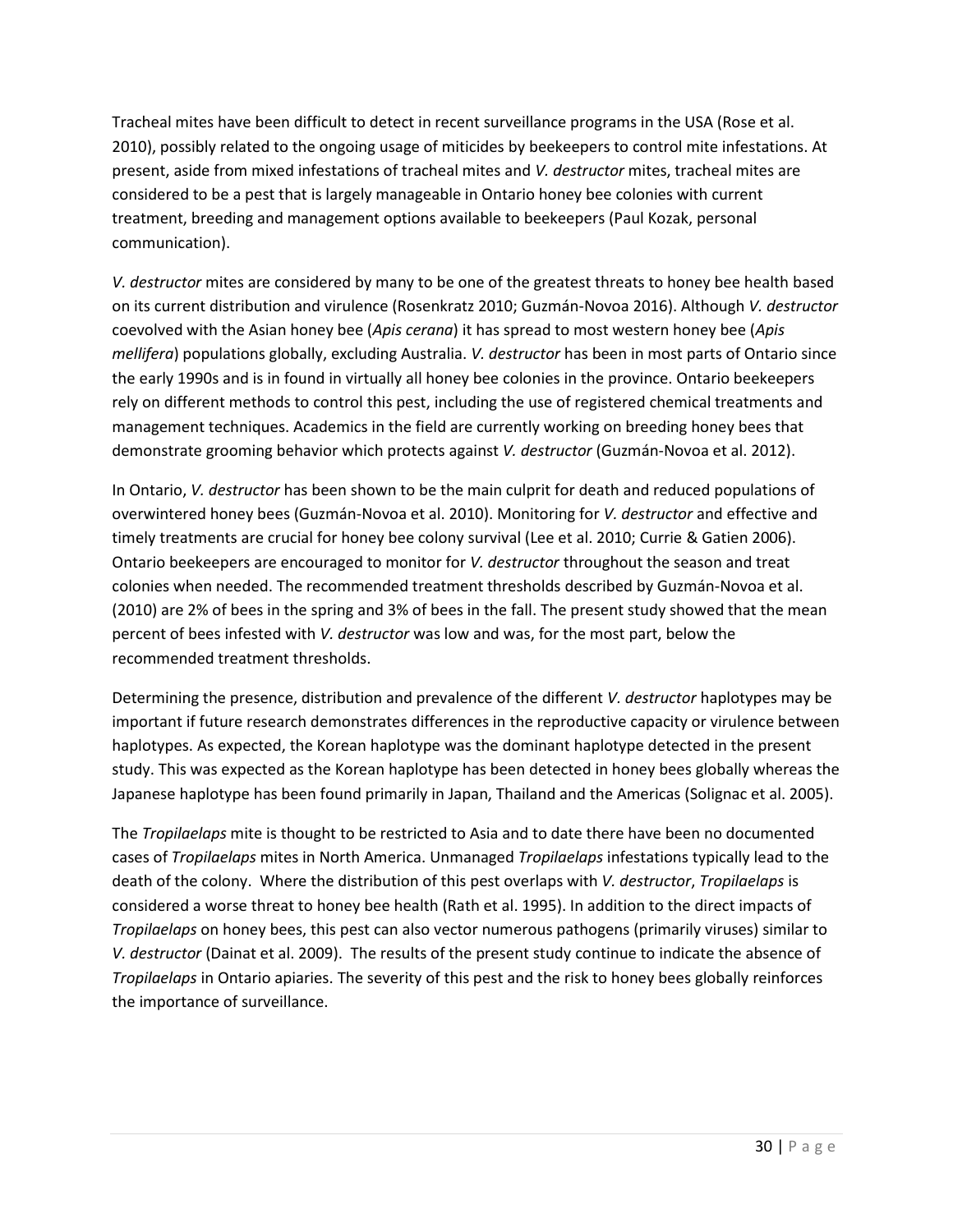#### **5.5 Other Honey Bee Threats**

Adult female phorid flies will lay eggs in the insect host's abdomen. The larvae of the fly grows within the body of the host, consuming the tissues and eventually chewing its way out of the body, killing the host in the process. While *Apocephalus borealis* is native to most of North America, including Ontario, it has expanded its host range to include the non-native honey bee (Core et al. 2012). Recently, *A. borealis* has been documented in British Columbia but at present there is not adequate evidence to suggest parasitism of honey bees is anything more than incidental. Although the relationship is not well understood, studies have found that larvae and adult phorid flies often test positive for DWV and *N. ceranae* and honey bees from parasitized colonies frequently are affected by both DWV and *N. ceranae*. This suggests that *A. borealis* may be a potential vector or reservoir of these pathogens (Core et al. 2012). The results from the present study indicates that *A. borealis* is not currently found in association with Ontario apiaries. Independent sampling by the ZomBee Watch Team at San Francisco State University has yet to find honey bees parasitized by *A. borealis* in Ontario [\(www.zombeewatch.org\)](http://www.zombeewatch.org/).

The SHB is native to sub-Saharan Africa and first spread to the United States in 1996 and has become established throughout most of the country. Since Ontario first detected this apiary pest in 2002, the provincial government in partnership with industry have undertaken a number of actions including education, regulatory and supporting regional research to mitigate the spread and potential impact of SHB in Ontario.

SHB can also be a vector for honey bee pathogens such as DWV (Eyer et al. 2009). While SHB can directly impact honey bee colonies, the presence of the pest has not been linked to overwintering losses (Schafer et al. 2010). The impacts of SHB can typically be mitigated through best management practices (Elzen et al. 1999; Ellis 2005a; Ellis 2005b). As the known distribution of SHB is generally restricted within Ontario, it is not surprising that SHB was not detected in the current study.

Previous work by Schwarz et al. (2014) found *Spiroplasma* spp. to be prevalent in the USA and found that *S. melliferum* was more common than *S. apis*. Additionally, it appears as though the presence of one pathogen made bees more susceptible to the other. Contrary to the work by Schwarz et al. (2014), the present study found that the prevalence of *S. apis* was low in Ontario apiaries and *S. melliferum* was not detected in any of the samples tested. Originally thought to be a pathogen of concern for beekeepers exclusively in the spring, new work shows that *Spiroplasma* spp. might pose a threat yearround. Similar to Schwarz et al. (2014), the present study provides evidence for seasonal prevalence of *S. apis* with peaks in both spring and fall among the colonies tested. While there is evidence to suggest that bees pick up these pathogens when they feed on nectar from certain plants that can act as bacteria-transmission sites, it is currently unknown if *S. melliferum* and *S. apis* are factors in honey bee mortality and it is unclear how virulent *Spiroplasma* spp. bacteria are to bees.

Studies have shown that trypanosomes are found globally in honey bees. Researchers investigating the prevalence of trypanosomes in the USA found that *C. mellificae* infection was detected at every timepoint and from every geographic location tested and the prevalence of this pathogen peaked in January (Runckel et al. 2011). Additionally, Runckel et al. (2011) found that *C. mellificae* infections were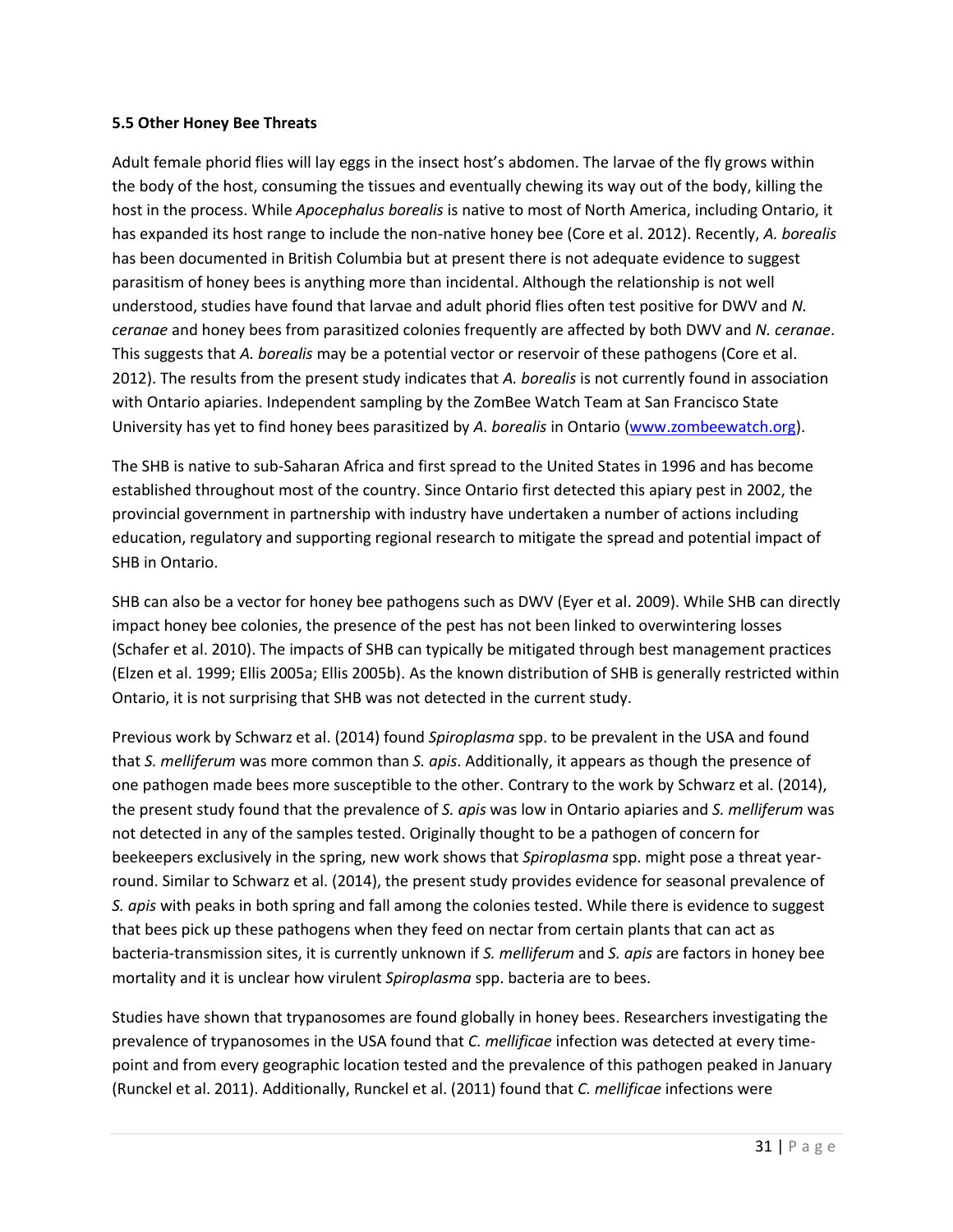associated with *N. ceranae* which is commonly found in Ontario apiaries. Under laboratory conditions, honey bees infected by *C. mellificae* had significantly different life spans compared to uninfected individuals (Higes et al. 2016) and no significant negative impacts have been observed when honey bees are coinfected with *L. passim* and *N. ceranae* (Tritschler et al. 2017).

Results from the present study showed a peak in *C. mellificae* prevalence in the summer, although it should be noted that samples were only collected during the active beekeeping season. Research by Ravoet et al. (2015) found that *L. passim* is the dominant trypanosome species in colonies surveyed in Belgium, Japan and Switzerland, which is similar to the results presented here. While trypanosomes have been documented in weak colonies, the specific role they play in honey bee health is unclear and more work is needed to understand these relationships. At this time, there is no threshold for what constitutes a damaging level of these pathogens and they are not yet determined to be of primary importance to honey bee health.

#### **5.6 Colony Indicators**

The health and productivity of a honey bee colony is directly influenced by the presence of a functional queen. Potential causes of queen issues may range from disease, inadequate mating conditions, age of the queen, environmental stimuli and beekeeper management. While honey bee colonies have been shown to have a multitude of different pathogens (Chen & Siede, 2007; Desai et al. 2016; Steinhauer et al. 2014), the queen bee may be exempt from a number of these pathogens (Delaney et al. 2011). A survey of commercially produced honey bee queens in the USA found that the overall disease and pest prevalence in queens is low (Delaney et al. 2010). Although the prevalence of disease in honey bee queens was not investigated in the present study, honey bee queens were noted in the majority (greater than 90%) of colonies inspected, suggesting that colony issues related to queen health were unlikely or not detected.

Vitellogenin acts as a reproductive protein (Nelson et al. 2007), influences queen longevity (Corona et al. 2007) and behavioral specialization (Amdam et al. 2004) including social organization of the colony (Nelson et al. 2007), in addition to having antioxidant properties (Seehuus et al. 2006). Because of these many functions, the expression of vitellogenin is often used as an indicator of health. In honey bees, vitellogenin acts as an antioxidant to promote longevity and is used by nurse bees for the production of brood food (Di Pasquale et al. 2016). Previous research has shown that vitellogenin expression is highly sensitive to changes in pollen availability (Di Pasquale et al. 2016) and is influenced by pathogen infections, such as *N. ceranae* (Goblirsch et al. 2013). In the present study, only worker bees were tested and there were no differences in vitellogenin expression across the collection dates. While it is not known what the nutritional status was of the colonies tested, the consistent expression of vitellogenin across collection periods may suggest that changes in pollen availability were not a factor.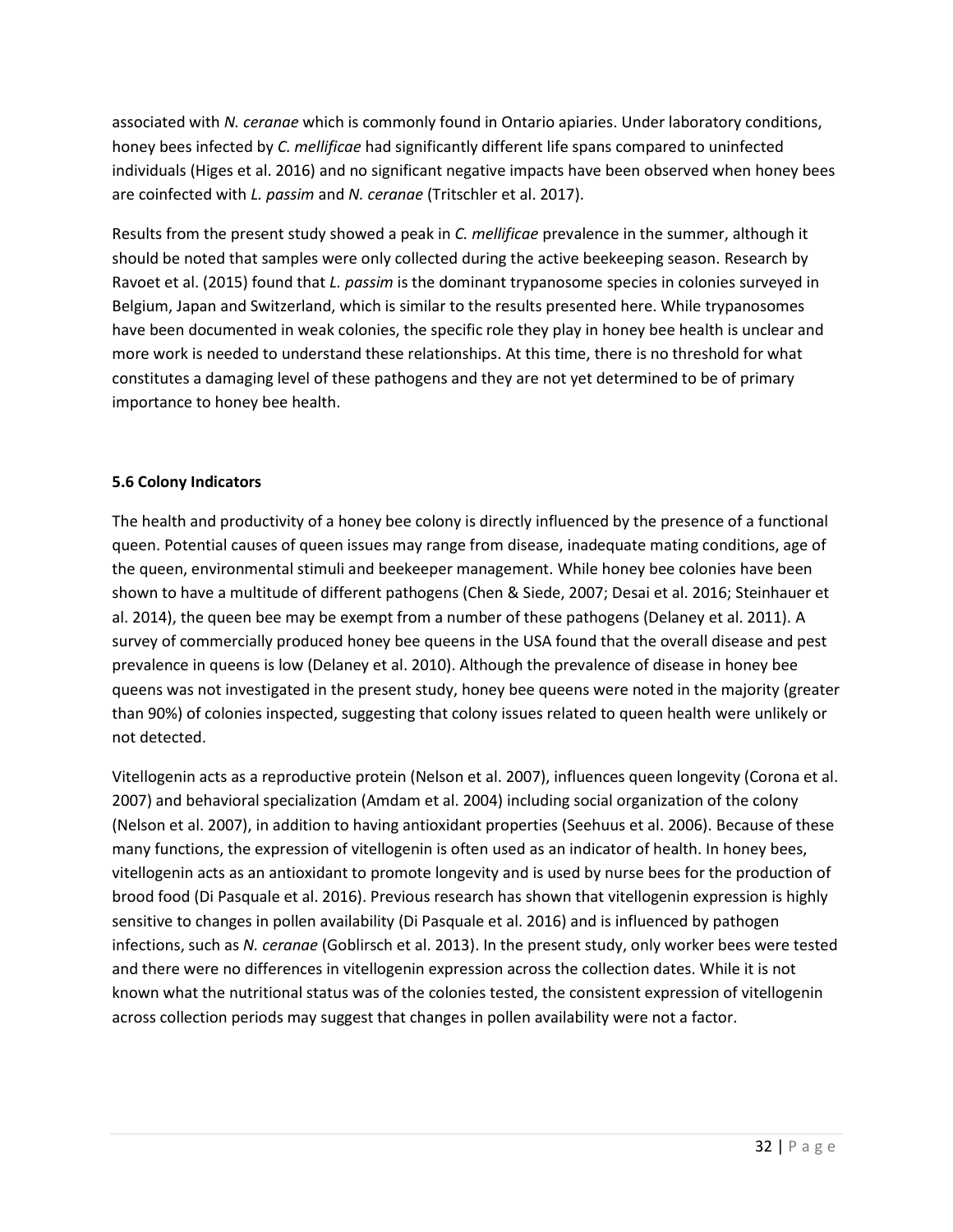# **6.0 LIMITATIONS**

There are a number of limitations regarding the interpretation of the data collected from Ontario apiaries in 2015. Primarily, there are no established thresholds for many of the honey bee pathogens. The work outlined in this report aimed to survey honey bee pathogens at selected apiaries across Ontario to gain a better understanding of pathogen prevalence and load. Aside from thresholds defined for *V. destructor* and *N. apis*, cause and effect relationships cannot be drawn because there are no data to suggest that a particular pathogen load is pathogenic or otherwise detrimental to the health of individual bees or the colony as a whole. Further research is required to define thresholds for honey bee pathogens and this is outside of the scope of the current project.

The beekeeping population in Ontario is diverse, but only commercial operators (having 50 or greater colonies) of stationary bee yards were studied. While extending the scope of this study to small-scale and migratory beekeepers would be interesting, commercial beekeepers were selected as this group represents the largest proportion of honey bee colonies in Ontario.

Due to the field monitoring nature of this study rather than a controlled experiment, results should be viewed as exploratory. The apiary monitoring data collected in 2015 will serve as a basis for comparison with subsequently acquired data from future years. It must be emphasized that the disease detections outlined in the present study are reported at the apiary level and may not accurately reflect the individual colony level data within each yard.

# **7.0 REFERENCES**

Alaux, C., Brunet, J., Dussaubat, C., Mondet, F., Tchamitchan, S., Cousin, M., Brillard, J., Baldy, A., Belzunces, L.P., Le Conte, Y. 2010. Interactions between Nosema microspores and a neonicotinoid weaken honeybees (*Apis mellifera*) Environmental Microbiology (2010) 12(3), 774–782

Amdam, G.V., Norberg, K., Fondrk, M.K., Page, R.E. 2004. Reproductive ground plan may mediate colony-level selection effects on individual foraging behavior in honey bees. PNAS 101: 11350–11355.

Aubert, M. 2008. Impact of virus infection in honey bees. In: Aubert, M., Ball, B.V., Fries, I., Moritz, R.F.A., Milani, N., Bernardinelli I. (Eds.) *Virology and the honey bee*, European Communities; Luxembourg, pp. 233–253.

Azzami, K., Ritter, W., Tautz, J., Beier. H. 2012. Infection of honey bees with acute bee paralysis virus does not trigger humoral or cellular immune responses. Archives of Virology 157, pp. 689–702.

Bailey, L. 1958. The epidemiology of the infestation of the honey bee, Apis mellifera L., by the mite *Acarapis woodi* Rennie and the mortality of infested bees. Parasitology 48:493-506.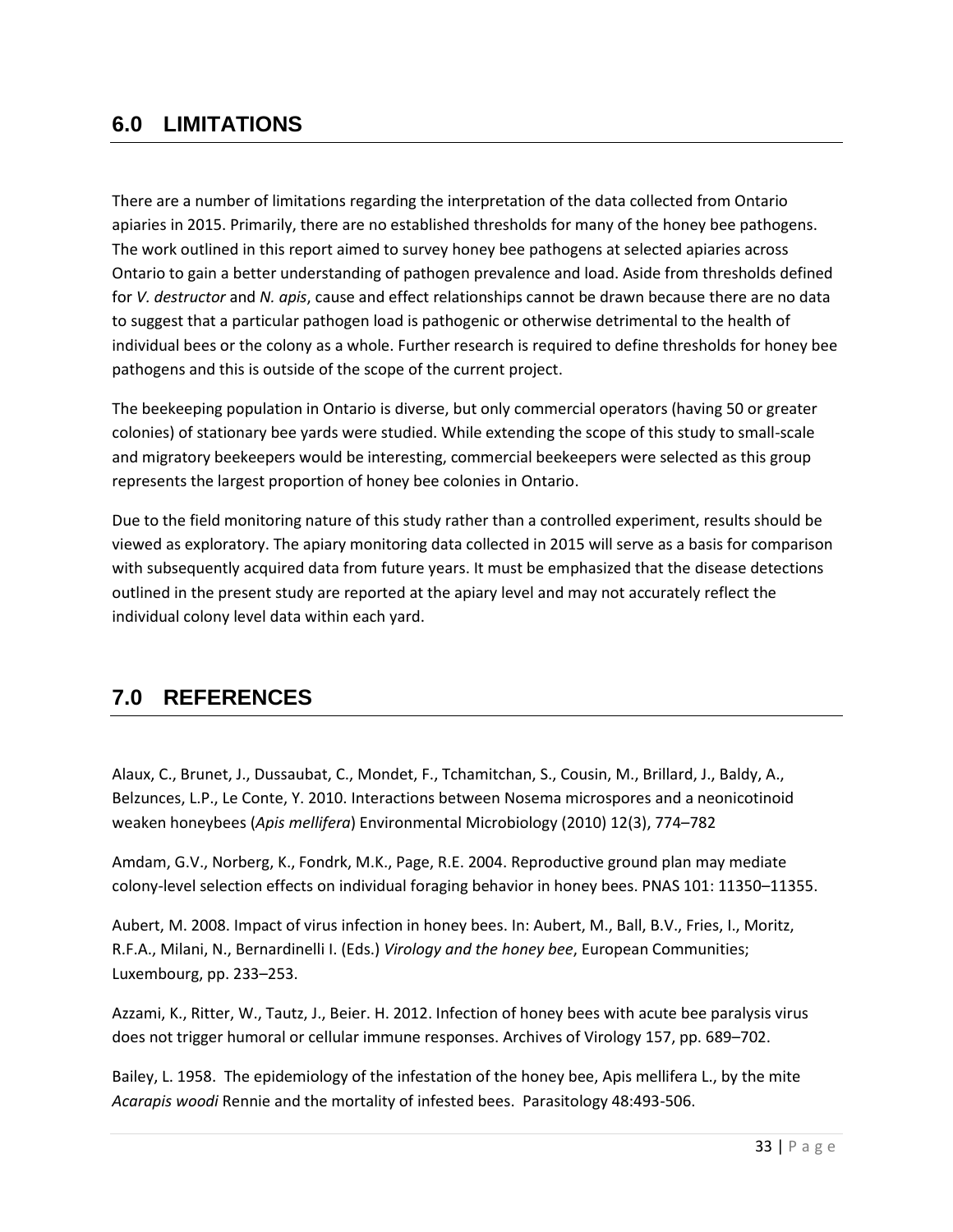Bailey, L., Carpenter, J.M., Woods, R.D. 1979. Egypt bee virus and Australian isolates of Kashmir bee virus. Journal of General Virology 43:641–647.

Bailey, L., Ball, B.V., Perry, J.N. 1981. The prevalence of viruses of honey bees in Britain. Annals of Applied Biology 97:109–118.

Bailey, L., Ball, B.V. 1991. Honey bee pathology (2nd Ed.). Academic Press; London, UK. 193 pp.

Bucher, G.E. 1958. General summary and review of utilization of disease to control insects. Proceedings of the 10th International Congress of Entomology 4:695-701.

Chen Y.P., Evans J., Feldlaufer, M. 2006. Horizontal and vertical transmission of viruses in the honeybee, *Apis mellifera*. Journal of Invertebrate Pathology 92:152-159.

Chen Y.P., Siede, R. 2007. Honey bee viruses. Advances in Virus Research, 70:33-80.

Chen Y.P., Pettis J.S., Corona M., Chen W.P., Li C.J., Spivak M., et al. 2014. Israeli Acute Paralysis Virus: Epidemiology, Pathogenesis and Implications for Honey Bee Health. PLoS Pathog 10(7): e1004261

Core, A., Runckel, C., Ivers, J., Quock, C., Siapno, T., DeNault, S., et al. 2012. A New Threat to Honey Bees, the Parasitic Phorid Fly *Apocephalus borealis*. PLoS ONE 7(1): e29639. doi:10.1371/journal.pone.0029639

Corona, M., Velarde, R.A., Remolina, S., Moran-Lauter, A., Wang, Y., Hughes, K.A., Robinson, G.E. 2007. Vitellogenin, juvenile hormone, insulin signaling, and queen honey bee longevity. PNAS 104:7128-7133.

Cox-Foster, D.L., Conlan, S., Holmes, E.C., Palacios,G., Evans, J.D., Moran,N.A., Quan, P., Briese, T. Hornig, M., Geiser, D.M., Martinson, V., vanEngelsdorp, D., Kalkstein, A.L., Drysdale, A., Hui, J., Zhai, J., Cui, L., Hutchison, S.K., Simons, J.F., Egholm, M., Pettis, J.S., Lipkin., W.I., 2007. A metagenomic survey of microbes in honey bee colony collapse disorder. Science 318, 283 (2007); DOI: 10.1126/science.1146498

Currie, R.W., Gatien, P. 2006. Timing acaricide treatments to prevent *Varroa destructor* (Acari: Varroidae) from causing economic damage to honey bee colonies. Canadian Entomologist 138:238-252.

Dainat, B., Ken, T., Berthoud, H., Neumann, P. 2009. The ectoparasitic mite *Tropilaelaps mercedesae* (Acari, Laelapidae) as a vector of honeybee viruses. Insectes Sociaux, 56:40 – 43.

Dainat, B., Evans, J.D., Chen, Y.P., Gauthier, l., Neumann, P. 2012. Predictive Markers of Honey Bee Colony Collapse. PLoS ONE 7(2): e32151. doi:10.1371/journal.pone.003215

Dainat, B., Neumann, P. 2013. Clinical signs of deformed wing virus infection are predictive markers for honey bee colony losses. Journal of Invertebrate Pathology 112 (2013) 278–280.

Delaney, D.A., Keller, J.J., Caren, J.R., Tarpy, D.R. 2011. The physical, insemination, and reproductive quality of honey bee queens (*Apis mellifera* L.). Apidologie 42: 1. doi:10.1051/apido/2010027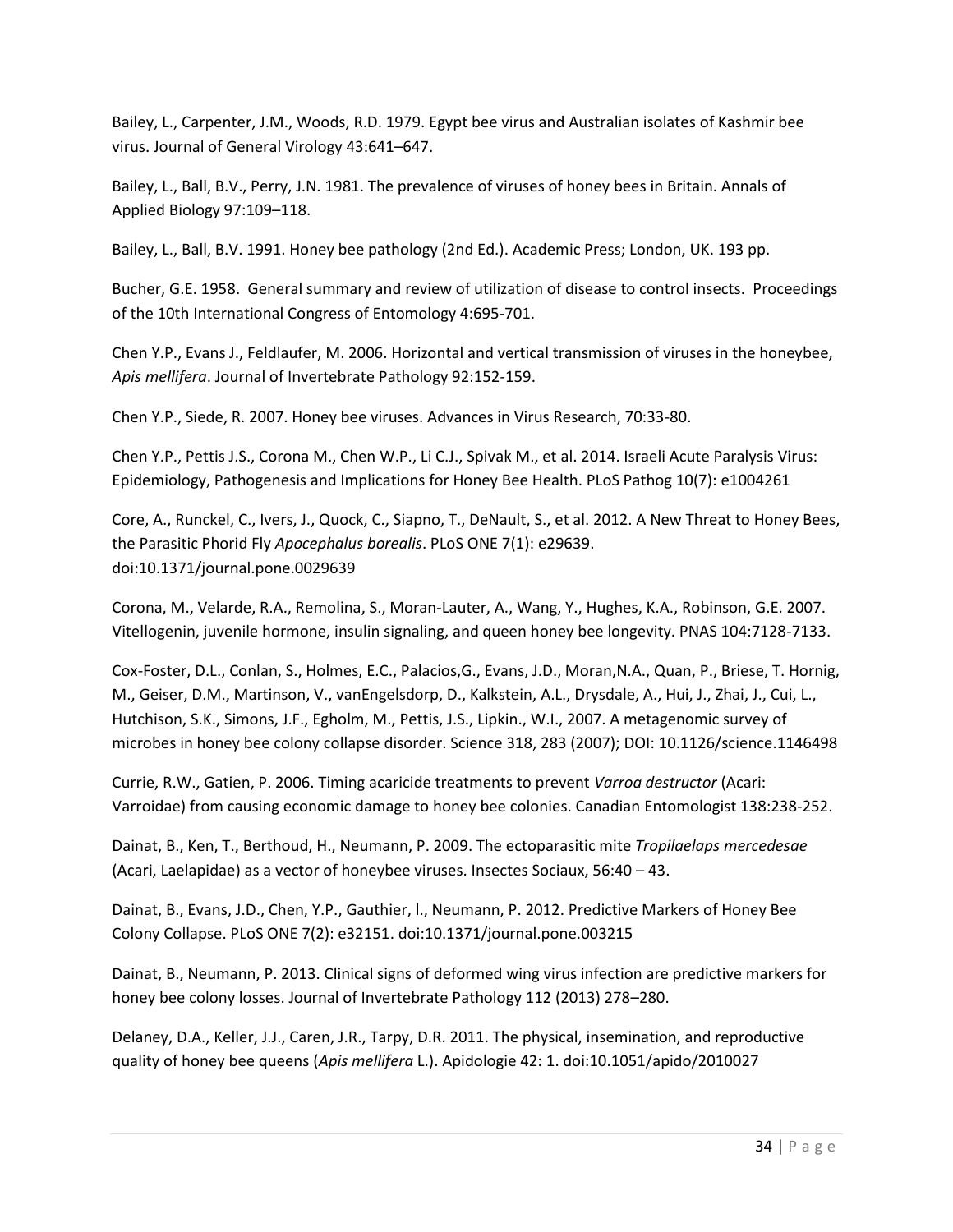de Miranda, J.R., Bailey, L., Ball, B.V., Blanchard, P., Budge, G.E., Chejanovsky, N., Chen, Y.P., Gauthier, L., Genersch, E., de Graaf, D.C., Ribiere, M., Ryabov, E., De Smet, L., van der Steen, J.J.M. 2014. Standard methods for virus research in *Apis mellifera*. In Dietemann, V. Ellis, J.D., Neumann, P. (Eds) The COLOSS BEEBOOK, Volume II*: Standard methods for Apis mellifera pest and pathogen research*. Journal of Apicultural Research 52(4): http://dx.doi.org/10.3896/IBRA.1.52.4.22

Desai, S.D., Currie, R.W. 2016. Effects of wintering environment and parasite-pathogen interactions on honey bee colony loss in north temperate regions. PLoS ONE 11(7): e0159615. doi:10.1371/journal.pone.0159615

Desai, S.D., Kumar, S. Currie, R.W. 2016. Occurrence, detection, and quantification of economically important viruses in healthy and unhealthy honey bee (Hymenoptera: Apidae) colonies in Canada. Canadian Entomologist 148: 22–35.

Di Pasquale, G., Alaux, C., Le Conte, Y., Odoux, J-F., Pioz, M., Vaissière, B.E., Belzunces, L.P., Decourtye, A. 2016. Variations in the Availability of Pollen Resources Affect Honey Bee Health. PLoS ONE 11(9): e0162818. doi:10.1371/journal.pone.0162818

Di Prisco G., Pennacchio F., Caprio E., Boncristiani H.F., Evans J.D., et al. 2011. *Varroa destructor* is an effective vector of Israeli acute paralysis virus in the honeybee, *Apis mellifera*. Journal of General Virology 92:151–155.

Dosselli, R., Grassl, J., Carson, A., Simmons, L.W., Baer, B. 2016. Flight behaviour of honey bee (*Apis mellifera*) workers is altered by initial infections of the fungal parasite *Nosema apis*. Scientific Reports | 6:36649, doi: 10.1038/srep36649 1

Dutto, M., Ferrazzi, P. 2014. *Megaselia rufipes* (*Diptera: Phoridae*): a new cause of facultative parasitoidism in *Apis mellifera*. Journal of Apicultural Research 53(1):141-145.

Eischen, F.A., Cardoso-Tamez, A.D., Wilson, W.T., Dietz, A. 1989. Honey production of honey bee colonies infested with *Acarapis woodi* (Rennie). Apidology 20:1-8.

Ellis, J.D. 2005a. Progress towards controlling small hive beetles with IPM: Knowing our options: Part 1, Am. Bee J. 145, 115–119.

Ellis, J.D. 2005b. Progress towards controlling small hive beetles with IPM: Integrating current treatments: Part 2, Am. Bee J. 145, 207–210.

Elzenm P.J., Baxter, J.R., Westervelt, D., Randall, C., Delaplane, K.S., Cutts, L.,Wilson, W.T. 1999. Field control and biology studies of a new pest species, *Aethina tumida* Murray (Coleoptera, Nitidulidae) attacking European honey bees in the Western hemisphere. Apidologie 30: 361–366.

Emsen, B., Guzman-Novoa, E., Hamiduzzaman, M.M., Eccles, L., Lacey, B. Ruiz-Pérez, R.A., Nasr, M. 2015. Higher prevalence and levels of *Nosema ceranae* than *Nosema apis* infections in Canadian honey bee colonies. Parasitology Research doi: 10.1007/s00436-015-4733-3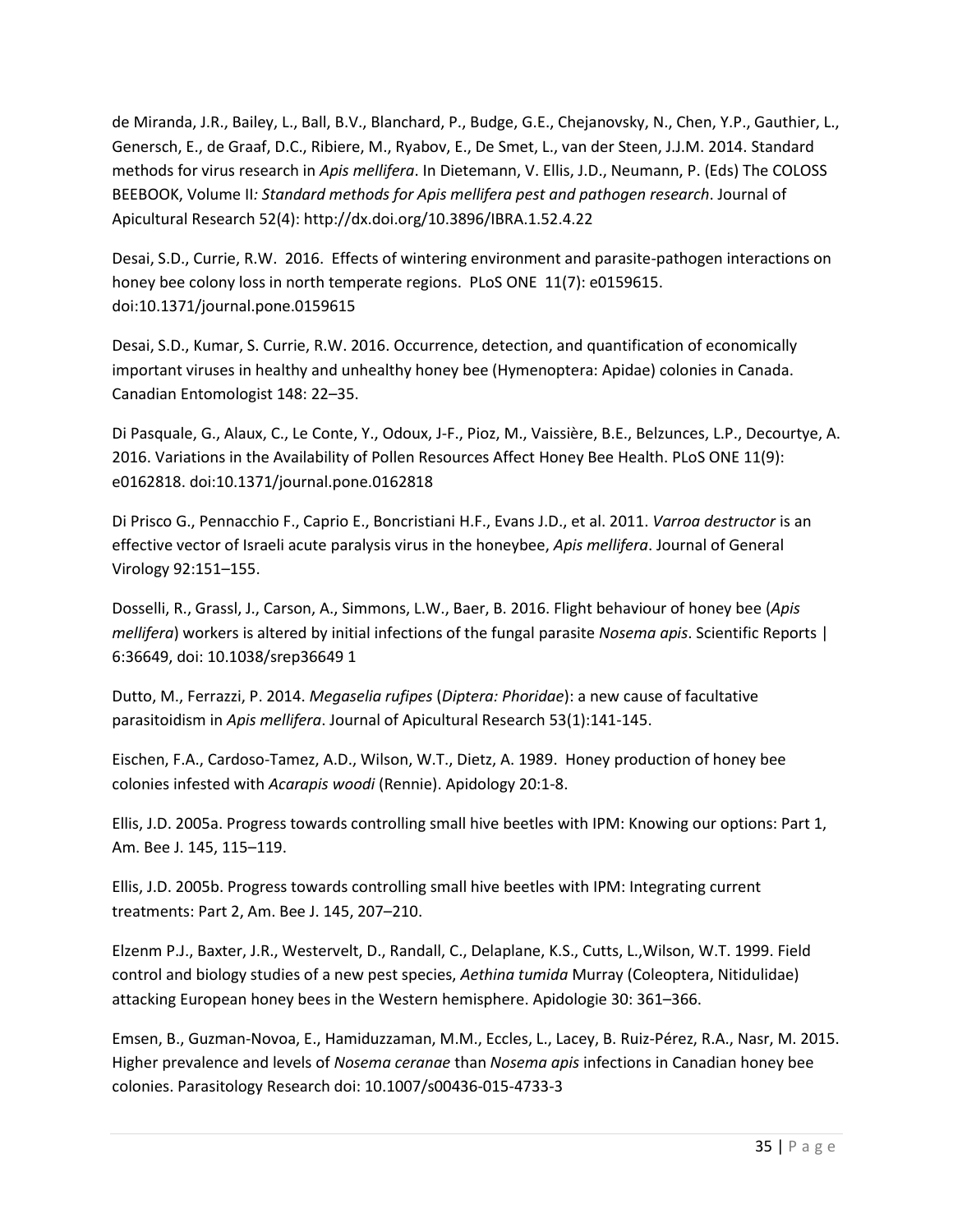Eyer, M., Chen, Y.P., Schafer, M.O., Pettis, J., Neumann, P. 2009. Small hive beetle, *Aethina tumida*, as a potential biological vector of honeybee viruses. Apidologie 40 (2009) 419–428

Gauthier, L., Tentcheva, D., Tournaire, M., Dainat, B., Cousserans, F., Colin, M. et al. 2007. Viral load estimation in asymptomatic honey bee colonies using the quantitative RT-PCR technique. Apidologie 38(5): 426-435.

Gegear, R.J., Otterstatter, M.C., Thomson, J.D. 2005. Does parasitic infection impair the ability of bumblebees to learn flower-handling techniques? Animal Behavior 70:209–215.

Goblirsch, M., Huang, Z.Y., Spivak, M., 2013. Physiological and behavioral changes in honey bee (*Apis mellifera*) induced by Nosema ceranae infection. PLoS One dx.doi.org/10.1371/journal.pone.0058165

Gong, H.R., Chen, X.X., Chen, Y.P., Hu, F.L., Zhang, J.L., Lin, Z.G., Yu, J.W., Zhenga, H.Q. 2016. Evidence of *Apis cerana* Sacbrood virus Infection in *Apis mellifera*. Applied and Environmental Microbiology 82(8):2256-2262.

Grady, E.N., MacDonald, J., Liu, L., Richman, A., Yuan, Z-C. 2016. Current knowledge and perspectives of *Paenibacillus*: a review. Microbial Cell Factories 15:203, doi: 10.1186/s12934-016-0603-7

Grangier, V., Belloy, L., Charriere, J-D., Doherr, M.G. 2015. Real-time PCR as a decision aid in the control of European foulbrood. Journal of Apicultural Research 54(4): 366-372.

Guzman-Novoa, E., Eccles, L., Calvete, Y., McGowan, J., Kelly, P., Correa-Benitez, A. 2010. *Varroa destructor* is the main culprit for death and reduced populations of overwintered honey bees in Ontario, Canada. Apidologie 4(4): 443-451.

Guzman-Novoa, E., B. Emsen, P. Unger, L.G. Espinoza-Montaño, and T. Petukhova. 2012. Genotypic variability and relationships between mite infestation levels, mite damage, grooming intensity, and removal of Varroa destructor mites in selected strains of worker honey bees (*Apis mellifera* L.). Journal of Invertebrate Pathology 110: 314-320.

Guzman-Novoa, E. 2016. Colony collapse disorder and other threats to honey bees. In: *One health case studies: Addressing complex problems in a changing world*. Benchmark House, Sheffield, UK.

Health Canada 2017. Update on Canadian Bee Incident Reports 2012-2016. Published 25 January 2017 online at http://www.hc-sc.gc.ca/cps-spc/alt\_formats/pdf/pubs/pest/\_fact-fiche/bees-incidentsabeilles-2012-2016-eng.pdf

Higes, M., Rodriguez-García, C., Gómez-Moracho, T., Meana, A., Bartolomé, C., Maside, X., Barrios, L., Martín-Hernández, R. 2016. Short communication: Survival of honey bees (*Apis mellifera*) infected with *Crithidia mellificae* (Langridge and McGhee: ATCC® 30254™) in the presence of *Nosema ceranae*. Spanish Journal of Agricultural Research 14(3): e05SC02. http://dx.doi.org/10.5424/sjar/2016143-8722

Hunter, W., Ellis, J., Vanengelsdorp, D., Hayes, J., Westervelt, D., Glick, E., Williams, M., Sela, I., Maori, E., Pettis, J., Cox-Foster, D., Paldi, N. 2010. Large-scale field application of RNAi technology reducing Israeli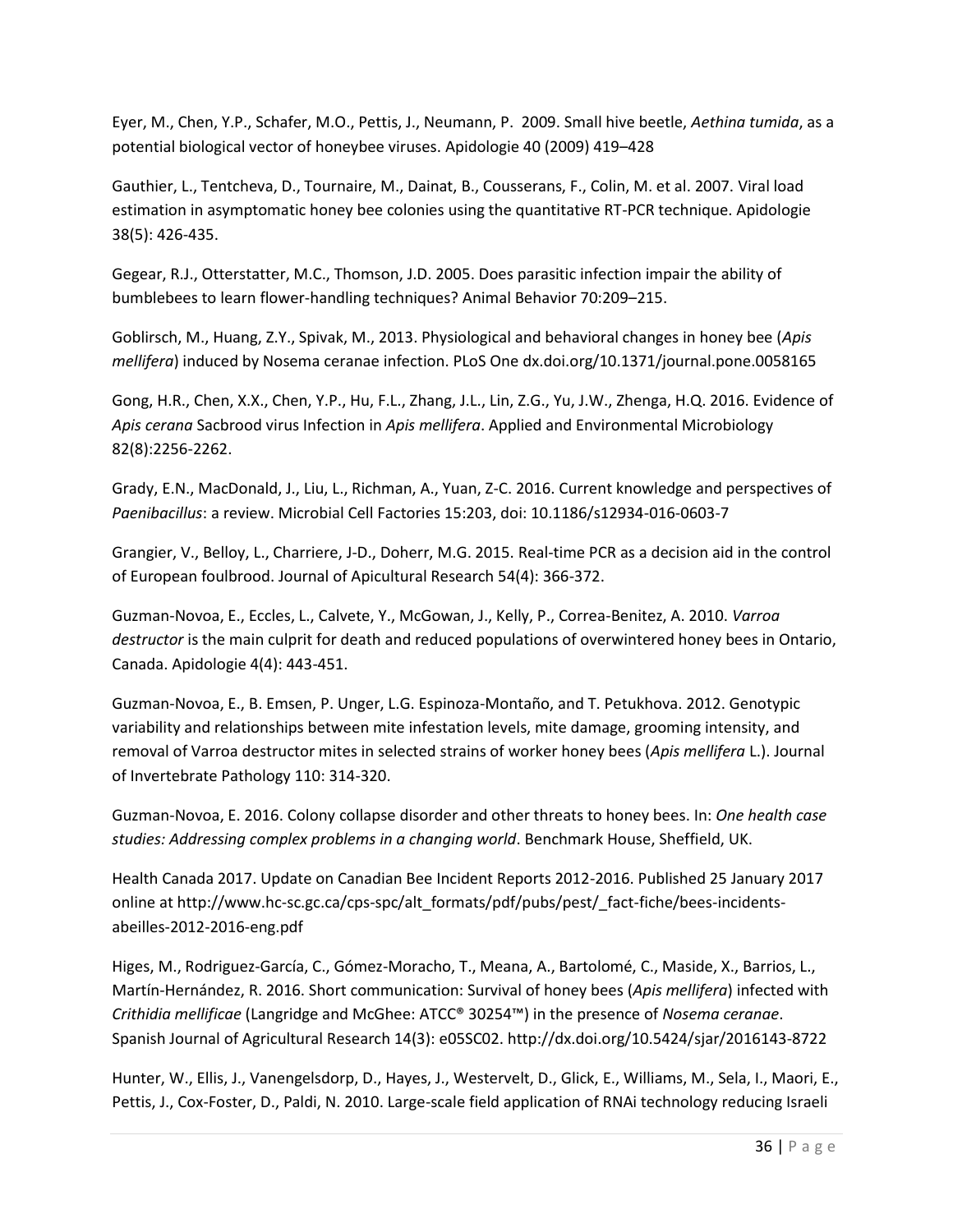acute paralysis virus disease in honey bees (*Apis mellifera*, *Hymenoptera: Apidae*). PLoS Pathogens 6: e1001160.

Jaycox , E.R. 1980. Estimation of the severity of *Nosema* infection. Unedited bulletin. University of Illinois.

Kozak, Paul. 2017. Apiary Specialist, Veterinary Services Unit, Animal Health and Welfare Branch, Ontario Ministry of Agriculture, Food and Rural Affairs.

Lee, K.V., Moon,R.D., Bukrness, E.C., Hutchison, W.D., Spivak, M. 2010. Practical Sampling Plans for *Varroa destructor* (Acari: Varroidae) in *Apis mellifera* (Hymenoptera: Apidae) Colonies and Apiaries. Journal of Economic Entomology, 103(4):1039-1050; DOI: 10.1603/EC10037

Lin, H., Otis, G.W., Scott-Dupree, C. 1996. Comparative resistance in Buckfast and Canadian stocks of honey bees (*Apis mellifera* L.) to infestation by honey bee tracheal mites (*Acarapis woodi* (Rennie)). Experimental & Applied Acarology, 20 (1996) 87-101

Lin, H.R., Dusset, C., Huang, Z.Y. 2004. Short-term changes in juvenile hormone titers in honey bee workers due to stress. Apidologie 35: 319–327.

Liu, T.P., Mobus, B., Braybrook, G. 1989a. Fine structure of hypopharyngeal glands from honey bees with and without infestation by the tracheal mites *Acarapis woodi* (Rennie). Journal of Apicultural Research 28:85-92.

Liu, T.P., Mobus, B., Braybrook, G. 1989b. A scanning electron microscope study on the prothoracic tracheae of honey bees, Apis mellifera L. infested with the mite *Acarapis woodi* (Rennie). Journal of apicultural research 28:81-84.

Liu, T.P., Nasr, M.E. 1992. Effects of formic acid treatment of tracheal mites, *Acarapis woodi* (Rennie), in honey bee, *Apis mellifera* L. colonies. American Bee Journal. 133:873-875.

Maori E., Lavi S., Mozes-Koch R., Gantman Y., Peretz Y., et al. 2007. Isolation and characterization of Israeli acute paralysis virus, a dicistrovirus affecting honeybees in Israel: evidence for diversity due to intra-and inter-species recombination. Journal of General Virology 88:3428–3438.

Meeus, I., Vercruysse, V., Smagghe, G. 2011. Molecular detection of *Spiroplasma apis* and *Spiroplasma melliferum* in bees. Journal of Invertebrate Pathology doi:10.1016/j.jip.2011.11.006

Morse, R.A., Flottum, K. 2013. Honey bee pests, predators and diseases. 3<sup>rd</sup> Edition. Northern Bee Books, USA. 732 pp.

Nasr, M.E., Otis, G.W., Scott-Dupree, C.D. 2001. Resistance to *Acarapis woodi* by bees (Hymeonoptera: Apidae): Divergent selection and evaluation of selection progress. Journal of Economic Entomology 94(2):332-338.

OIE Terrestrial Manual 2008. Tropilaelaps infestation of honey bees (*Tropilaelaps* spp.) Chapter 2.2.6.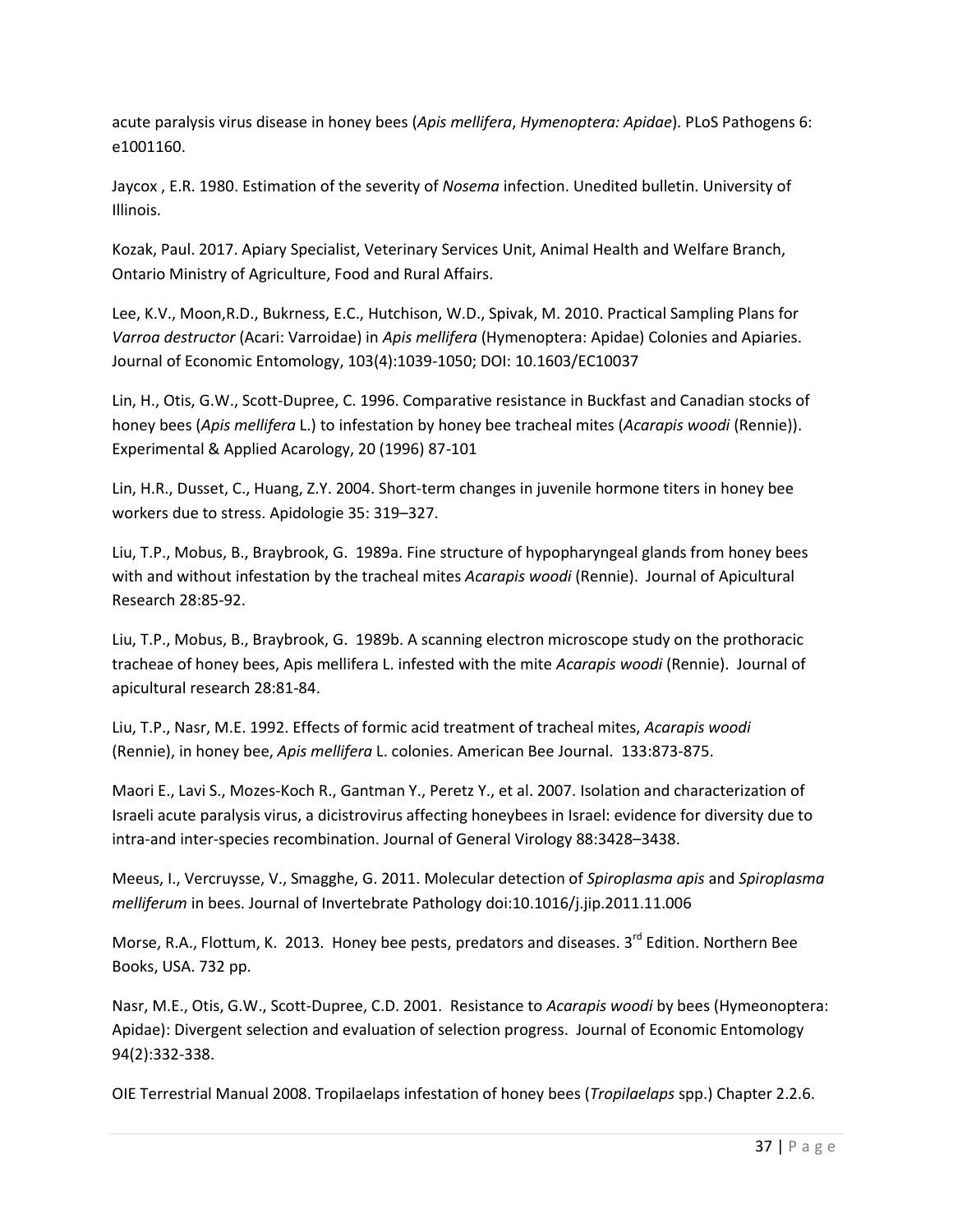Otis, G.W., Scott-Dupree, C.D. 1992. Effects of Acarapis woodi on overwintered colonies of honey bees (Hymenoptera: Apidae) in New York. Journal of Economic Entomology 85: 40-46.

Pettis, J.S., vanEngelsdorp, D., Johnson, J. Dively, G. 2012. Pesticide exposure in honey bees results in increased levels of the gut pathogen Nosema. Naturwissenschaften 99(2):153-158.

Pettis, J.S., Lichtenberg, E.M. Andree, M., Stitzinger, J. Rose, R. vanengelsdorp. D. 2013. Crop pollination exposes honey bees to pesticides which alters their susceptibility to the gut pathogen Nosema. PLoS One. 8(7): e70182.

Pindar A., Mullen E.K., Tonge M.B., Guzman-Novoa E., Raine N.E. 2017. Status and Trends of Pollinator Health in Ontario. University of Guelph report prepared for Ontario Ministry of Agriculture, Food and Rural Affairs (OMAFRA). 238 pages.

Porrini, C., Mutinelli, F. Bortolotti, L. Granato, A., Laurenson, L., Roberts, K., Gallina, A., Silvester, N., Medrzycki, P., Renzi T., Fabio Sgolastra, F., Lodesani, M. 2016. The Status of Honey Bee Health in Italy: Results from the Nationwide Bee Monitoring Network. PLoS ONE 11(5): e0155411. doi:10.1371/journal.pone.0155411

Prisco, G.D., Zhang, X., Pennacchio, F., Caprio, E., Li, J., Evans, J.D., Chen, Y.P. 2011. Dynamics of persistent and acute deformed wing virus infections in honey bees, *Apis mellifera*. Viruses 3(12):2425- 2441.

Rath, W., Boecking, O., Drescher, W. 1995. The phenomena of simultaneous infestation of *Apis mellifera* with parasitic mites *Varroa jacobsoni* Oud. and *Tropilaelaps clerae* Delfinado-Baker. American Bee Journal 135:125-127.

Ravoet, J., Schwarz, R.S., Descamps, T., Yanez, O., Tozkar, C.O., Martin-Hernandez, R., Bartolome, C., De Smet, L., Higes, M., Wenseleers, T., Schmid-Hempel, R., Neumann, P., Kadowaki, T., Evans, J.D. de Graal, D.C. 2015. Differential diagnosis of the honey bee trypanosomatids *Crithidia mellificae* and *Lotmaria passim*. Journal of Invertebrate Pathology 130:21-27.

Ribière, M.M., Lallemand, P.P., Iscache, A.L., Schurr, F.F., Celle, O., Blanchard, P.P., Olivier, V., Faucon, J.P. 2007. Spread of Infectious Chronic Bee Paralysis Virus by Honeybee (*Apis mellifera* L.) Feces. Applied & Environmental Microbiology 73(23):7711-7716.

Ribière, M., Olivier, V., Blanchard, P. 2010. Chronic bee paralysis: A disease and a virus like no other? Journal of Invertebrate Pathology 103:S120–S131.

Rosenkranz, P., Aumeier, P., Ziegelmann, B. 2010. Biology and control of *Varroa destructor*. Journal of Invertebrate Pathology 103:S96–S119

Runckel, C., Flenniken, M.L., Engel, J.C., Graham Ruby, J., Ganem, D., Andino, R., DeRisi, J.L. 2011. Temporal analysis of the honey bee microbiome reveals four novel viruses and seasonal prevalence of known viruses, *Nosema* and *Crithidia*. PLoS ONE 6(6): e20656. doi:10.1371/journal.pone.0020656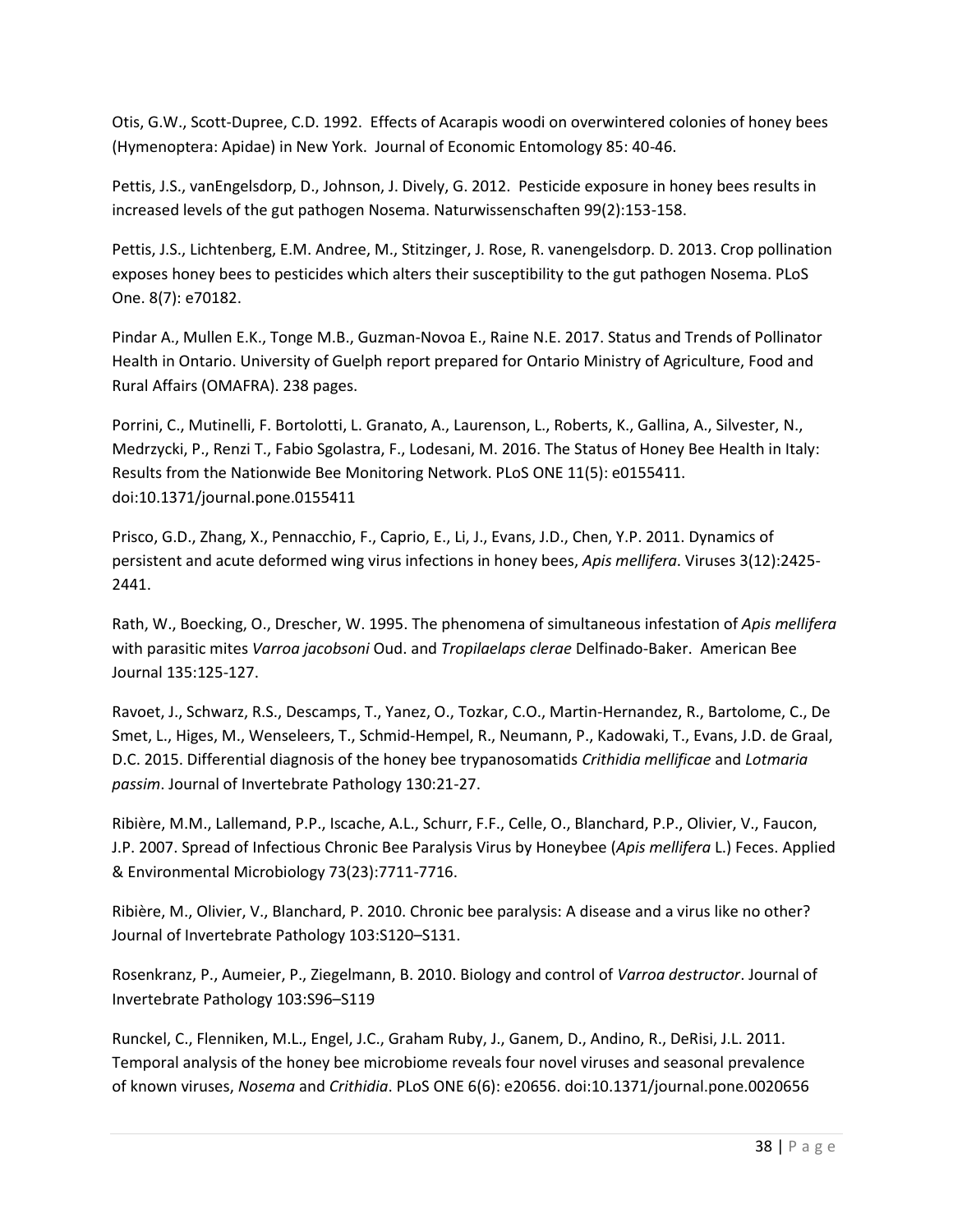Sammataro, D., De Guzman, L., George, S., Ochoa, R., Otis, G. 2013. Standard methods for tracheal mites research. In: Dietemann, V., Ellis, J.D., Neumann, P. (Eds) The COLOSS BEEBOOK: Volume II: *Standard methods for Apis mellifera pest and pathogen research*. Journal of Apicultural Research 52(4): http://dx.doi.org/10.3896/IBRA.1.52.4.20

Schafer, M.O., Ritter, W., Pettis, J.P., Neumann, P. 2010. Winter losses of honey bee colonies (Hymenoptera: Apidae): The role of infestations with *Aethina tumida* (Coleoptera: Nitidulidae) and *Varroa destructor* (Parasitiformes: Varroidae). J. Econ. Entomol. 103(1): 10-16 (2010); DOI: 10.1603/EC09233

Schwarz, R.S., Evans, J.D., 2013. Single and mixed-species trypanosome and microsporidia infections elicit distinct, ephemeral cellular and humoral immune responses in honey bees. Developmental and Comparative Immunology 40:300–310.

Schwarz, R.S., Weinstein Teixeira, E., Tauber, J.P., Birke, J.M., Fonseca Martins, M., Fonseca, I., Evans, J.D. 2014. Honey bee colonies act as reservoirs for two *Spiroplasma* facultative symbionts and incur complex, multiyear infection dynamics. Microbiology Open 3(3): 341–355, doi: 10.1002/mbo3.172

Seehuus, S.C., Norberg, K., Gimsa, U., Krekling, T., Amdam, G.V. 2006. Reproductive protein protects sterile honey bee workers from oxidative stress. PNAS 103: 962–967.

Shimanuki, H., Knox, D.A. 1988. Improved method for the detection of *Bacillus larvae* spores in honey. American Bee Journal 128:353-354.

Steinhauer, N.A., Rennich, K., Wilson, M.E., Caron, D.M., Lengerich, E.J., Pettis, J.S., VanEngelsdorp, D. 2014. A national survey of managed honey bee 2012-2013 annual colony losses in the USA: Results from the Bee Informed Partnership. Journal of Apicultural Research 53(1):1-18.

Solignac, M., Cornuet, J-M., Vautrin, D., Le Contre, Y., Anderson, D., Evans, J., Cros-Arteil, S., Navajas, M. 2005. The invasive Korean and Japan types of *Varroa destructor*, ecoparasitic mites of the Western honeybee (*Apis mellifera*), are two partly isolated clones. Proceedings of the Royal Society B 272:411- 419.

Tentcheva, D., Gauthier, L., Bagny, L., Fievet, J., Dainat, B., Cousserans, F., Colin, M.E., Bergoin, M. 2006. Comparative analysis of deformed wing virus (DWV) RNA in *Apis mellifera* and *Varroa destructor*. Apidologie 37:41-50.

Tritschler, M., Retschig, G., Yanez, O., Williams, G.R. 2017. Host sharing by the honey bee parasites *Lotmaria passim* and *Nosema ceranae*. Ecology and Evolution 2017:1-8.

United States Department of Agriculture. 2016. Agricultural Research Service, Tracheal Mite. [https://www.ars.usda.gov/northeast-area/beltsville-md/beltsville-agricultural-research-center/bee](https://www.ars.usda.gov/northeast-area/beltsville-md/beltsville-agricultural-research-center/bee-research-laboratory/docs/tracheal-mite/)[research-laboratory/docs/tracheal-mite/ \[](https://www.ars.usda.gov/northeast-area/beltsville-md/beltsville-agricultural-research-center/bee-research-laboratory/docs/tracheal-mite/)accessed 26 January 2017]